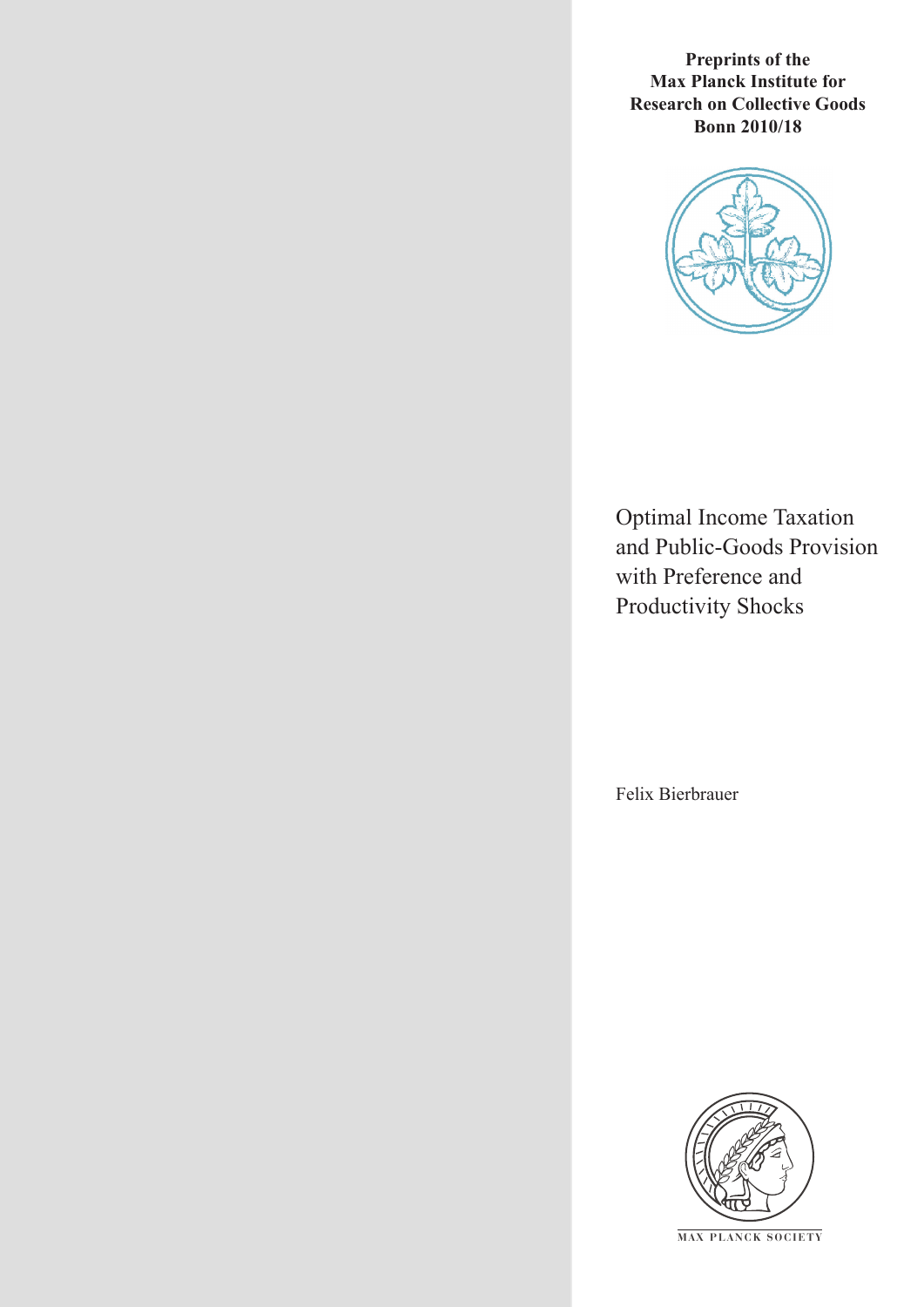

# **Optimal Income Taxation and Public-Goods Provision with Preference and Productivity Shocks**

Felix Bierbrauer

May 2010

Max Planck Institute for Research on Collective Goods, Kurt-Schumacher-Str. 10, D-53113 Bonn http://www.coll.mpg.de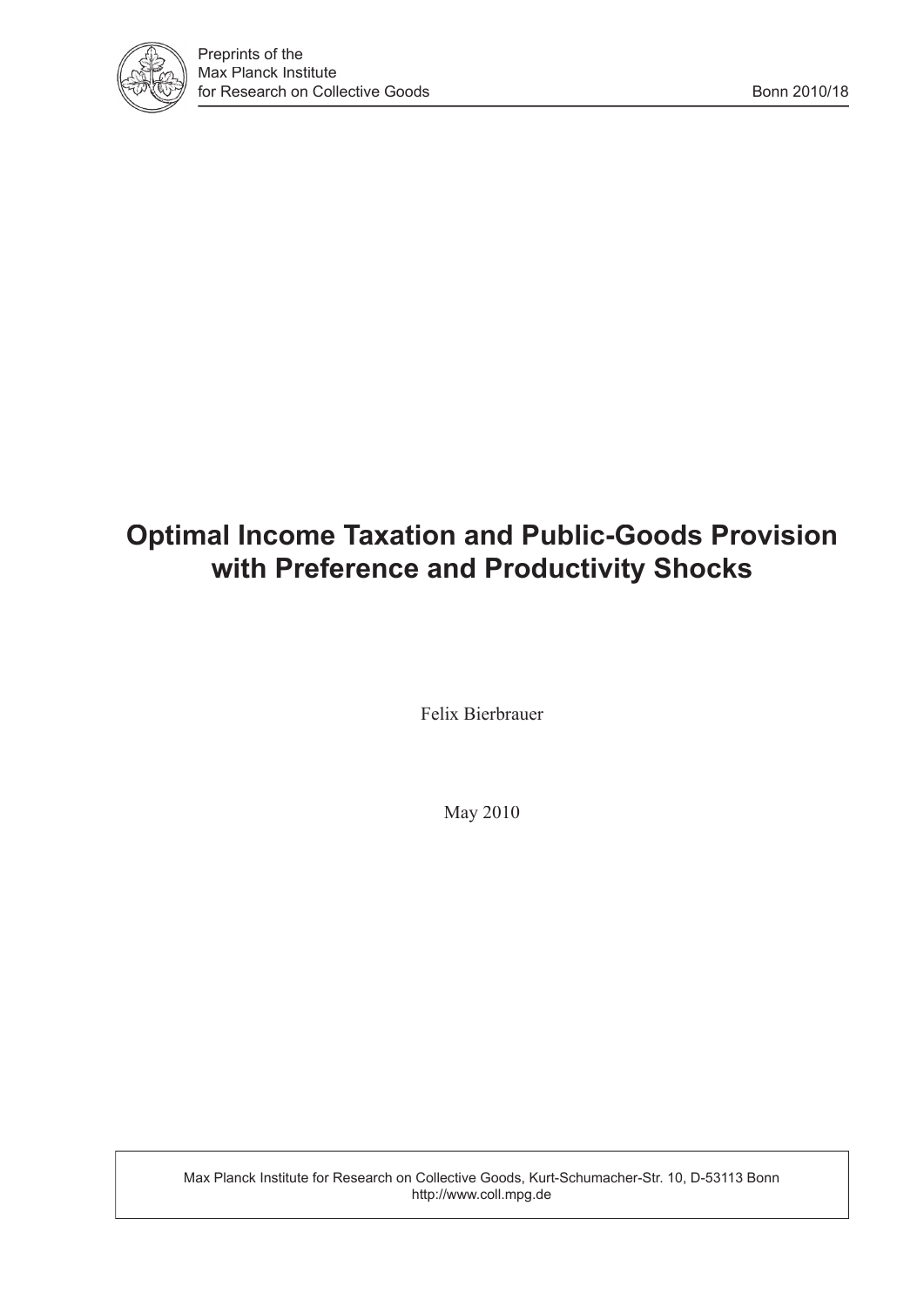# Optimal Income Taxation and Public-Goods Provision with Preference and Productivity Shocks

Felix Bierbrauer<sup>∗</sup>

Max Planck Institute, Bonn, Germany

May 6, 2010

#### Abstract

We study how an optimal income tax and an optimal public-goods provision rule respond to preference and productivity shocks. A conventional Mirrleesian treatment is shown to provoke manipulations of the policy mechanism by individuals with similar interests. We therefore extend the Mirrleesian model so as to include a requirement of coalition-proofness. The main results are the following: first, the possibility of preference shocks yields a new set of collective incentive constraints. Productivity shocks have no such implication. Second, the optimal policy gives rise to a positive correlation between the public-goods provision level, the extent of redistribution and marginal tax rates.

Keywords: Optimal Taxation, Public goods, Mechanism Design.

JEL: D71, D82, H21, H41

<sup>∗</sup> I am indebted to Martin Hellwig for numerous discussions about the material in this paper. This paper builds on our joint work on "Public-Good Provision in a Large Economy." I also benefited from conversations with Sophie Bade, Marco Bassetto, Pierre Boyer, Georges Casamatta, Christoph Engel, Mike Golosov, Stephan Lauermann, Marco Sahm, Joel Slemrod, Christian Traxler, Aleh Tsyvinski, Georg von Heusinger and John Weymark. I thank participants at the 2009 Decentralization Conference in St. Louis, seminar participants at the University of Heidelberg, WZB in Berlin, Tor Vergata in Rome, Toulouse School of Economics, University of Michigan and the Chicago Fed. I am also grateful for the hospitality of MIT where part of this research was conducted.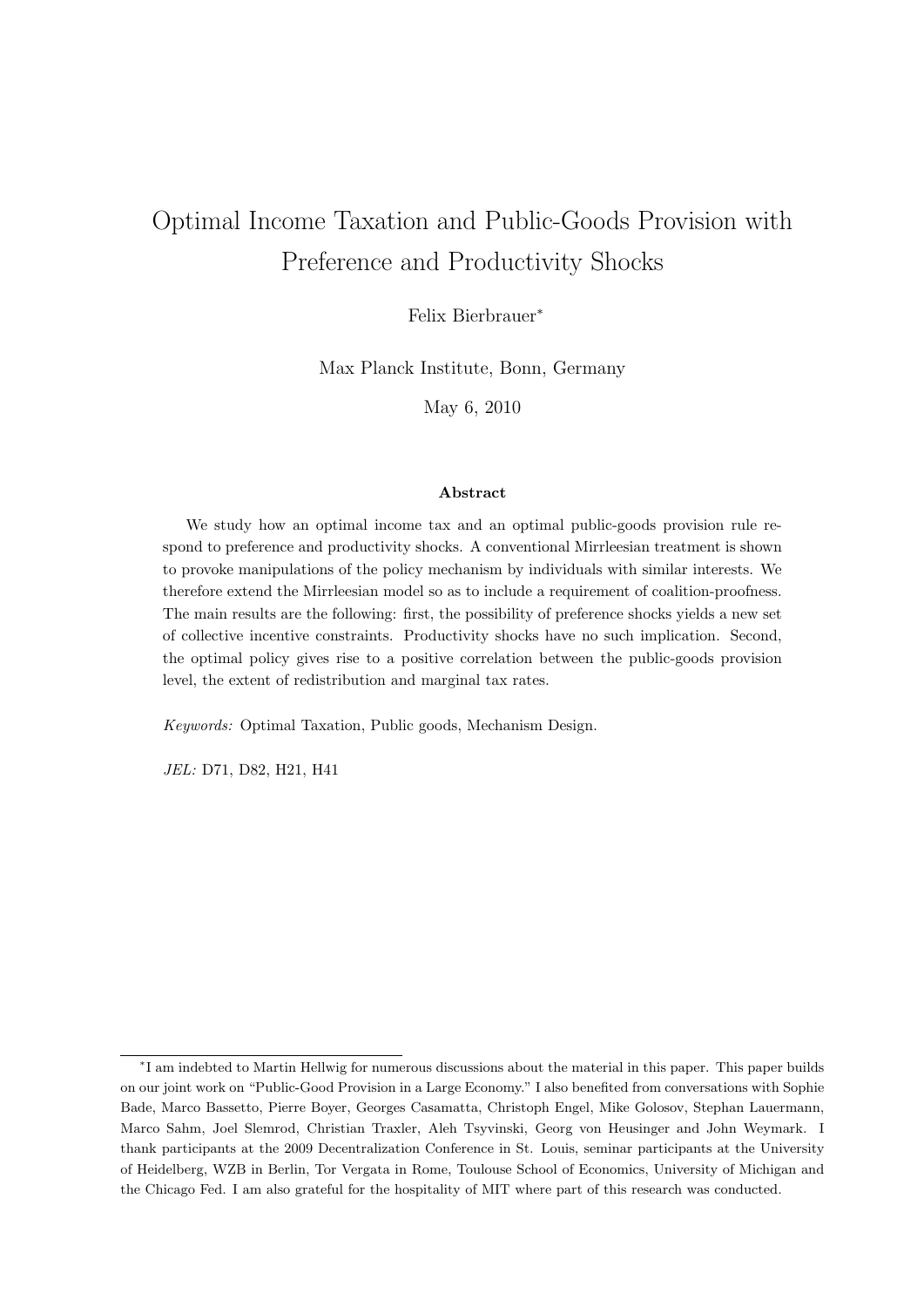# 1 Introduction

A society that wants to provide public goods and redistribute income and therefore has to tax individuals faces a number of information problems. Given that taxes paid and transfers received should reflect an individual's ability to generate income, each individual's earning ability has to be determined. In addition, information on preferences for public goods has to be acquired because an optimal public expenditure policy requires an assessment of the social costs and benefits of public spending.

The theory of optimal taxation in the tradition of Mirrlees (1971) focusses on the problem to tax individuals according to their earning ability. The optimal policy is therefore the solution of a screening problem, i.e., for any one individual the problem is to determine this individual's characteristics so that the individual can be taxed accordingly. In this literature, problems of information aggregation do not arise; e.g., there is no issue of having to acquire the information on how many individuals have a high earning ability. Also, for extended versions of this model that include a decision on public-goods provision, there is no need to acquire the information on how many individuals value a public good highly.<sup>1</sup> These aggregates are taken to be known quantities.

The theory of public-goods provision in the tradition of Clarke (1971) and Groves (1973), by contrast, focusses on problems of information aggregation. In this literature, information on the public-goods preferences of any one individual has to be acquired because it is an essential input for the determination of the social benefits from public-goods provision. This literature, however, disregards the production side of the economy and the tax system as an alternative source of public-goods finance. Also, it does not include distributive considerations which are based on individual differences in productive abilities.

This paper provides a unified approach to these issues so that we can simultaneously analyze problems of optimal taxation and problems of information aggregation. This makes it possible to provide answers to the following questions: should the tax system become more redistributive if the average worker becomes more productive? What are the implications of such a productivity shock for public-goods provision? Should public spending expand if the demand for public goods goes up? If so, what are the implications of such a preference shock for the shape of the tax system?

The formal analysis is based on a large economy model with endogenous production, as is the theory of optimal taxation, and uses a mechanism design approach.<sup>2</sup> The economy is populated by high-skilled and by low-skilled individuals, who either have a high or a low preference for public goods. A *state* of the economy is identified with a cross-section distribution of those characteristics; that is, a state is a triplet consisting of the population share of high-skilled

<sup>&</sup>lt;sup>1</sup>See, for example, Boadway and Keen (1993), Gahvari (2006), or Kreiner and Verdelin (2010).

<sup>&</sup>lt;sup>2</sup>The paper thus contributes to a recent literature in public economics which uses a mechanism design approach in order to characterize optimal insurance contracts or tax systems; see, for example, Golosov et al. (2003), or Kocherlakota (2005). Predecessors are Hammond (1979) and Guesnerie (1995). The work that is most closely related to this paper is by Bassetto and Phelan (2008) and Kocherlakota and Phelan (2009), who are also concerned with the characterization of optimal policies in large economies with aggregate uncertainty. However, none of these papers includes an analysis of public-goods provision.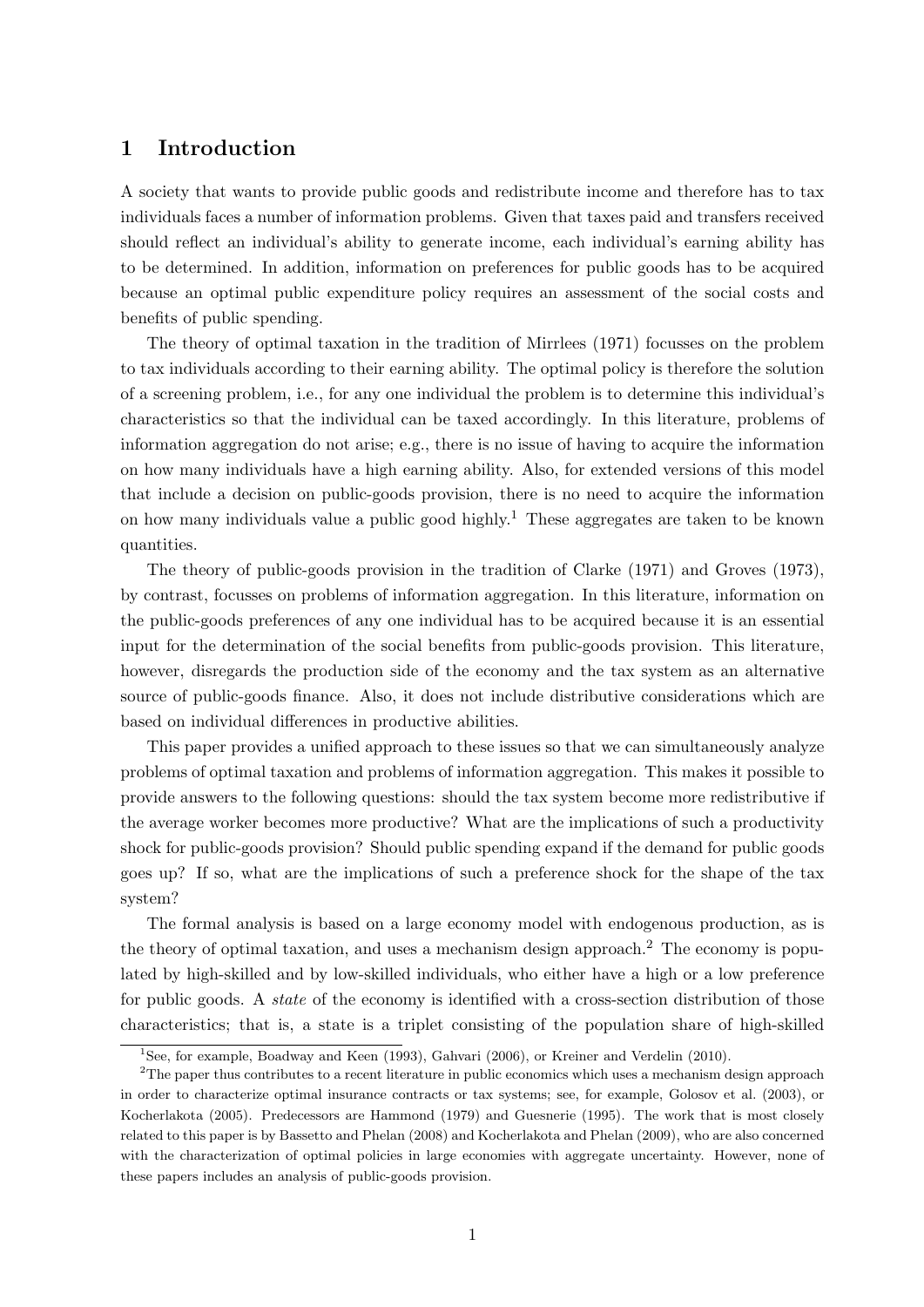individuals, the fraction of high-skilled individuals with a high taste for public goods, and the fraction of low-skilled individuals with a high taste for public goods. A mechanism specifies how the income tax schedule and the public-goods provision level vary with the state of the economy; that is, how fiscal policy responds to preference and productivity shocks. The aim of the paper is to characterize the optimal mechanism, or, equivalently, the optimal response to preference and productivity shocks.

Our mechanism design approach invokes a requirement of robustness with respect to the specification of the individuals' probabilistic beliefs.<sup>3</sup> As has been shown in Bierbrauer (2009), robust mechanism design in a large economy yields a framework that is equivalent to a Mirrleesian model of income taxation and public-goods provision. This contribution of the present paper is to introduce, in addition, a requirement of *coalition-proofness*. This requirement is motivated by the observation that the Mirrleesian model is vulnerable to collective manipulations by likeminded individuals. We show that any mechanism which implements the Mirrleesian outcome has alternative equilibria with at least one the following properties:

(i) Individuals benefit from lies about their public-goods preferences. High-skilled individuals may have an incentive to exaggerate their public-goods preferences and low-skilled individuals may have an incentive to understate theirs. The reason is that low-skilled individuals suffer more from the need to pay for the public good because they have a harder time generating income. Since a utilitarian policy maker does not give full weight to the utility loss of the low-skilled, these individuals have an incentive to lie about their public-goods preferences so as to convince the policy maker that the provision level should be reduced. (A symmetric argument explains why the high-skilled have an incentive to exaggerate their preferences.)

(ii) Individuals benefit from lies about their productive abilities. Suppose, for the sake of the argument, that an optimal income tax is more redistributive if the economy is "rich", in the sense that there are many high-skilled individuals. Consequently, if enough high-skilled individuals lie about their productive abilities, this causes the policy maker to believe that the economy is poorer than it actually is, so that redistribution is reduced and the high-skilled are better off.

The problems in (i) and (ii) have a common cause: the implementability of the Mirrleesian outcome rests on the assumption that individuals behave truthfully simply because, in a large economy, a unilateral change of behavior would neither make a difference for the public-goods provision level, nor, for the income tax schedule. However, individuals are not indifferent regarding the policy that is implemented. Hence, from a theoretical perspective, if individuals can coordinate on an alternative equilibrium that is more attractive to them, it is unconvincing to assume that the truthful equilibrium will be played. Also, from an empirical point of view, if one thinks about political parties and special interest groups, it is plausible that individuals with common interests manage to induce policies that are favorable to them.

To address this concern, this paper uses the notion of coalition-proof implementation in a large economy, which has been developed in Bierbrauer and Hellwig (2010). In this approach, individuals are given the possibility to coordinate their communication with the policy-maker

<sup>3</sup>This notion of robustness has been introduced by Bergemann and Morris (2005) in an attempt to reduce the reliance on specific common prior assumptions in the theory of mechanism design.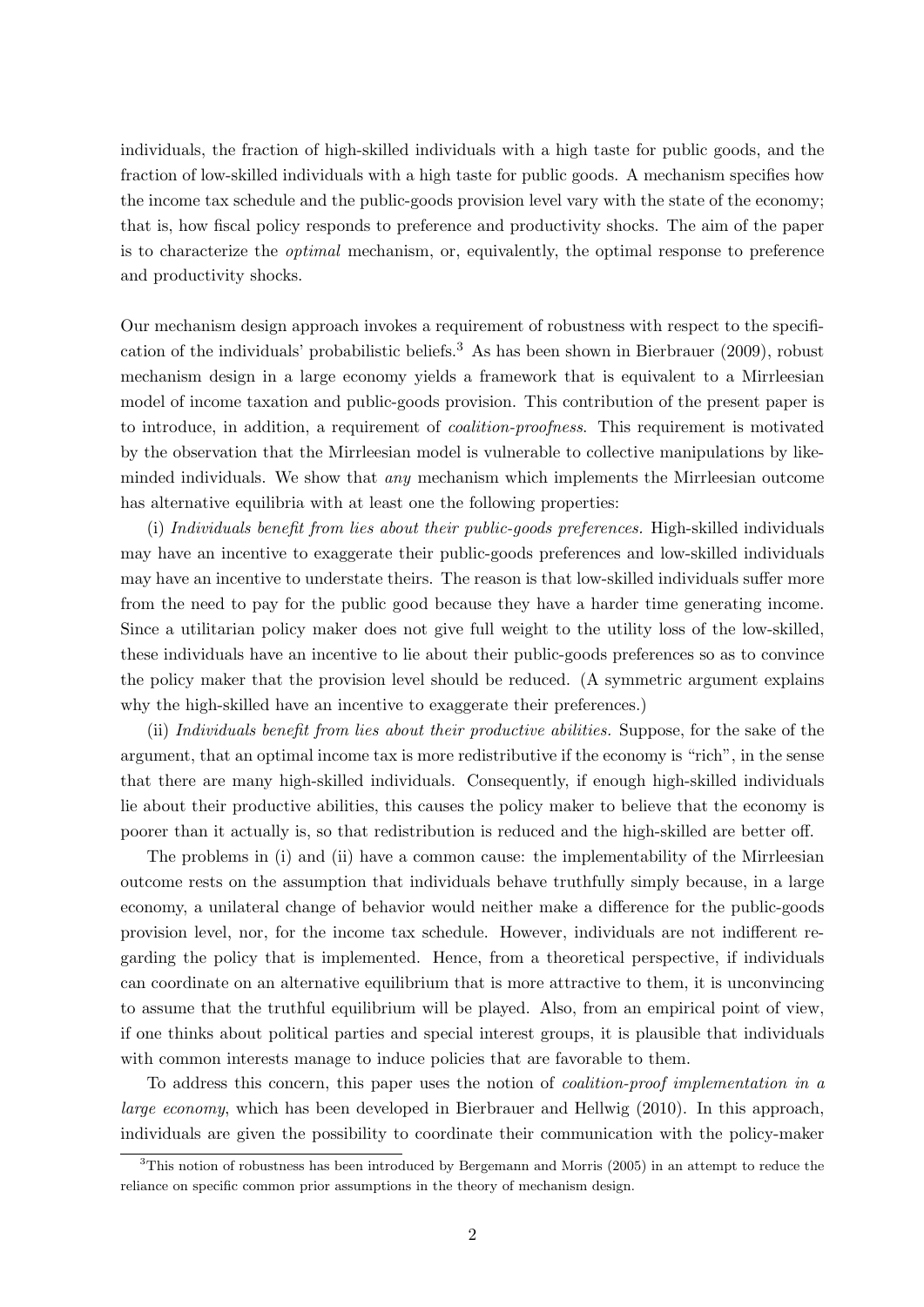so as to take advantage of the possibility that, if sufficiently many individuals lie about their characteristics, this affects the policy maker's perception of the state of the economy and hence the policy that is ultimately chosen. Coalition-proofness fails if there is an alternative equilibrium in which a group of individuals lies about their characteristics, and, moreover, benefits from the change in the policy that is induced by this deviation.<sup>4</sup>

Bierbrauer and Hellwig (2010) study the provision of an indivisible public good which is either provided or not. Moreover, individuals differ only in their public-goods preferences. The present paper extends this analysis in various directions. Individuals now differ both in public-goods preferences and in productive abilities. Moreover, the distribution of public-goods preferences and the distribution of productive abilities are a priori unknown. The public-goods provision level can be continuously adjusted, and, finally, production is endogenous. In particular, these extensions make it possible to study the interdependence of optimal tax and expenditure policies.

The main part of the analysis is concerned with the characterization of an optimal rule for income taxation and public goods-provision that is both robust and coalition-proof. This yields two main results.

First, there is a fundamental difference between preference and productivity shocks: while the possibility of productivity shocks has essentially no bearing on the set of admissible policies, the possibility of preference shocks leads to a new set of collective incentive constraints. Lies about productive abilities can be deterred by minor adjustments of the income tax schedule which ensure that a truthful communication of abilities is each individual's unique best response. Lies about public-goods preferences cannot be addressed in this way. Since the economy is large so that no individual is pivotal for how much of a public good is provided, it is impossible to provide incentives for a truthful communication of preferences. Hence, the policy rule has to deter these lies by making their consequences unattractive. This gives rise to an additional set of constraints.

Second, we characterize the optimal mechanism that satisfies these collective incentive constraints. We show that the optimal mechanism displays a *complementarity* between publicgoods provision, redistribution, and marginal tax rates; i.e., deviations from the conventional Mirrleesian model take one of the following forms:

Upward distortions. The public-goods provision level is higher than stipulated by the Samuelson rule, there is more redistribution, and marginal tax rates are higher.

Downward distortions. The public-goods provision level is lower than stipulated by the Samuelson rule, there is less redistribution, and marginal tax rates are lower.

Moreover, upward distortions are associated with states in which many individuals have a high preference for the public good, whereas downward distortions are associated with states in which many individuals have low preference for the public good. At an empirical level, these results imply that we should observe a positive correlation between the public-goods provision level, the

<sup>4</sup>This approach has been inspired by the work of Laffont and Martimort (1997, 2000) who treat the formation of a deviating coalition as a mechanism design problem with its own set of incentive and participation constraints.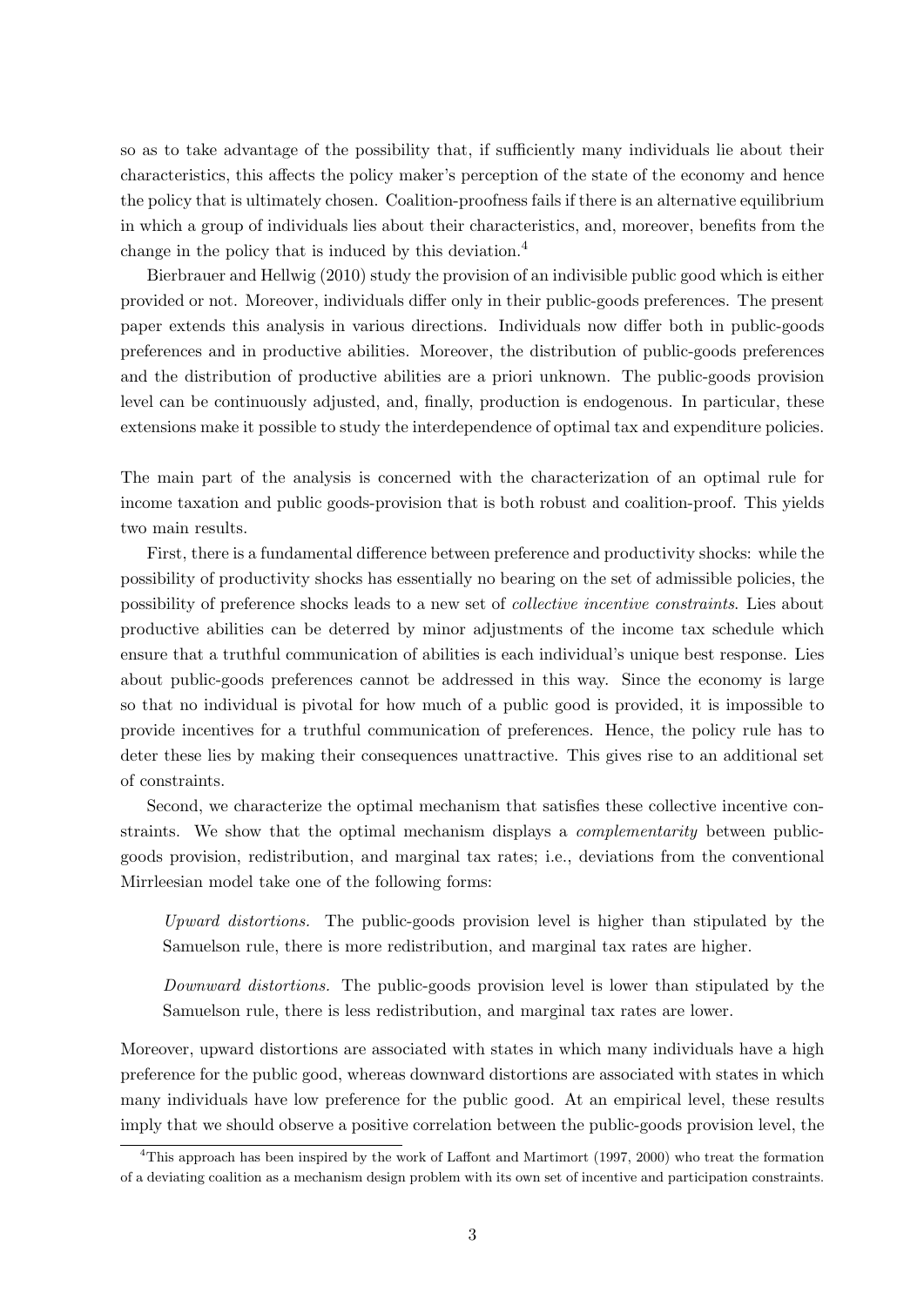level of redistribution, and marginal tax rates. We would not predict such a correlation on the basis of a conventional Mirrleesian model that does not include collective incentive constraints.

The remainder of the paper is organized as follows: Section 2 describes the economic environment. As a benchmark, Section 3 reviews Mirrleesian approach to income taxation and public goods provision and relates it to a model of robust mechanism design. In Section 4, we introduce the solution concept of a robust and coalition-proof Bayes-Nash equilibrium. The optimal robust and coalition-proof mechanism for income taxation and public-goods provision is characterized in Section 5. The last section contains concluding remarks. All proofs are in the Appendix.

# 2 The Environment

### Payoffs and social choice functions

There is a continuum of individuals identified with the unit interval  $I = [0, 1]$ . Individual i's utility function is given by

$$
U(q, c, y, wi, \thetai) = \thetaiq + u(c) - \frac{y}{wi},
$$

where q is the amount of a public good, c is the individual's consumption of a private good and  $y$  is the individual's contribution to the economy's output. Individual i's utility from the public good depends on a taste parameter  $\theta^i$  which either takes a high or a low value; for all  $i, \theta^i \in \Theta = {\theta_L, \theta_H},$  where  $0 < \theta_L < \theta_H$ . The function u gives utility from private-goods consumption and is assumed to be strictly increasing and strictly concave. The disutility from productive effort depends on a skill parameter  $w^i$ , which, again, takes either a high or a low value; for all i,  $w^i \in W = \{w_L, w_H\}$ , where  $0 < w_L < w_H$ . Individuals are privately informed about their taste parameter and about their skill level. To simplify the exposition, we assume that  $\theta_L = w_L$  and that  $\theta_H = w_H$ .

A state of the economy is identified with a cross-section distribution of productivity and preference parameters. Formally, a state s of the economy is a triple  $s = (f_H, p_H, p_L)$ , where  $f_H$ is the population share of individuals with a high taste parameter,  $p<sub>H</sub>$  is the fraction of highskilled individuals with a high taste parameter, and  $p<sub>L</sub>$  is the fraction of low-skilled individuals with a high taste parameter. The set of states is in the following denoted by  $S = [0, 1]^3$ .

A social choice function formalizes the dependence of outcomes on the state of the economy. It consists of a provision rule for the public good  $q : S \mapsto \mathbb{R}_+$  that specifies for each state how much of the public good is provided. It also specifies an individual's private-goods consumption and output requirement as a function of the state of the economy and the individual's characteristics. Private-goods consumption is determined by the function  $c : S \times W \times \Theta \mapsto \mathbb{R}_+$ , and the output requirement is determined by  $y : S \times W \times \Theta \mapsto \mathbb{R}_+$ .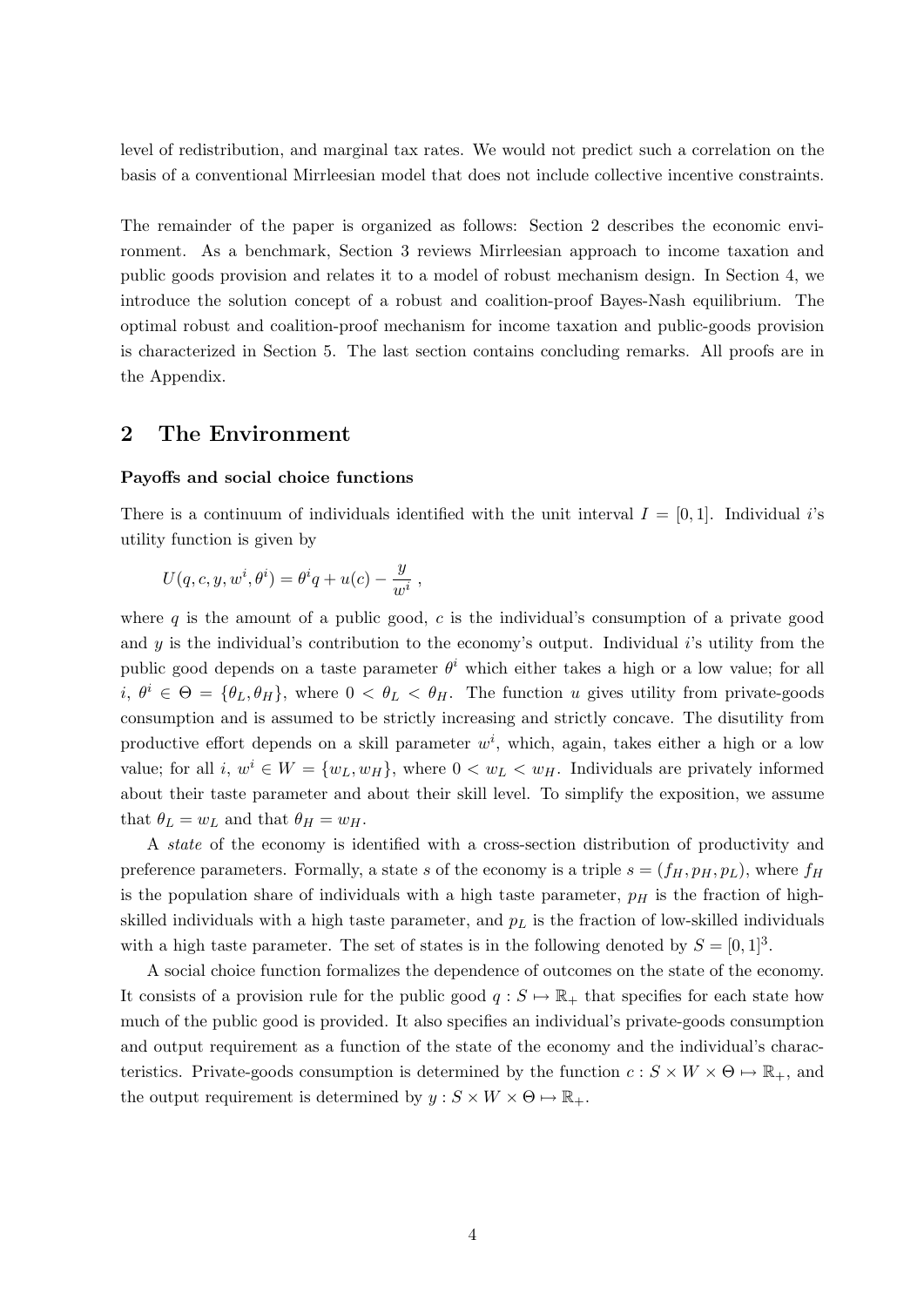A social choice function is said to be feasible, if, for every s,

$$
f_H(p_H(y(s, w_H, \theta_H) - c(s, w_H, \theta_H)) + (1 - p_H)(y(s, w_H, \theta_L) - c(s, w_H, \theta_L))
$$
  
 
$$
+ (1 - f_H) (p_L(y(s, w_L, \theta_H) - c(s, w_L, \theta_H)) + (1 - p_L)(y(s, w_L, \theta_L) - c(s, w_L, \theta_L)) )
$$
  
\n
$$
\ge r(q(s)),
$$
 (1)

where  $r$  is a strictly increasing and strictly convex cost function which captures the resource requirement of public-good provision.

### Types and beliefs

The analysis below focusses on social choice functions that are robustly implementable in the sense that their implementability does not rely on assumptions about the individuals' probabilistic beliefs. This notion of robustness is formally defined below. As a preliminary step, we introduce the notion of a type space, which we borrow from Bergemann and Morris (2005). This makes it possible to view an individual's type as a two-dimensional object, consisting of a *payoff* type affecting the individuals' preferences, and a belief type.

More formally, let  $(T, \mathcal{T})$  be a measurable space,  $\pi = (w, \theta)$  be a measurable map from T into  $W \times \Theta$ , and  $\beta$  a measurable map from T into the space  $\mathcal{M}(\mathcal{M}(T))$  of probability distributions over measures on T. We interpret  $t^i \in T$  as the abstract type of agent  $i, \pi(t^i) = (w(t^i), \theta(t^i))$  as the payoff type of agent i and  $\beta(t^i)$  as the belief type of agent i. We assume throughout that the function  $\pi$  is surjective.

From an individual's perspective, the cross-section distribution of types, henceforth denoted by  $\delta$ , is a random variable. The belief type  $\beta(t^i)$  indicates the agent's probabilistic beliefs about δ. Thus, for any  $X \subset \mathcal{M}(T)$ ,  $\beta(X \mid t^i)$  is the probability that agent *i* assigns to the event  $\delta \in X$ . We refer to the map  $\beta: T \to \mathcal{M}(\mathcal{M}(T))$  as the *belief system* of the economy.

A given belief system specifies, in particular, an individual's beliefs about the payoff types of other individuals. To see this, note that each  $\delta \in \mathcal{M}(T)$  induces a cross-section distribution of payoff types  $s(\delta) := \delta \circ \pi^{-1}$ .

We assume that the measures  $\beta(t), t \in T$ , are mutually absolutely continuous, i.e., that they all have the same null sets. We refer to this property by saying that the belief system is moderately uninformative. If the belief system is moderately uninformative, observation of the event  $t^{i} = t$  does not permit agent i to rule out any event that has positive probability with some other specification of beliefs.<sup>5</sup>

### Mechanisms and robust implementation

We seek to implement a social choice function by means of an allocation mechanism  $M =$  $[(A, \mathcal{A}), Q, C, Y]$ , where  $(A, \mathcal{A})$  is a measurable space, and A is the set of of actions that individuals can take.<sup>6</sup> The function  $Q : \mathcal{M}(A) \to \mathbb{R}_+$  gives the public-good provision level as a

<sup>&</sup>lt;sup>5</sup>We can leave open whether or not these beliefs are derived from a common prior. For a discussion of moderately uninformative belief systems under a common prior assumption, see Bierbrauer and Hellwig (2010).

<sup>6</sup>We do not (yet) restrict attention to direct mechanism and to truthtelling equilibria because, for the coalitionproof Bayes-Nash equilibria that will be studied below, the revelation principle does not generally hold.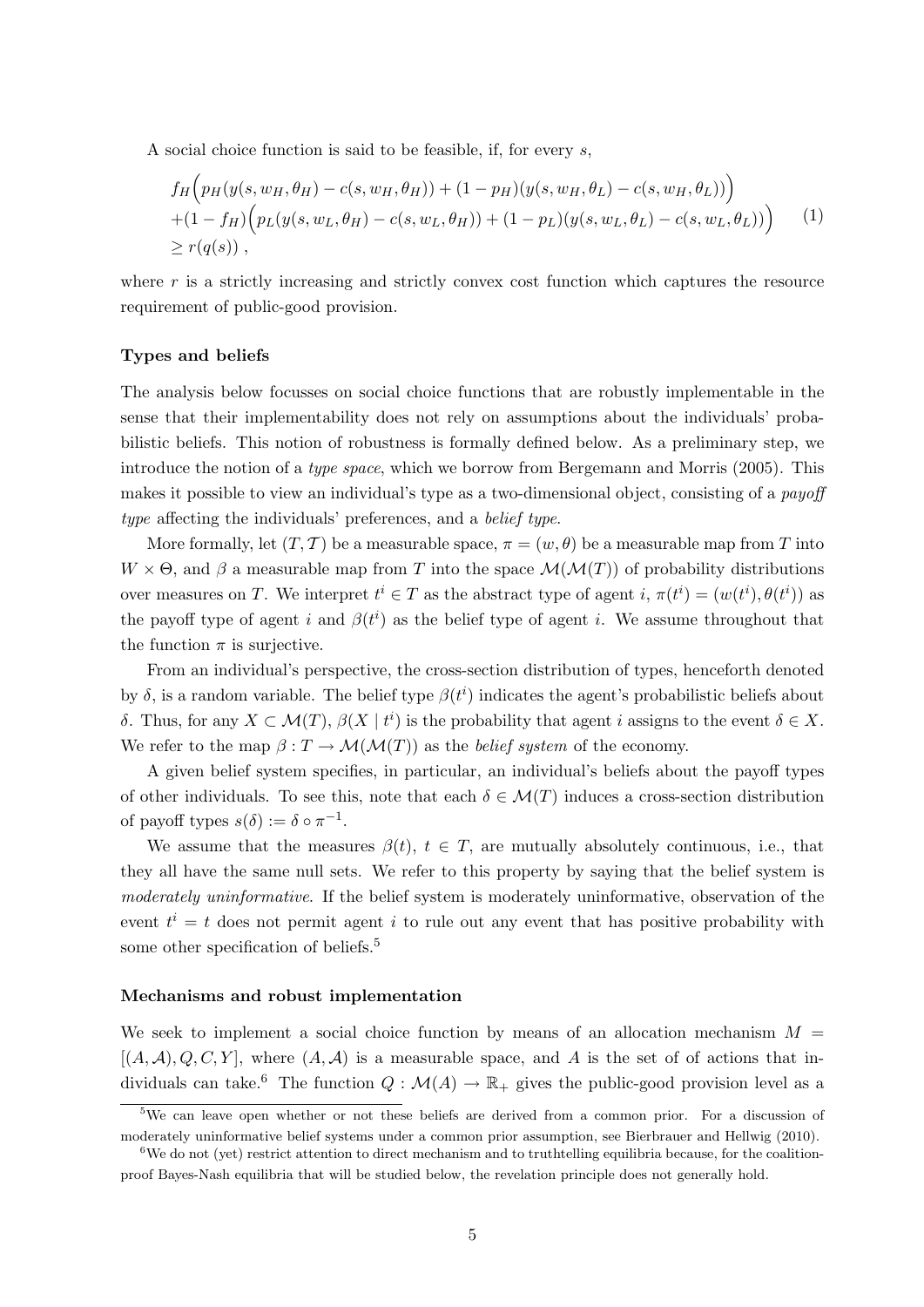function of the cross-sectional distribution of actions, and the functions  $C : \mathcal{M}(A) \times A \to \mathbb{R}_+$  and  $Y : \mathcal{M}(A) \times A \to \mathbb{R}_+$  specify a consumption level C and an output requirement Y, respectively, as a function of an individual's message and of the cross-section distribution of messages.

The mechanisms that we consider are anonymous in the sense that the decision on publicgoods provision depends only on the cross-section distribution of actions that the mechanism designer receives. Also, an individual's consumption level and output requirement depend on the own action and, again, the distribution of actions. Since the economy is large, a single individual cannot affect the distribution of actions that the mechanism designer receives. In particular, this implies that no single individual can influence the public-goods provision level, or the consumption levels and output requirements of other individuals.

A mechanism induces a game. In the following section, as a benchmark, we focus on Bayes-Nash equilibria. (The additional requirement of coalition-proofness will be introduced in Section 4.) With this solution concept, a social choice function is said to be implementable on a given type space if, for this type space, there exists a mechanism  $M$ , and a Bayes-Nash equilibrium so that the equilibrium outcome is equal to the outcome stipulated by the social choice function. It is robustly implementable if, for every  $(T, \mathcal{T})$ , and  $\pi : T \to W \times \Theta$ , there exists a mechanism that implements it on the type space  $[(T, \mathcal{T}), \pi, \beta]$ , for every moderately uninformative belief system  $\beta$ .<sup>7</sup>

# 3 A Mirrleesian approach

Prior to introduction of coalition-proofness in the subsequent section, as a benchmark, we characterize the social choice functions that are robustly implementable as a Bayes-Nash equilibrium. In particular, we show that the problem of choosing an optimal robust social choice function is equivalent to a Mirrleesian problem of optimal income taxation and public-goods provision. Finally, we will demonstrate that the optimal Mirrleesian policy provokes manipulations of the policy outcome by like-minded individuals.

### Implications of robust implementability as a Bayes-Nash equilibrium

Proposition 1 The following statements are equivalent.

- (a) A social choice function  $(q, c, y)$  is robustly implementable as a Bayes-Nash equilibrium.
- (b) A social choice function  $(q, c, y)$  satisfies the following individual incentive compatibility constraints: For every  $s \in S$ , every  $(w, \theta) \in W \times \Theta$ , and every  $(\hat{w}, \hat{\theta}) \in W \times \Theta$ ,

$$
\theta q(s) + u(c(s, w, \theta)) - \frac{y(s, w, \theta)}{w} \ge \theta q(s) + u(c(s, \hat{w}, \hat{\theta})) - \frac{y(s, \hat{w}, \hat{\theta})}{w}.
$$
\n(2)

<sup>7</sup>Our notion of robustness is slightly stronger than that of Bergemann and Morris (2005). Following Ledyard (1978), we require that the same mechanism is used whatever the belief system is. In contrast, Bergemann and Morris allow mechanisms to depend on the belief system. While this has no bearing on the set of robustly implementable social choice functions, it matters for the formulation of a robust mechanism design problem.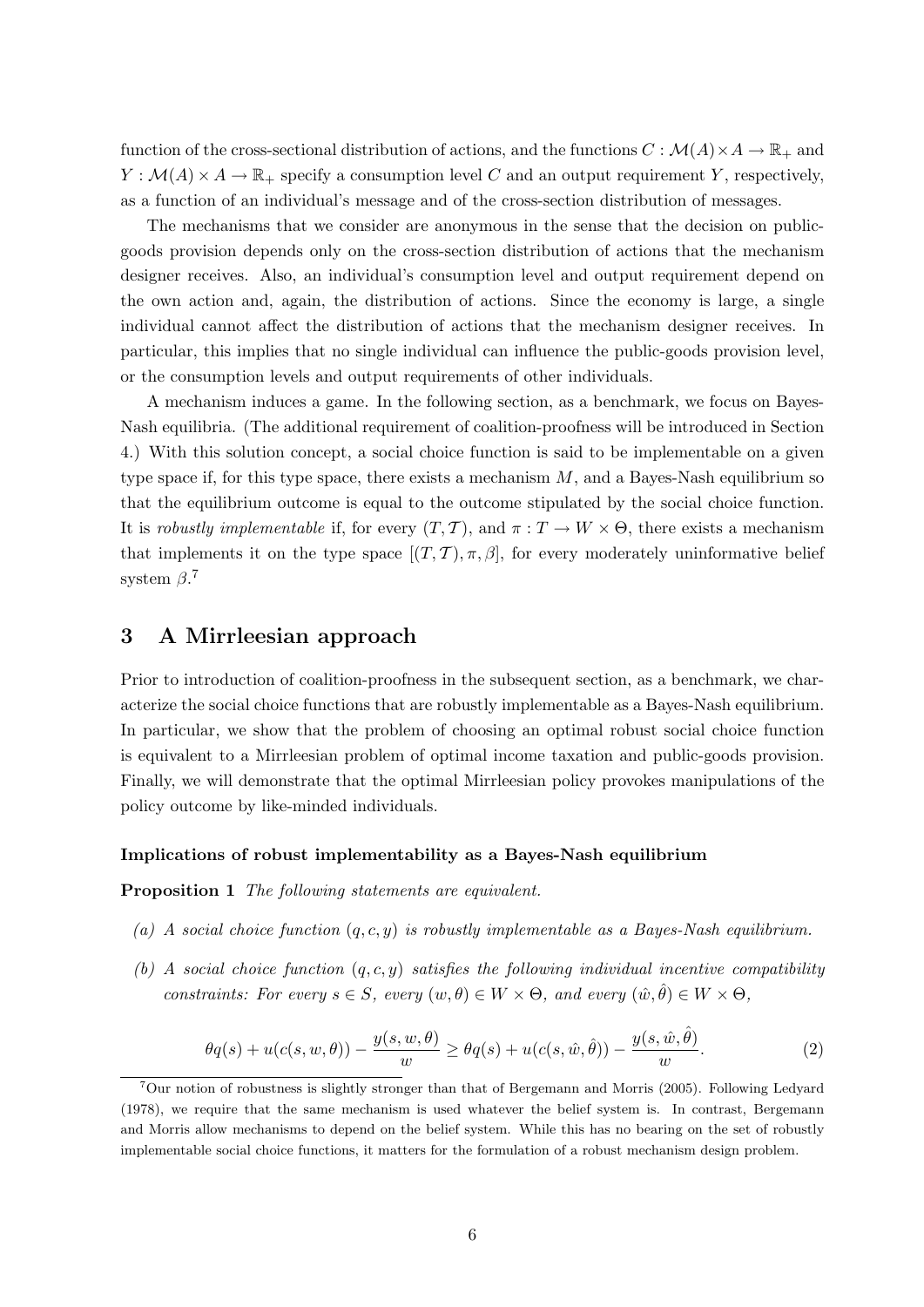Proposition 1 adapts arguments by Ledyard (1978) and Bergemann and Morris (2005) to the given large economy setup. The individual incentive compatibility constraints can be interpreted as follows: a truthful revelation of types must be an ex post equilibrium; i.e., once the state of the economy has been revealed, no individual regrets having reported his characteristics truthfully to the mechanism designer.

The incentive compatibility constraints in (2) can be equivalently written as follows: for every  $s \in S$  and every  $(w, \theta) \in W \times \Theta$ ,

$$
u(c(s, w, \theta)) - \frac{y(s, w, \theta)}{w} \ge u(c(s, \hat{w}, \hat{\theta})) - \frac{y(s, \hat{w}, \hat{\theta})}{w},
$$
\n(3)

for all  $(\hat{w}, \hat{\theta})$ . The utility that individuals derive from public goods does not matter for incentive compatibility because (i) the economy is large, and (ii) the utility function is separable so that an individual' s marginal rate of substitution between consumption  $c$  and output  $y$  does not depend on the supply of public goods.

The inequalities in (3) imply that, for every s, for every given w and every pair  $\theta$  and  $\hat{\theta}$ ,

$$
u(c(s, w, \theta)) - \frac{y(s, w, \theta)}{w} = u(c(s, w, \hat{\theta})) - \frac{y(s, w, \hat{\theta})}{w},
$$
\n(4)

so that two individuals who differ only in their taste parameter derive the same utility from their respective  $(c, y)$  combination, in every state s. Given condition (4), it is without loss of generality to assume that also  $c(s, w, \theta) = c(s, w, \hat{\theta})$  and  $y(s, w, \theta) = y(s, w, \hat{\theta})$ , for every s, w, and every pair  $(\theta, \hat{\theta})$ .<sup>8</sup> In the following, we may hence drop the dependence of consumption levels and output requirements on taste parameters and write simply  $c(s, w)$  and  $y(s, w)$ , respectively.

With this notation, we can write the individual incentive compatibility constraints as follows: for every s, every  $w$ , and every  $\hat{w}$ ,

$$
u(c(s, w)) - \frac{y(s, w)}{w} \ge u(c(s, \hat{w})) - \frac{y(s, \hat{w})}{w}.
$$
\n(5)

The economy's resource constraint in (1) can now be written as follows: For all  $s = (f_H, p_H, p_L)$ ,

$$
f_H(y(s, w_H) - c(s, w_H)) + (1 - f_H)(y(s, w_L) - c(s, w_L)) \ge r(q(s)).
$$
\n(6)

It has become common practice to use a mechanism design approach for the analysis of the Mirrleesian income tax problem; that is, instead of assuming that individuals are confronted with an income tax schedule  $T$  that relates their pre-tax-income,  $y$ , to their after-tax-income,  $c$ , and then choose  $y$  and  $c$  in a utility-maximizing way, one looks directly at the social choice functions that permit a decentralization via some income tax schedule.<sup>9</sup> This yields implementability conditions that, for a given s, coincide with the constraints in  $(6)$  and  $(5)$ . Hence, finding an optimal robustly implementable social choice function is equivalent to the Mirrleesian problem of optimal income taxation.

<sup>8</sup>Any welfare-maximizing social choice function is such that individual utility levels are generated at a minimal resource cost. Hence it must be true that  $y(s, w, \theta) - c(s, w, \theta) = y(s, w, \theta') - c(s, w, \theta')$ . This equality in conjunction with the fact that indifference curves in a  $y - c$  diagram are strictly increasing and strictly convex, yields  $c(s, w, \theta) = c(s, w, \theta')$  and  $y(s, w, \theta) = y(s, w, \theta')$ .

 $^{9}$ Examples are Stiglitz (1982), Boadway and Keen (1993), Gahvari (2006), or Hellwig (2007).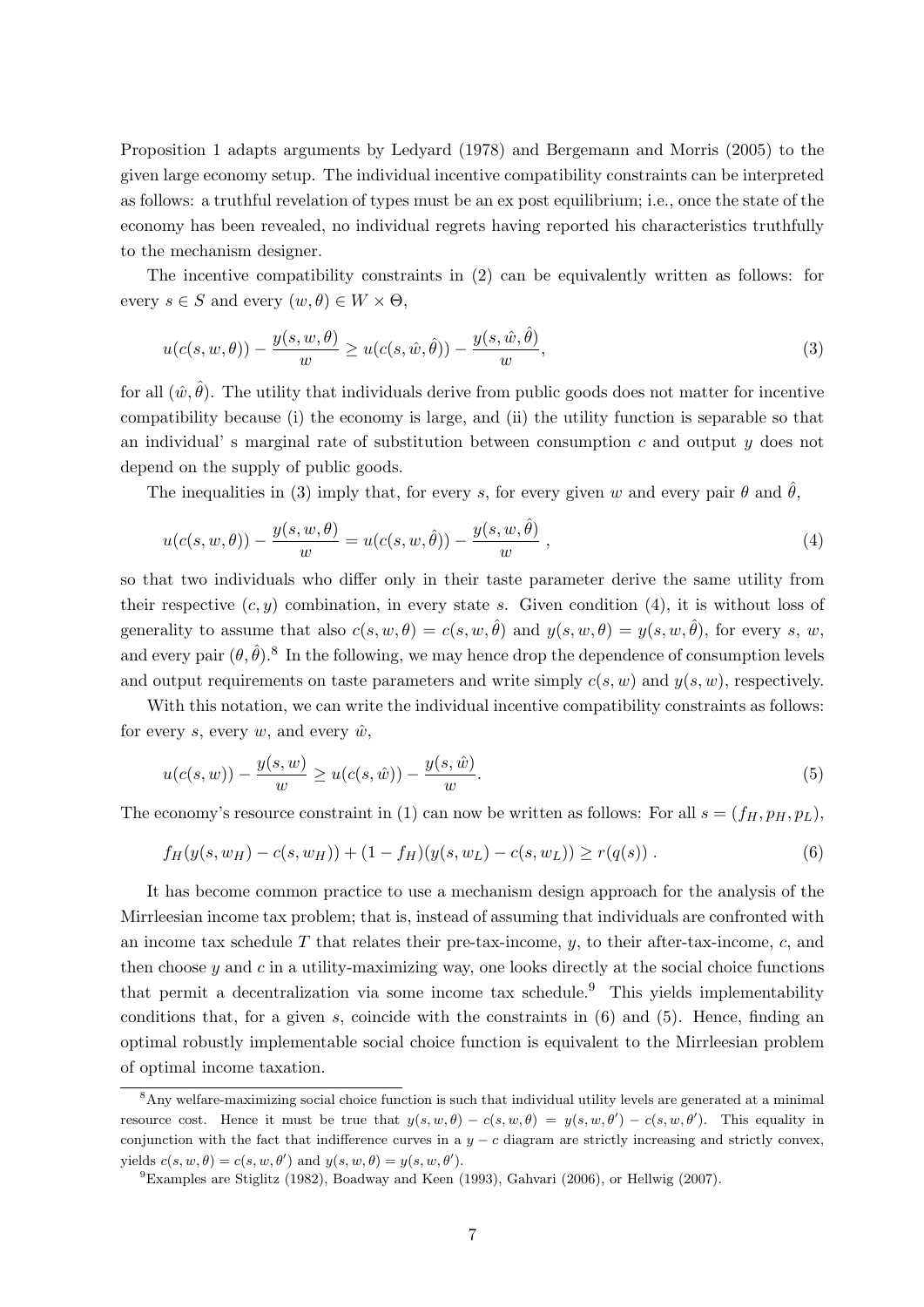### The optimal robust social choice function

An optimal utilitarian social choice function solves the following maximization problem: choose  $q: S \to \mathbb{R}_+, c: S \times W \to \mathbb{R}_+$  and  $y: S \times W \to \mathbb{R}_+$  in order to maximize expected utilitarian welfare  $E[W(s)]$ , where  $W(s)$  is utilitarian welfare in state s, subject to the the constraints in (6) and (5). However, since there is no constraint that links the outcomes for different states, we may assume, without loss of generality, that each state s gives rise to its own optimization problem, without repercussions for the outcomes in other states.

Formally, for every s,  $q(s)$ ,  $c(s, w_L)$ ,  $y(s, w_L)$ ,  $c(s, w_H)$  and  $y(s, w_H)$  are chosen in order to maximize

$$
W(s) = \bar{\theta}(s)q(s) + f_H\left(u(c(s, w_H)) - \frac{y(s, w_H)}{w_H}\right) + (1 - f_H)\left(u(c(s, w_H)) - \frac{y(s, w_H)}{w_H}\right),
$$

where

$$
\bar{\theta}(s) = (f_{H}p_{H} + (1 - f_{H})p_{L})\theta_{H} + (f_{H}(1 - p_{H}) + (1 - f_{H})(1 - p_{L}))\theta_{L}
$$

is the population average of the taste parameter in state s.

As is well-known,<sup>10</sup> the solution to this problem is such that the incentive constraint for the high-skilled individuals is binding,

$$
u(c(s, w_H)) - \frac{y(s, w_H)}{w_H} = u(c(s, w_L)) - \frac{y(s, w_L)}{w_H},
$$
\n(7)

and the incentive constraint of the low-skilled individuals is slack,

$$
u(c(s, w_L)) - \frac{y(s, w_L)}{w_L} > u(c(s, w_H)) - \frac{y(s, w_H)}{w_L}.
$$

Intuitively, the reason is that the utilitarian mechanism designer wants to allocate the same consumption to high-skilled and low-skilled individuals so as to equate their marginal utilities of consumption. At the same time, he wants to have as much output as possible generated by the high-skilled because their marginal effort cost is smaller. Hence, unless the high-skilled individuals' incentive constraint is binding,  $W(s)$  can be increased by lowering  $y(s, w<sub>L</sub>)$  and increasing  $y(s, w_H)$ , so that aggregate output remains unchanged.

The resource constraint is also binding,

$$
f_H(y(s, w_H) - c(s, w_H)) + (1 - f_H)(y(s, w_L) - c(s, w_L)) = r(q(s)).
$$
\n(8)

Otherwise  $y(s, w_L)$  and  $y(s, w_H)$  could both be decreased in a way that maintains incentive compatibility.

Knowing that these constraints are binding, we can use a Lagrangean approach to characterize the optimal choices of  $q(s)$ ,  $c(s, w_L)$ ,  $y(s, w_L)$ ,  $c(s, w_H)$  and  $y(s, w_H)$ . The results from this exercise are summarized in the following proposition which we state without proof.

**Proposition 2** For every s, the values of  $q(s)$ ,  $c(s, w_L)$ ,  $y(s, w_L)$ ,  $c(s, w_H)$  and  $y(s, w_H)$  which maximize  $W(s)$  subject to the constraints in (7) and (8) are characterized by the following system of equations:

 $10<sup>10</sup>$ A formal proof can be found in Weymark (1986) or Hellwig (2007).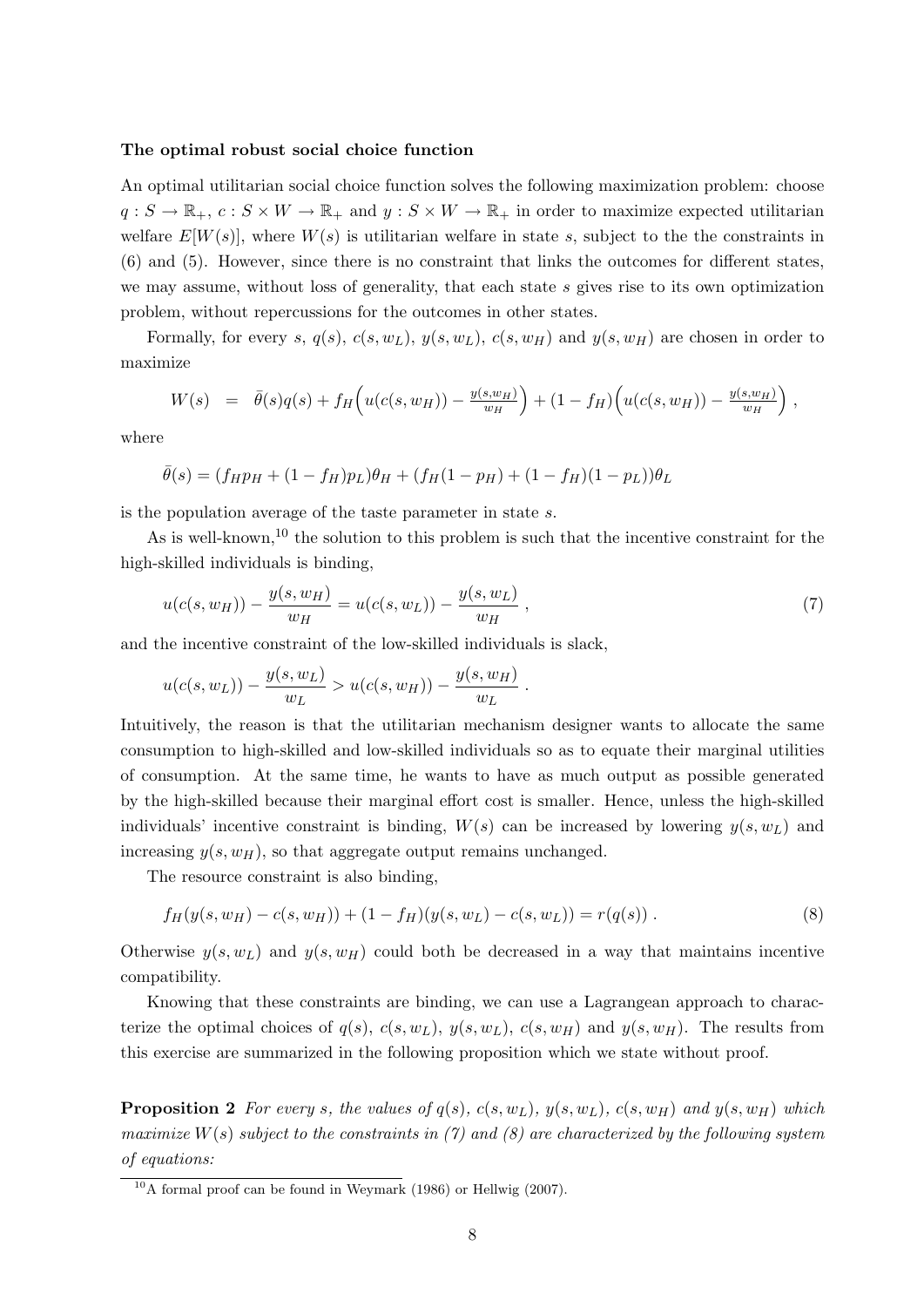i) The optimal consumption levels satisfy

$$
u'(c^*(s, w_H)) = \frac{1}{w_H} \quad and \quad u'(c^*(s, w_L)) = \frac{1}{w_L} \frac{1 - f_H \frac{w_H - w_L}{w_H}}{1 - f_H \frac{w_H - w_L}{w_L}}
$$

The implicit marginal tax rates, which are a measure of how distortionary the income tax system is, are given by

.

$$
\tau^*(s, w_H) := 1 - \frac{1}{w_H u'(c^*(s, w_H))} = 0 \quad and \quad \tau^*(s, w_L) := 1 - \frac{1}{w_L u'(c^*(s, w_L))} > 0.
$$

- ii) The optimal public-goods provision level satisfies the Samuleson rule,  $\bar{\theta}(s) = \lambda(s)r'(q^*(s))$ , where  $\lambda(s) := \frac{f_H}{w_H} + \frac{1 - f_H}{w_H}$  $\frac{-J_{H}}{w_{H}}$  gives the marginal costs of public funds in state s.
- iii) The optimal output requirements satisfy

$$
y^*(s, w_H) = e^*(s) + (1 - f_H)w_H(u(c^*(s, w_H)) - u(c^*(s, w_L))) \text{ and}
$$
  

$$
y^*(s, w_L) = e^*(s) - f_H w_H(u(c^*(s, w_H)) - u(c^*(s, w_L))) ,
$$

where  $e^*(s) := f_H c^*(s, w_H) + (1 - f_H) c^*(s, w_L) + r(q^*(s))$  denotes aggregate expenditures on public and private goods in state s.

Proposition 2 makes it possible to analyze how a change in the distribution of productivity or preference parameters affects the optimal policy. This comparative statics exercise is facilitated by the assumptions that preferences are additively separable and that the individuals' effort costs are linear.

For instance, if the economy as a whole becomes "richer" in the sense that the average worker's productivity increases, i.e., if  $f_H$  goes up, this implies that  $\lambda$  goes down so that there is more public-goods provision. It also leaves the consumption of the high-skilled unaffected, whereas the consumption of the low-skilled goes down. This also implies that the income tax system becomes more distortionary, as reflected by an increase of  $\tau(s, w_L)$ . Hence, an increase in  $f_H$  can be viewed as generating a further deviation from a laissez-faire outcome without redistribution and without distortionary taxation.

We can also analyze how a change in the distribution of public-goods preferences among the high skilled (a change in  $p<sub>H</sub>$ ), or among the low-skilled (a change in  $p<sub>L</sub>$ ) affects the optimal policy. An increase of  $p_H$  or  $p_L$  generates an increase of the average valuation of the public good,  $\theta(s)$ , and hence leads to a higher provision level of the public good. It has neither an impact on the consumption of private goods, nor on marginal tax rates. However, all individuals have to produce more output. More specifically, an increase of the revenue requirement  $r$  by some  $\Delta > 0$  implies that all individuals in the economy have to increase their output by  $\Delta$ .

#### Problems with the optimal robust social choice function

In the following, we discuss two examples in order to demonstrate that the implementability of the social choice function in Proposition 2 is questionable because individuals may have an incentive to coordinate their behavior in such a way that the optimal policy is manipulated.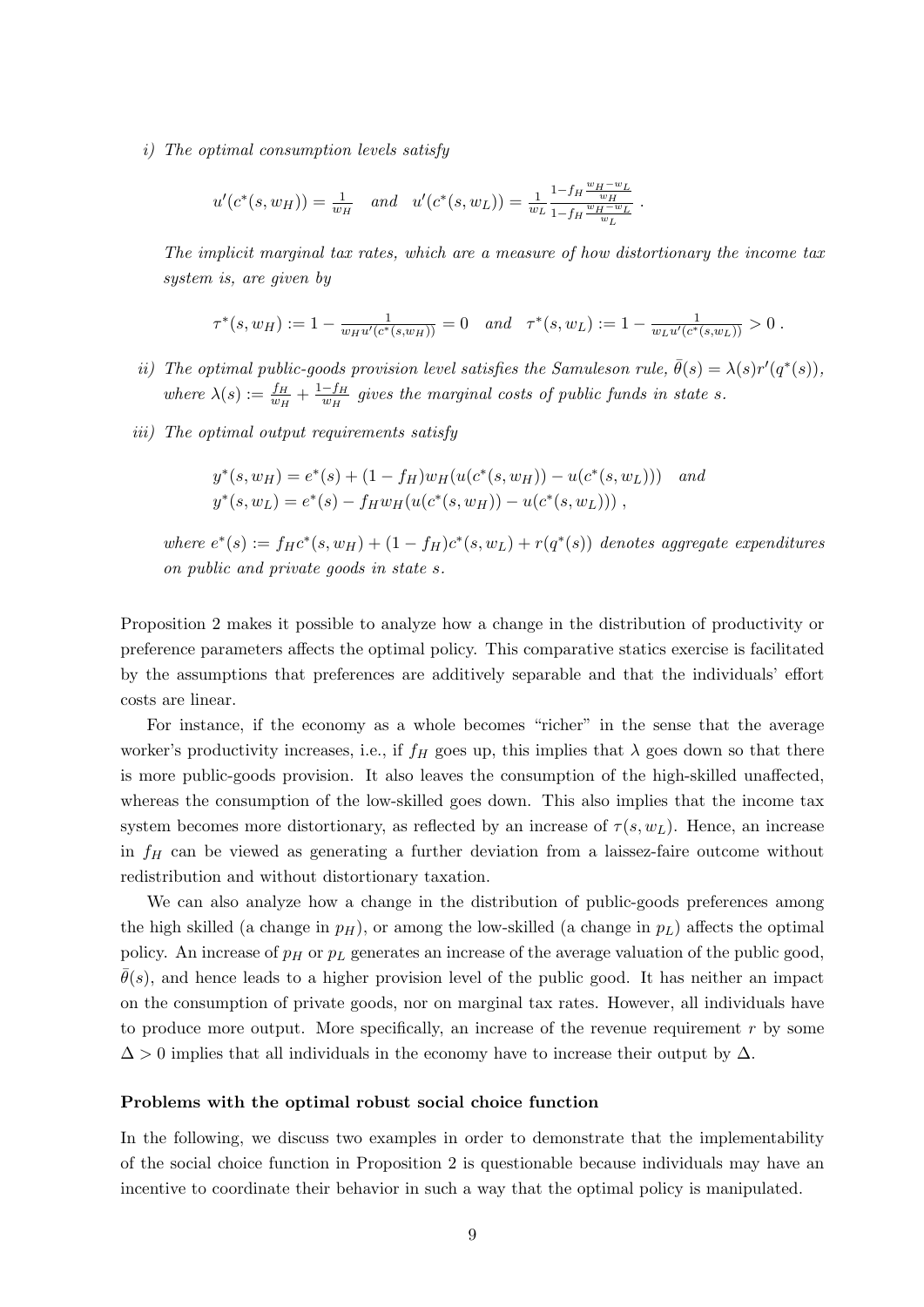**Example 1: Public-goods preferences.** An increase of the revenue requirement  $r$  by some  $\Delta > 0$  implies that all individuals in the economy have to increase their output by  $\Delta$ , while their consumption levels remain unaffected. For a low-skilled individual this implies a utility loss of ∆  $\frac{\Delta}{w_L}$ , whereas the utility loss for the high-skilled individual equals only  $\frac{\Delta}{w_H}$ . Ceteris paribus, this implies that public-goods provision is less attractive from the perspective of the low-skilled. This may give them an incentive to understate their public-goods preferences collectively. (A symmetric example can be constructed in which high-skilled individuals exaggerate their public-goods preferences.)

To articulate this concern more formally, we find it useful to define the indirect utility function  $V^*$ :  $S \times W \times \Theta \rightarrow \mathbb{R}$ , with

$$
V^*(s, w, \theta) = \theta q^*(s) + u(c^*(s, w, \theta)) - \frac{y^*(s, w, \theta)}{w},
$$

where  $(q^*, c^*, y^*)$  is the social choice function characterized in Proposition 2. One easily derives that, for every s, w,  $\theta$ , and  $k \in \{L, H\}$ ,

$$
\frac{\partial V^*(s, w, \theta)}{\partial p_k} = (\theta w - r'(q^*(s))) \frac{1}{w} \frac{\partial q^*(s)}{\partial p_k} = \left(\theta w - \frac{\bar{\theta}(s)}{\lambda(s)}\right) \frac{1}{w} \frac{\partial q^*(s)}{\partial p_k}.
$$
\n(9)

Now consider a low-skilled individual with a high taste for the public good; i.e.,  $w = w<sub>L</sub>$  and  $\theta = \theta_H$ . Also, for the sake of the argument, suppose that the type space under consideration is such that this individual's beliefs assign a lot of probability mass to states  $s$  such that both  $p<sub>H</sub>$  and  $p<sub>L</sub>$  are high; i.e., the individual beliefs that most other individuals have a high taste parameter. This implies that  $\bar{\theta}(s)$  is close to  $\theta_H$  so that  $\frac{\partial V^*(s, w_L, \theta_H)}{\partial p_H}$  is close to

$$
\theta_H\left(w_L-\frac{1}{\lambda(s)}\right)\frac{1}{w_L}\frac{\partial q^*(s)}{\partial p_L}.
$$

Since, for all s,  $w_L < \frac{1}{\lambda}$  $\frac{1}{\lambda(s)}$ , and  $\frac{\partial q^*(s)}{\partial p_L} > 0$ , this implies that

$$
\frac{\partial V^*(s,w_L,\theta_H)}{\partial p_L} < 0 \; .
$$

This situation is illustrated in Figure 1. Assuming a quadratic cost function, the provision level  $q^*(s) = q^*(f_H, p_H, p_L)$  is, given  $f_H$  and  $p_H$ , a linearly increasing function of the fraction of low-skilled individuals with a high taste parameter,  $p<sub>L</sub>$ . The indirect utility function of these individuals  $V^*(s, w_L, \theta_H) = V^*(f_H, p_H, p_L, w_L, \theta_H)$  is, however, increasing in  $p_L$  only if  $p_L$  is low and is decreasing if  $p<sub>L</sub>$  is high. Hence, if these individuals think that it is likely that they will find themselves on the downward-sloping part of their indirect utility function they would be happy if they could make the mechanism designer believe that  $p<sub>L</sub>$  was lower than it actually is. Moreover, if many of them falsely communicated a low taste parameter, the mechanism designer would perceive  $p<sub>L</sub>$  to be lower than it actually is and reduce the public-goods provision level. Finally, note that such lies are perfectly in line with the incentives at the individual level: It is an implication of individual incentive-compatibility (recall equation (4)) that neither an individual's consumption level  $c$  nor his productive effort  $y$  depend on the preference parameter. Consequently, lying is a best response.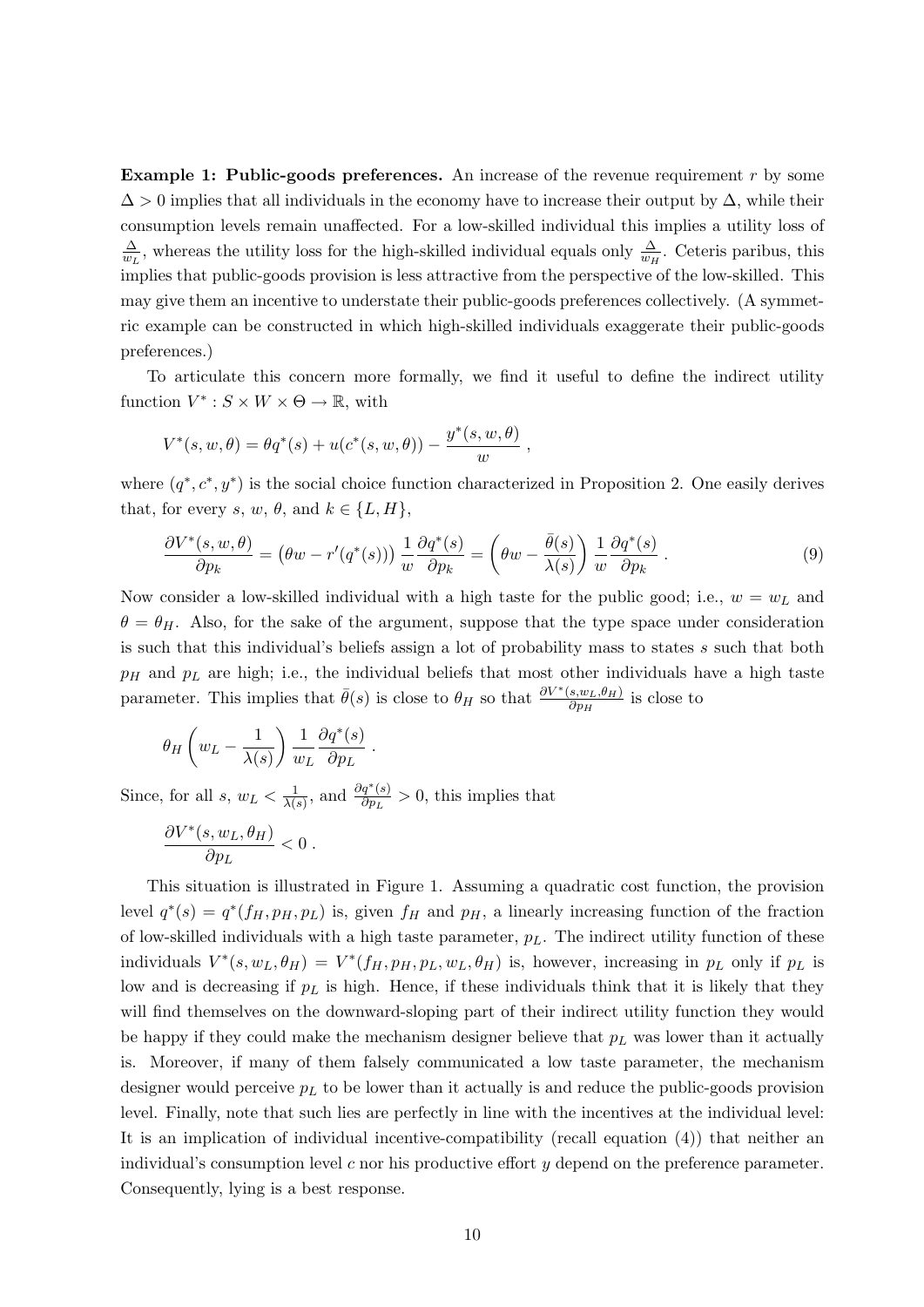Figure 1: State-dependent public-goods provision



Example 2: Productive Abilities. We can also question whether information on the fraction of high-skilled individuals,  $f_H$ , can be acquired if the social choice function in Proposition 2 is used. To demonstrate this in an easy way, consider a simplified version of our model without public goods. Suppose that we seek to implement a social choice function with the following properties: for all states, there is a binding incentive compatibility constraint so that high-skilled individuals are indifferent between the bundles  $z(s, w_L) := (c(s, w_L), y(s, w_L))$  and  $z(s, w_H) = (c(s, w_H), y(s, w_H))$ , and there is redistribution from the high-skilled to the lowskilled,  $y(s, w_H) - c(s, w_H) > 0$  and  $y(s, w_L) - c(s, w_L) < 0$ . Moreover, suppose that the level of redistribution varies across states; it is large whenever the economy is "rich", in the sense that most workers are high-skilled  $(f_H > \frac{1}{2})$  $\frac{1}{2}$ , and it is small otherwise. This is illustrated by Figure 2. In this Figure,  $I_L$  is the relevant indifference curve of the low-skilled, and  $I_H$  is the one of the high-skilled individuals.

Does it make sense to assume that high-skilled individuals are communicating their skill level truthfully to the mechanism designer? The "rich states" involve more redistribution than the "poor states" so that the high-skilled individuals are better off in the latter. Moreover, for every s, the incentive constraint of the high-skilled is binding, so that the high-skilled are giving a best response if they lie about their skill level. These individuals could therefore be inclined to lie about their skill level so as to convince the mechanism designer that there are only few high-skilled individuals in the population and that it is therefore optimal to have only a moderate level of redistribution.

The implementability of the social choice function in Proposition 2 is based on the assumption that individuals do not lie about their characteristics, because, in a large economy, they cannot affect the outcome anyway. We consider this way of breaking the individual's indifference in favor of truth-telling to be unconvincing. If all like-minded individuals – e.g., all individuals with a low skill level and a high preference parameter in Example 1, or all high-skilled individu-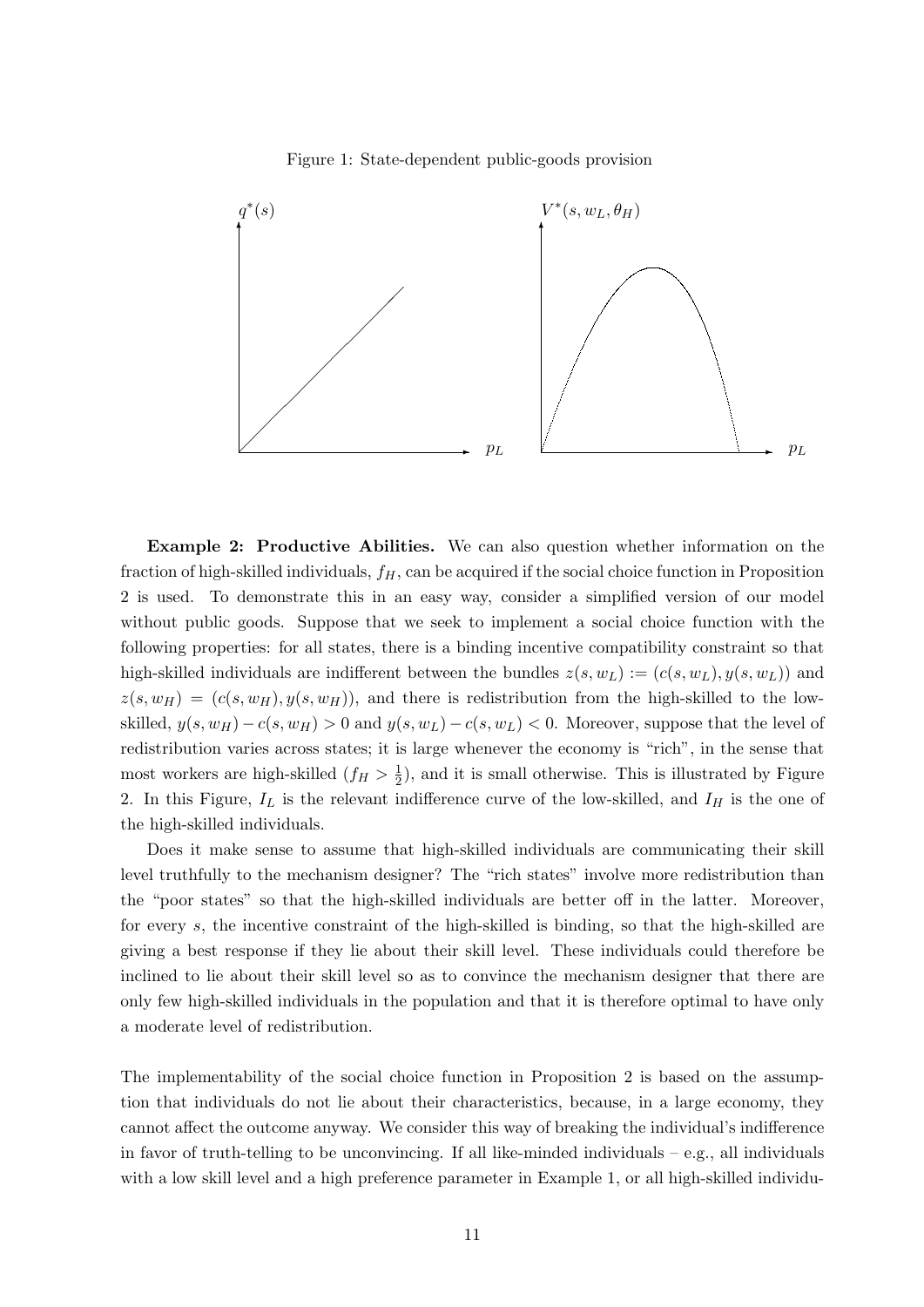



als in the example in Example 2 – coordinated their behavior, they could affect the outcome in a way that makes all of them strictly better off, without violating the postulate that each individual's action is a best response to the actions chosen by all other individuals. To articulate this concern more formally, we will introduce a notion of coalition-proofness in the following section.

# 4 Robust and coalition-proof social choice functions

In this section, we develop the notion of a robust and coalition-proof social choice function and state necessary and sufficient conditions that characterize such a social choice function. A main result of this section will be that preference and productivity shocks have very different implications: the possibility of preference shocks indeed gives rise to an additional set of collective incentive constraints that a social choice function has to fulfill. By contrast, productivity shocks do not give rise to such constraints. Hence, a mechanism designer has to provide appropriate incentives in order to learn  $p<sub>H</sub>$  and  $p<sub>L</sub>$ , while he gets the information on  $f<sub>H</sub>$  for free.

As a first step, however, we define formally what it means that the game induced by a mechanism  $M = [(A, \mathcal{A}), Q, C, Y]$  has a coalition-proof equilibrium.<sup>11</sup> We will then introduce the requirement of robustness, and provide a characterization of robust and coalition-proof social choice functions.

 $11$ The definition below is a simplified version of the notion of a coalition-proof Nash equilibrium due to Bernheim et al. (1986). In particular, we also take a non-cooperative approach to coalition formation, and we also require that a coalition is subcoalition-proof, i.e., that the formation of a coalition cannot be undermined by the further deviation of a subcoalition. For reasons of tractability, however, we do not model a possibly infinite chain of successive formations of subcoalitions.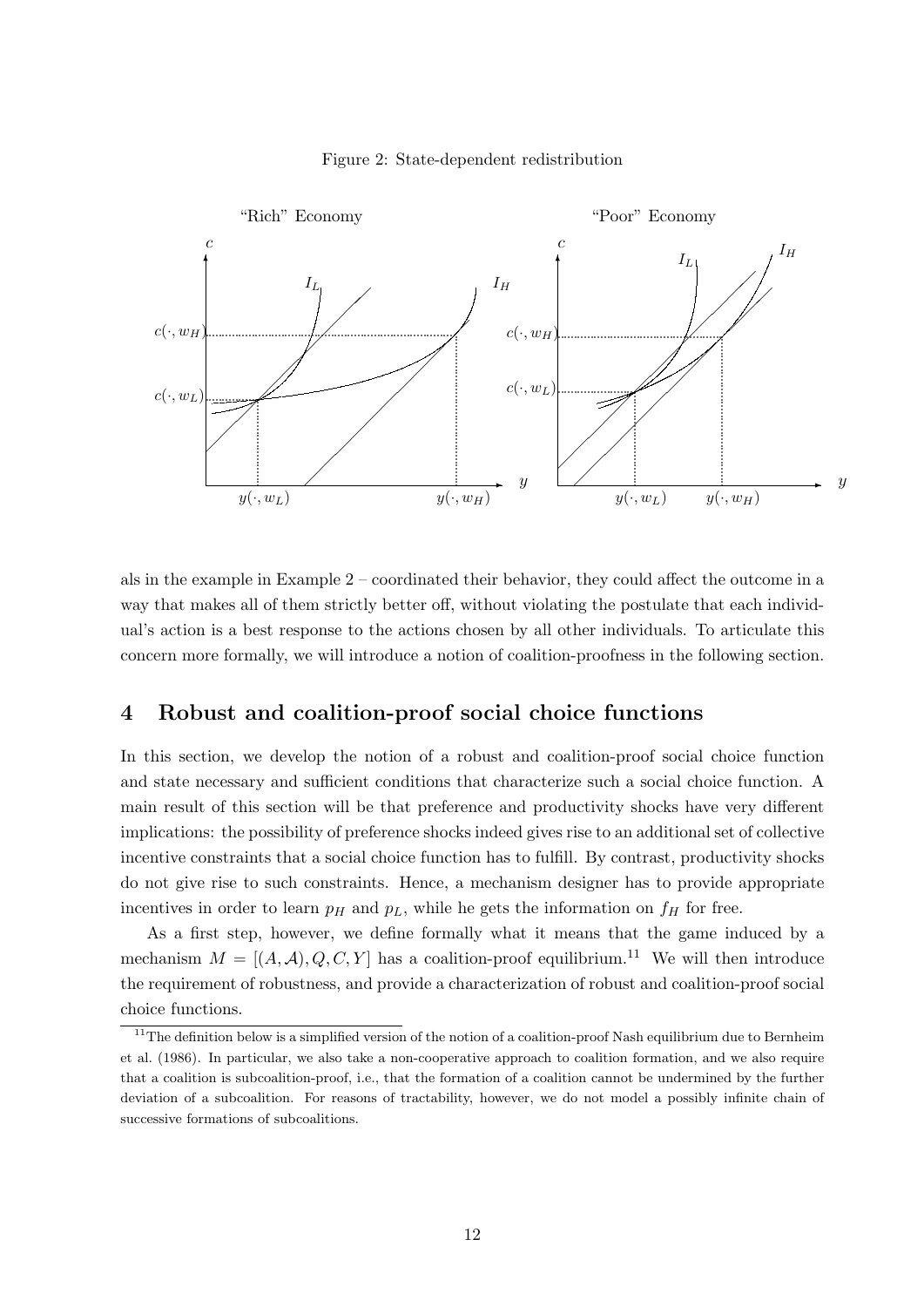### 4.1 Coalition-proof Bayes-Nash equilibrium

A (mixed) strategy in the game induced by M is a function  $\sigma: T \to \mathcal{M}(A)$  that specifies a probability distribution over actions for each type of individual. Put differently, the action chosen by individual i is a random variable  $a(t^i)$ . The probability, conditional on the event  $t^{i} = t$ , that  $a(t^{i})$  takes values in subset A' of A is in the following denoted by  $\sigma(A' | t)$ .

We find it convenient to introduce the following notation: suppose that, for the game induced by mechanism M, individuals follow a strategy  $\sigma : T \to M(A)$ , then the expected payoff of a type t individual from behaving according to  $\chi \in \mathcal{M}(A)$  is given by

$$
\tilde{U}_M(\sigma,\chi,t) := \int_{\mathcal{M}(T)} \int_A \tilde{u}_M(\alpha(\delta,\sigma),a,w(t),\theta(t)) \, d\chi(a) \, d\beta(\delta \mid t) ,
$$

where, for any  $\alpha$ ,  $a$ ,  $\theta$  and  $w$  we define

$$
\tilde{u}_M(\alpha, a, w, \theta) := \theta Q(\alpha) + u(C(\alpha, a)) - \frac{Y(\alpha, a)}{w},
$$

and  $\alpha(\delta, \sigma) = \delta \circ \sigma^{-1}$  is the cross-section distribution of actions induced by strategy  $\sigma$  if the cross-section distribution of types is given by  $\delta$ . We assume that a law of large numbers for large economies holds so that we can interpret  $\sigma(A' | t)$  both as the probability that the action chosen by a type t individual belongs to a subset  $A'$  of A and as the fraction of type t individuals who choose an action in  $A'^{12}$  Consequently, for a given  $\delta$ , we can treat  $\alpha(\delta, \sigma)$  as a non-random quantity.

**Definition 1** Given a mechanism M and a type space  $[(T, \mathcal{T}), \pi, \beta]$ , a strategy  $\sigma^* : T \to \mathcal{M}(A)$ is said to be a coalition-proof Bayes-Nash equilibrium if it is a Bayes-Nash equilibrium, and there is no set of types  $T' \subseteq T$  who can deviate to a strategy  $\sigma'_{T'} : T' \to \mathcal{M}(A)$  so that the following conditions are fulfilled:

- (a) The strategy profile  $(\sigma^*_{T\setminus T'}, \sigma'_{T'})$ , where  $\sigma^*_{T\setminus T'}$  is the restriction of  $\sigma^*$  to types not in  $T'$ , is a Bayes-Nash equilibrium.
- (b) Deviators are made better off: the outcome that is induced if all types in  $T \setminus T'$  play according to  $\sigma^*_{T\setminus T'}$ , and all types in T' play according to  $\sigma'_{T'}$ , is preferred by all individuals with types in  $T'$ ; i.e, for all  $t \in T'$ ,

$$
\tilde{U}_M((\sigma^*_{T\setminus T'}, \sigma'_{T'}), \sigma'_{T'}(t), t) > \tilde{U}_M(\sigma^*, \sigma^*(t), t) . \tag{10}
$$

(c) The deviation is subcoalition-proof: there is no strict subset  $T''$  of  $T'$  - i.e., a subset  $T''$ of T' so that there are  $t' \in T'$  and  $t'' \in T''$  with  $w(t') \neq w(t'')$ , or  $\theta(t') \neq \theta(t'')$ , or  $\beta(t') \neq \beta(t'')$  – with a strategy  $\sigma''_{T''}: T'' \to \mathcal{M}(A)$  so that  $(\sigma^*_{T\setminus T''}, \sigma'_{T'\setminus T''}, \sigma''_{T''})$  is a Bayes-Nash equilibrium, and, for all  $t \in T''$ ,

$$
\tilde{U}_M((\sigma^*_{T\setminus T'}, \sigma'_{T'\setminus T''}, \sigma''_{T''}), \sigma''_{T''}(t), t) \ge \tilde{U}_M((\sigma^*_{T\setminus T'}, \sigma'_{T'}), \sigma'_{T'}(t), t) \tag{11}
$$

 $12$ For a discussion of the law of large numbers in large economies, see Sun (2006), Al-Najjar (2004) or Judd (1985).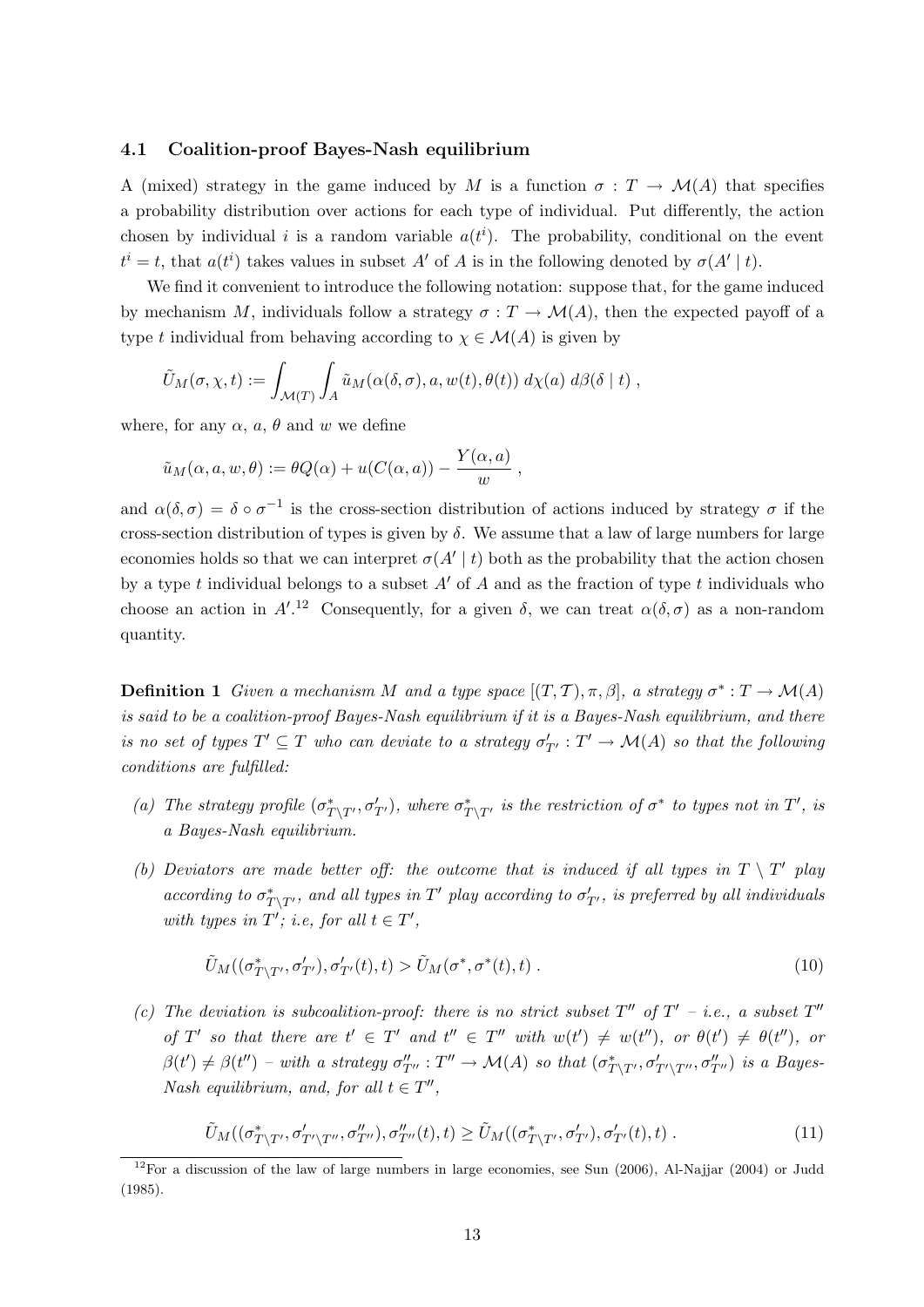An equilibrium  $\sigma^*$  is coalition-proof only if it does not leave incentives for a subset of individuals to coordinate their behavior in such a way that they induce an outcome that makes all of them better off. Our definition is very demanding with respect to the consistency requirements that such a deviation from an equilibrium strategy  $\sigma^*$  has to satisfy: the behavior that is prescribed by the deviation must induce a new Bayes-Nash equilibrium, i.e., playing according to  $(\sigma^*_{T\setminus T'}, \sigma'_{T'})$ must be a best response, both for the deviating types as well as for the non-deviating types. Also, the outcome that is induced by the deviation must be beneficial for all deviating types. Finally, we require that a deviation must itself be coalition-proof; that is, it must not trigger a further deviation by a subcoalition of the deviators.

With this definition, we may think of the collective deviation as resulting from an own mechanism design problem that the deviating agents face. Condition  $(a)$  can be interpreted as a incentive compatibility constraint, so that behaving according the strategy profile  $(\sigma_{T\setminus T'}^*,\sigma_{T'}')$ is indeed a best response. Condition  $(b)$  is a participation constraint which ensures that the deviators are made better off. Finally, condition  $(c)$  requires that the mechanism on which the collective deviation is based, must also be coalition-proof. A similar approach to coalition formation has previously been introduced by Laffont and Martimort (1997, 2000), and has been extended to a large economy model by Bierbrauer and Hellwig (2010). These papers explicitly model the formation of a coalition as an extensive form game, so that first an overall mechanism is announced, then a coalition organizer may propose a collusive side mechanism to a set of deviating agents, and ultimately a subcoalition organizer may propose a further side mechanism to a subset of the deviators. A mechanism is then said to be coalition-proof if it does not provoke the formation of a collusive side mechanism.

The approach taken here is different in that we define the notion of a coalition-proof equilibrium with reference to a given normal form game. The reason for this approach is that it makes the exposition easier, without affecting the conclusions. Indeed, the constraints on social choice functions that are derived below resemble those identified by Bierbrauer and Hellwig (2010), albeit in a somewhat different model.

# 4.2 Robust and coalition-proof implementation

For a given type space, a social choice function  $(q, c, y)$  is said to be implementable as a coalitionproof Bayes-Nash equilibrium, if there is a mechanism M and a strategy  $\sigma^*$  such that (i)  $\sigma^*$  is a coalition-proof Bayes-Nash equilibrium, and (ii) the equilibrium allocation coincides with the prescription of the social choice function for every  $\delta$ ; i.e., we have that, for every  $\delta$ ,

$$
Q(\alpha(\delta, \sigma^*)) = q(s(\delta))
$$
\n(12)

and, for each  $\delta$  and t,

$$
C(\alpha(\delta,\sigma^*),a(t)) = c(s(\delta),w(t),\theta(t)) \text{ and } Y(\alpha(\delta,\sigma^*),a(t)) = y(s(\delta),w(t),\theta(t)), \qquad (13)
$$

 $\sigma^*(t)$ -almost surely.

We say that a social choice function is robustly implementable and coalition-proof, if, given  $(T, \mathcal{T})$  and  $\pi$ , there is a mechanism M and a strategy  $\sigma^*$  such that requirements (i) and (ii) are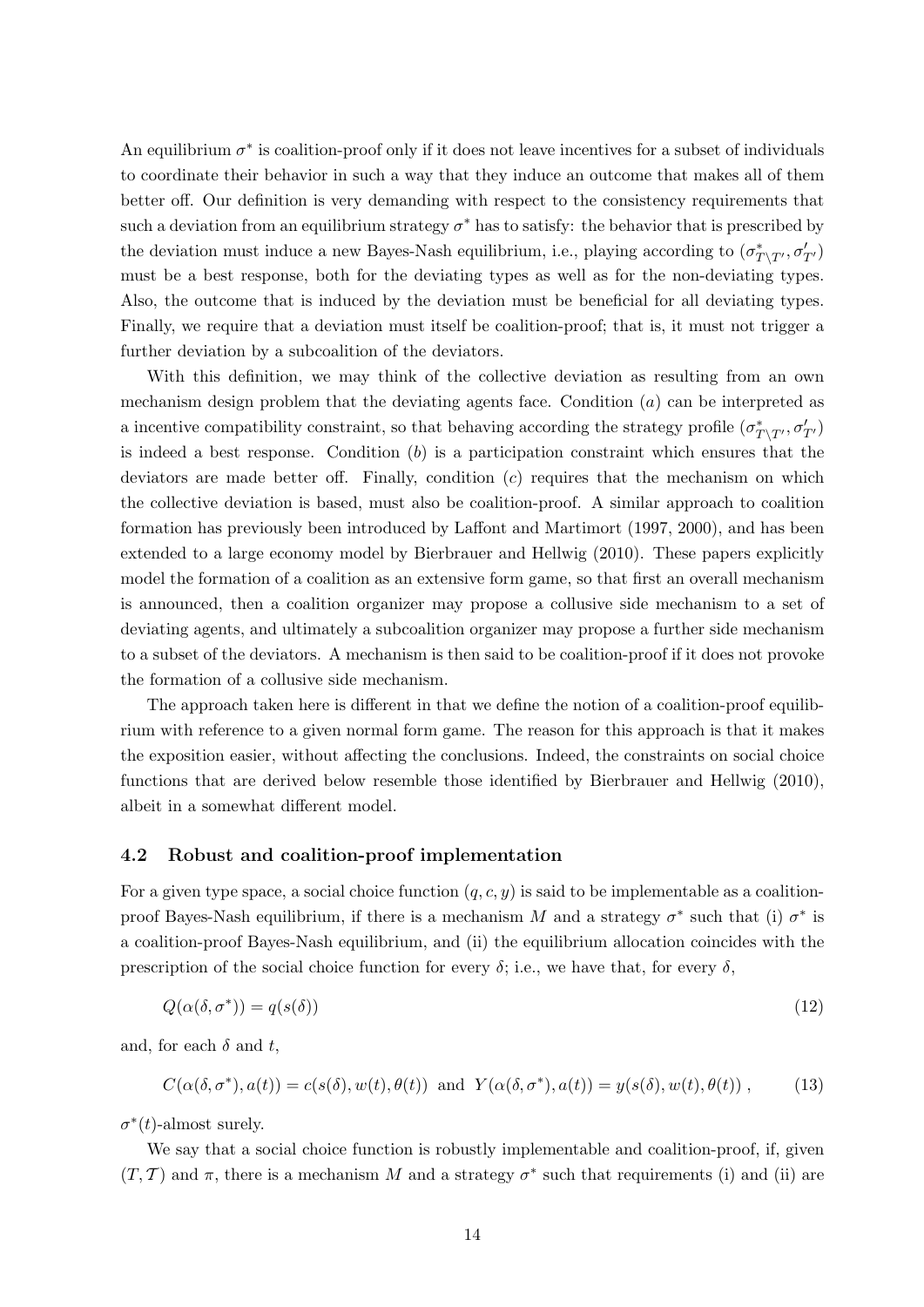fulfilled, for every belief system  $\beta$ .

Subsequently, we derive necessary and sufficient conditions for robustness and coalition-proofness. However, before going into details, we use Example 2 to illustrate the interplay of robustness and coalition-proofness. The example is meant to illustrate the following: if our analysis was based on specific assumptions about beliefs, the mechanism designer could typically exploit her knowledge of the belief system so that the requirement of coalition-proofness would not have a lot of bite. If instead we insist on the use of robust mechanisms, coalition-proofness becomes a substantive constraint. The example also illustrates why, with the solution concept of a coalition-proof Bayes-Nash equilibrium, the revelation principle does not hold. It shows that non-direct mechanisms may eliminate failures of coalition-proofness that cannot be avoided if direct mechanisms are used.<sup>13</sup>

Example 2 revisited. We argued before that the social choice function in Figure 2 cannot be implemented in a coalition-proof way, under the assumption that attention is restricted to direct mechanisms and to truthtelling equilibria: a collective lie so that some high-skilled individuals declare a low-skill level, induces a new equilibrium in which the high-skilled individuals are better off. In the following, we show that a mechanism designer who knows the belief system  $\beta$  can generally eliminate the scope for such a collective deviation by using a non-direct mechanism. We will also argue that the scope of such non-direct mechanisms is reduced if we insist on robustness.

For the sake of concreteness, suppose first that all high-skilled individuals belief that rich and poor states are equally likely, and, in addition, that this is known by the mechanism designer. He may then use a non-direct mechanism with an action set  $A = \{a_1, a_2, a_3\}$  and an outcome function  $Z := (C, Y)$  which works as follows: in any state, an individual who chooses action  $a_1$ receives the consumption-income bundle dedicated to the low-skilled individuals; i.e., taking the action  $a_1$  is interpreted as saying "I am a low-skilled individual". Likewise, an individual who chooses action  $a_2$  receives the bundle intended for the high-skilled individuals. The action  $a_3$ gives a very unattractive bundle if many individuals choose action  $a_2$ . This is illustrated in the left part of Figure 2, where  $\delta'$  indicates a distribution of actions so that more than half of the population chooses  $a_2$ . However, if only few individuals choose action  $a_2$ , then action  $a_3$  is very attractive for the high-skilled individuals. This is illustrated by the right part of Figure 2, where  $\delta''$  indicates a distribution of actions so that less than half of the population chooses  $a_2$ . For the given specification of beliefs, the non-direct mechanism implements the social choice function in a coalition-proof way, because there is no longer an equilibrium in which high-skilled individuals communicate having a low-skill level. Conditional on many high-skilled individuals choosing action  $a_1$ , it is a best response for a high-skilled individual to choose action  $a_3$ . Moreover, the equilibrium in which all high-skilled individuals choose action  $a_2$  and thereby communicate their skill level truthfully to the mechanism designer remains intact: if the situations in Figure 3 arise

 $13$ It is well-known that the objective to implement a social choice function as the *unique* equilibrium of some mechanism, generally makes the use of non-direct mechanisms necessary (see, e.g., Jackson (2001) for an overview). Here, the situation is similar in that our notion of coalition-proofness postulates that there must not exist a second equilibrium with certain properties.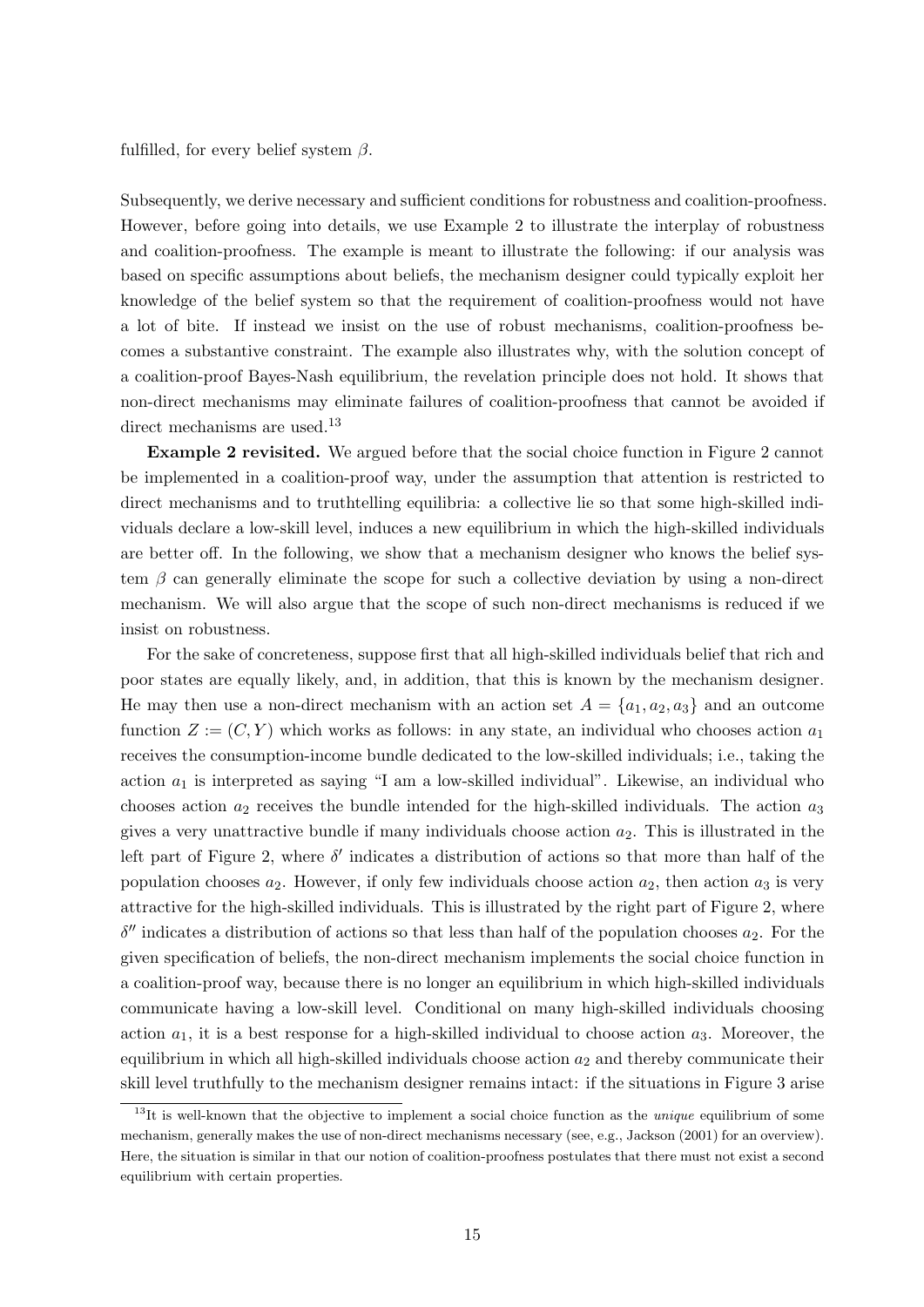



with equal probability, then choosing  $a_2$  is a best response for the high-skilled because action  $a_3$ yields a very bad outcome with probability  $\frac{1}{2}$ .

However, the non-direct mechanism does no longer work if we insist on robustness. To see this, suppose that all individuals believe that poor states occur with probability 1. Then, all individuals believe that the payoffs associated with actions  $a_1, a_2$ , and  $a_3$  are as in the right part of Figure 2. Consequently, all individuals with a high-skill level will choose action  $a_3$  instead of action  $a_2$ , so that the social choice function is no longer reached.

### 4.2.1 Necessary conditions for robustness and coalition-proofness

For a given social choice function  $(q, c, y)$ , define the associated indirect utility function V by

$$
V(s, w, \theta) = \theta q(s) + u(c(s, w)) - \frac{y(s, w)}{w}.
$$

**Proposition 3** If  $(q, c, y)$  is robust and coalition-proof, then it must be true that: (i) For any given pair  $(f_H, p_L)$ ,  $V(s, w_H, \theta_L)$  is a non-increasing function of  $p_H$ , and  $V(s, w_H, \theta_H)$  is a nondecreasing function of  $p_H$ , and (ii) for any given pair  $(f_H, p_H)$ ,  $V(s, w_L, \theta_L)$  is a non-increasing function of  $p_L$ , and  $V(s, w_L, \theta_H)$  is a non-decreasing function of  $p_L$ .

The logic of the proof is straightforward.<sup>14</sup> If, say, the constraint that  $V(s, w_L, \theta_H)$  is a nondecreasing function of  $p_L$  is violated, this implies that there exist  $p_L$  and  $p'_L$  with  $p'_L > p_L$  so that  $V((f_H, p_L, p_H), w_L, \theta_H) > V((f_H, p'_L, p_H), w_L, \theta_H)$ . If we now consider a type space, so that

 $14A$  difficulty for the proof of Proposition 3 is that we cannot rely on the revelation principle. However, given some equilibrium  $\sigma^*$ , a false communication of, say, the taste parameter by a type t individual can still be defined in a meaningful way: it takes the form of behaving according to  $\sigma^*(\hat{t})$ , for some type  $\hat{t} \neq t$  with  $\theta(\hat{t}) \neq \theta(t)$ .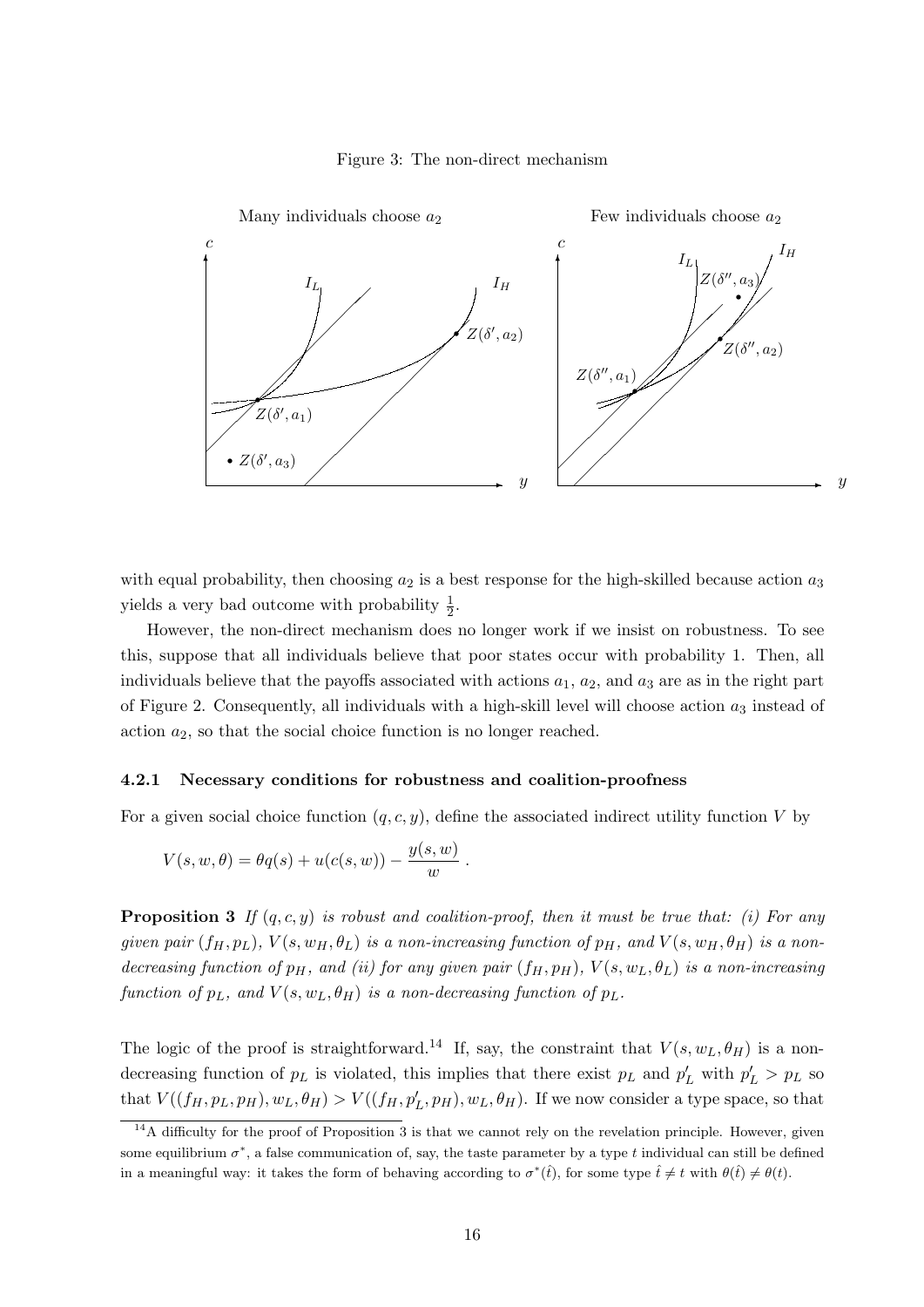all individuals assign mass 1 to a distribution of types  $\delta$  with  $s(\delta) = (f_H, p'_L, p_H)$ , individuals with a low skill level and a high taste parameter have an incentive to lie. If they communicate a low as opposed to a high taste parameter to the mechanism designer – more specifically, if they, falsely, announce a low taste parameter with probability  $1 - \frac{p_L}{n'}$  $\frac{p_L}{p'_L}$ , and, truthfully, announce a high taste parameter with probability  $\frac{p_L}{p'_L}$  – they will receive the outcome intended for the case that  $s = (f_H, p_L, p_H)$ , and are thereby made better off, i.e., requirement (b) in Definition 1 is fulfilled. Since the lie involves only a false communication of taste parameters and, by individual incentive compatibility, an individual's  $(c, y)$ -bundle does not depend on the taste parameter, every individual is giving a best response. Hence, the deviation satisfies property  $(a)$ . Finally, all these individuals have the same preferences, and the same beliefs so that there exists no strict subset of types. This implies that the deviation is subcoalition-proof, i.e., property  $(c)$  is also satisfied.

To see the significance of the constraints in Proposition 3, it is instructive to check which of these constraints are satisfied and which ones are violated by the Mirrleesian social choice function in Proposition 2. The constraint that low-skilled individuals with a high taste parameter do not benefit from understating their public-goods preferences is satisfied provided that  $\partial V^*(s, w_L, \theta_H)$  $\frac{s,w_L,\theta_H}{\partial p_L} \geq 0$ , where  $V^*$  is the indirect utility function that was defined in Section 3. By equation (9), this condition is violated whenever

$$
\theta_H w_L < \frac{\bar{\theta}(s)}{\lambda(s)} \tag{14}
$$

The constraint that high-skilled individuals with a low taste parameter do not benefit from exaggerating their public-goods preferences is satisfied provided that  $\frac{\partial V^*(s,w_H,\theta_L)}{\partial p_H} \leq 0$ . Again, by equation (9), this condition is violated whenever

$$
\theta_L w_H > \frac{\bar{\theta}(s)}{\lambda(s)} \,. \tag{15}
$$

Since  $\theta_L w_H = \theta_H w_L$ , equations (14) and (15) imply that the Mirrleesian social choice function violates coalition-proofness, whenever  $\theta_H w_L \neq \frac{\bar{\theta}(s)}{\lambda(s)}$  $\frac{\theta(s)}{\lambda(s)}$ . In essence this implies that there is no state s of the economy so that the Mirrleesian social choice function is coalition-proof. This is illustrated by Figure 4. In this Figure, we treat  $f_H$  as a given parameter, and vary only  $p_H$  and p<sub>L</sub>. The line in the figure is the locus along which  $\theta_L w_H = \frac{\bar{\theta}(s)}{\lambda(s)}$  $\frac{\theta(s)}{\lambda(s)}$ , or, equivalently, along which  $p_L = 1 - \frac{f_H}{1 - f}$  $\frac{f_H}{1-f_H}$  $p_H$ . (The graph is drawn under the assumption that  $f_H > \frac{1}{2}$  $(\frac{1}{2},)$ 

### 4.2.2 Sufficient conditions for robustness and coalition-proofness

The following Proposition states a sufficient condition for coalition-proofness. More specifically, is states that all social choice functions in a set  $\Omega(\epsilon)$  are robust and coalition-proof. This set is defined as the set of social choice functions with the following properties: (i) For every  $s$ , the necessary conditions in Proposition 3 are satisfied, and at most one of these conditions is binding, (ii) for every s, the resource constraint in (1) holds, and (iii) for some given  $\epsilon > 0$ ,

$$
u(c(s, w)) - \frac{y(s, w)}{w} \ge u(c(s, \hat{w})) - \frac{y(s, \hat{w})}{w} + \epsilon,
$$
\n(16)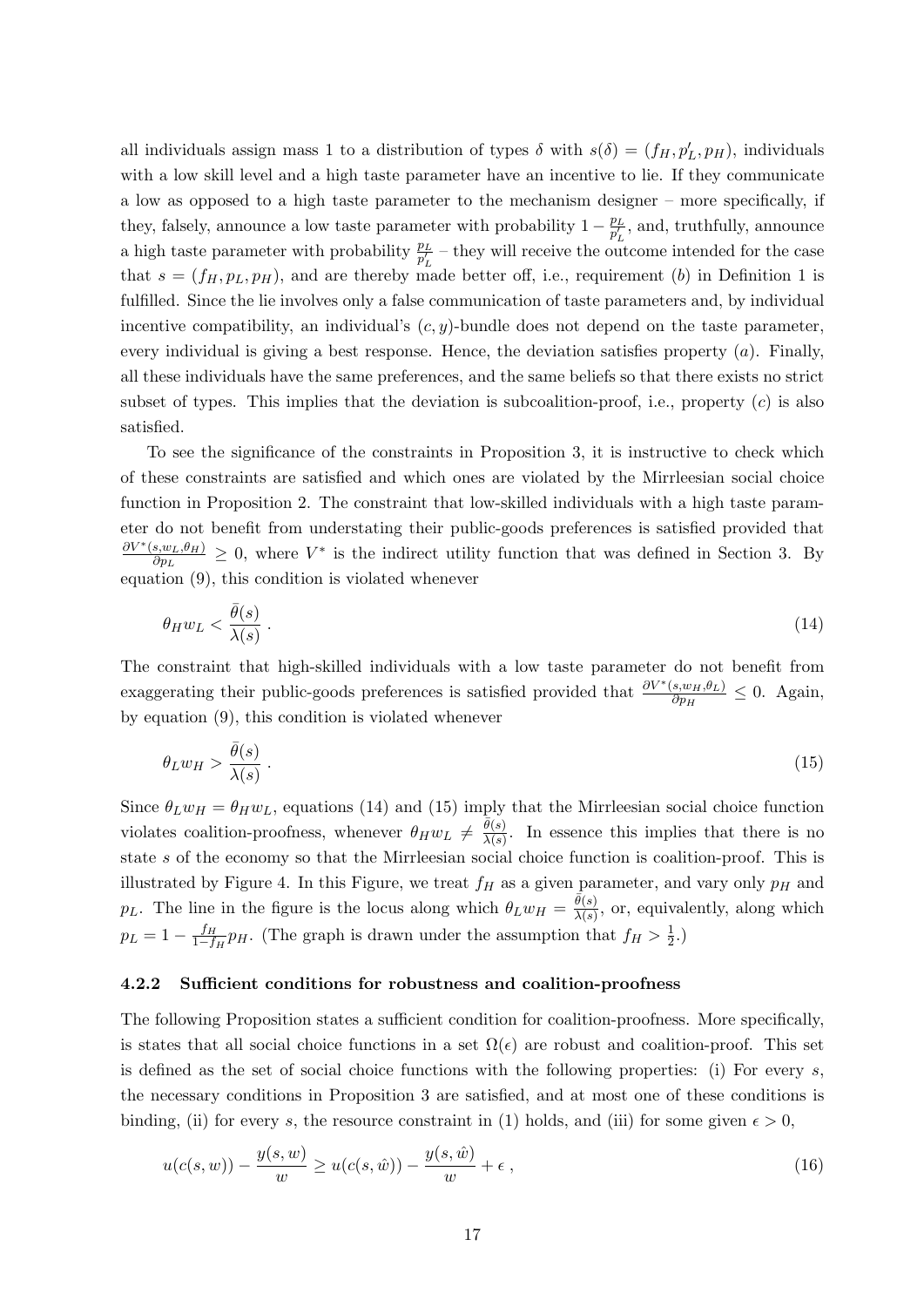Figure 4: Violation of coalition-proofness



for every s, w, and  $\hat{w}$ . These constraints require that, for every s, an individual with skill level w prefers the "own" consumption-output bundle  $(c(s, w), y(s, w))$  strictly over any alternative bundle  $(c(s, \hat{w}), y(s, \hat{w}))$ , where the parameter  $\epsilon$  is the minimal intensity of this strict preference; that is, the constraints in (16) require that there is a little bit of slack in the incentive compatibility constraints in (5).

**Proposition 4** A social choice function in  $\Omega(\epsilon)$  is robustly implementable as a coalition-proof Bayes-Nash equilibrium.

The proof is based on a direct mechanism that reaches the given social choice function in a truthtelling equilibrium.<sup>15</sup> We verify that this equilibrium is coalition-proof, whatever the belief system  $\beta$  is. As a first step, we observe that there is no collective deviation that involves a false communication of productive abilities. For social choice functions in  $\Omega(\epsilon)$ , all individual incentive compatibility constraints hold as strict inequalities which implies that there is no equilibrium in which individuals declare false productivity levels. Hence, any such deviation would violate condition (a) in Definition 1.

Next, consider a deviation that involves only lies about taste parameters. Any such deviation induces a new equilibrium because  $(c, y)$ -bundles do not depend on taste parameters. Suppose first that the types who participate all have the same payoff type, i.e., that they all have the same skill level and the same taste parameter. For instance, suppose that they all have the skill level  $w_H$  and the taste parameter  $\theta_L$ . If these individuals lie about their taste parameter, this implies that the mechanism designer ends up with the perception that  $p<sub>H</sub>$  is higher than

 $15$ Hence, our proof implies, in particular, that if the sufficient conditions in Proposition 4 are satisfied, then we may without loss of generality focus on direct mechanisms and truthtelling equilibria.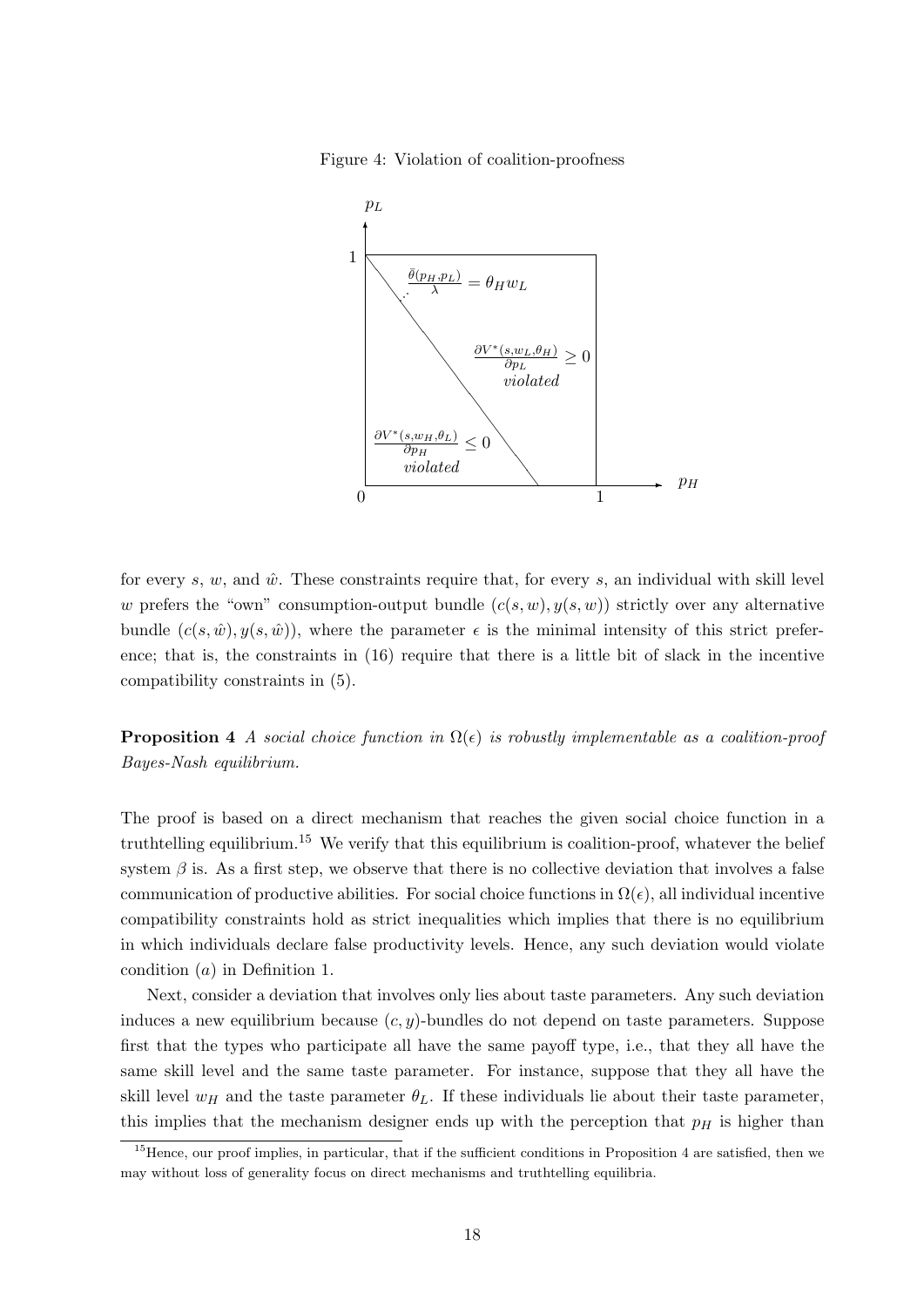it actually is. By the constraints in Proposition 3,  $V(s, w_H, \theta_L)$  is a non-increasing function of  $p<sub>H</sub>$ , so that this deviation does not make the participating individuals better off, i.e., it violates condition (b) in Definition 1.

Now suppose that the types who collectively lie about their taste parameters have diverse payoff types. The assumption that, for every s, at most one of the necessary conditions in Proposition 3 binds, implies that there is always a set of types who would like to "withdraw" their contribution to the deviation, thereby free-riding on the contribution of others. For instance, suppose that individuals with payoff type  $(w_H, \theta_L)$  and individuals with payoff type  $(w_H, \theta_H)$  lie about their taste parameters. From an ex post perspective, either the  $(w_H, \theta_L)$ -individuals think that  $p<sub>H</sub>$ , as perceived by the mechanism designer, is too high, or the  $(w<sub>H</sub>, \theta<sub>H</sub>)$ -individuals think that  $p_H$  is too low. Consequently, ex interim, individuals with payoff type  $(w_H, \theta_L)$  understand that, taking the lie of individuals with payoff type  $(w_H, \theta_H)$  as given, they are weakly better off if they communicate their characteristics truthfully. Likewise, the  $(w_H, \theta_H)$ -individuals are weakly better off if they refuse to lie about their public-goods preferences. Moreover, if the deviation affects the implemented policy with positive probability (which is necessary in order to satisfy condition  $(b)$  in Definition 1), then one of these groups is in fact strictly better off if it communicates truthfully, which implies that the deviation does not satisfy condition  $(c)$  in Definition 1.

#### 4.2.3 Why are these conditions useful for finding an optimal social choice function?

Propositions 3 and 4 make it possible to solve for the optimal social choice function via the following procedure: First, characterize the optimal social choice function among those that are individually incentive-compatible, resource-feasible and satisfy the necessary conditions in Proposition 3. Second, verify that the optimal social choice function is indeed such that, for every s, at most one of the monotonicity constraints holds as an equality, more formally that it belongs to the set  $\Omega(0)$ . This procedure will be applied in the following Section.

The social choice functions in  $\Omega(0)$  are not generally coalition-proof, as we explain below. However, under a mild technical assumption, every such social choice function can be approximated by a social choice function that is coalition-proof. This is stated more formally in the following Corollary.

**Corollary 1** Suppose that there is some  $\bar{\epsilon} > 0$  so that the set  $\bigcup_{0 \leq \epsilon \leq \bar{\epsilon}} \Omega(\epsilon)$  is compact. Then, for every social choice function  $(q, c, y) \in \Omega(0)$ , and for every  $\tilde{\varepsilon} > 0$ , there is a social choice function  $(q', c', y')$  that is robustly implementable as a coalition-proof Bayes-Nash equilibrium, and satisfies

$$
| U(q'(s), c'(s, w), y'(s, w), w, \theta) - U(q(s), c(s, w), y(s, w), w, \theta) | \leq \tilde{\varepsilon} ,
$$

for every s, and every  $(\theta, w)$ .

**Example 2 revisited.** To illustrate why the social choice functions in  $\Omega(0)$  are not necessarily coalition-proof themselves but can be approximated by coalition-proof social choice functions,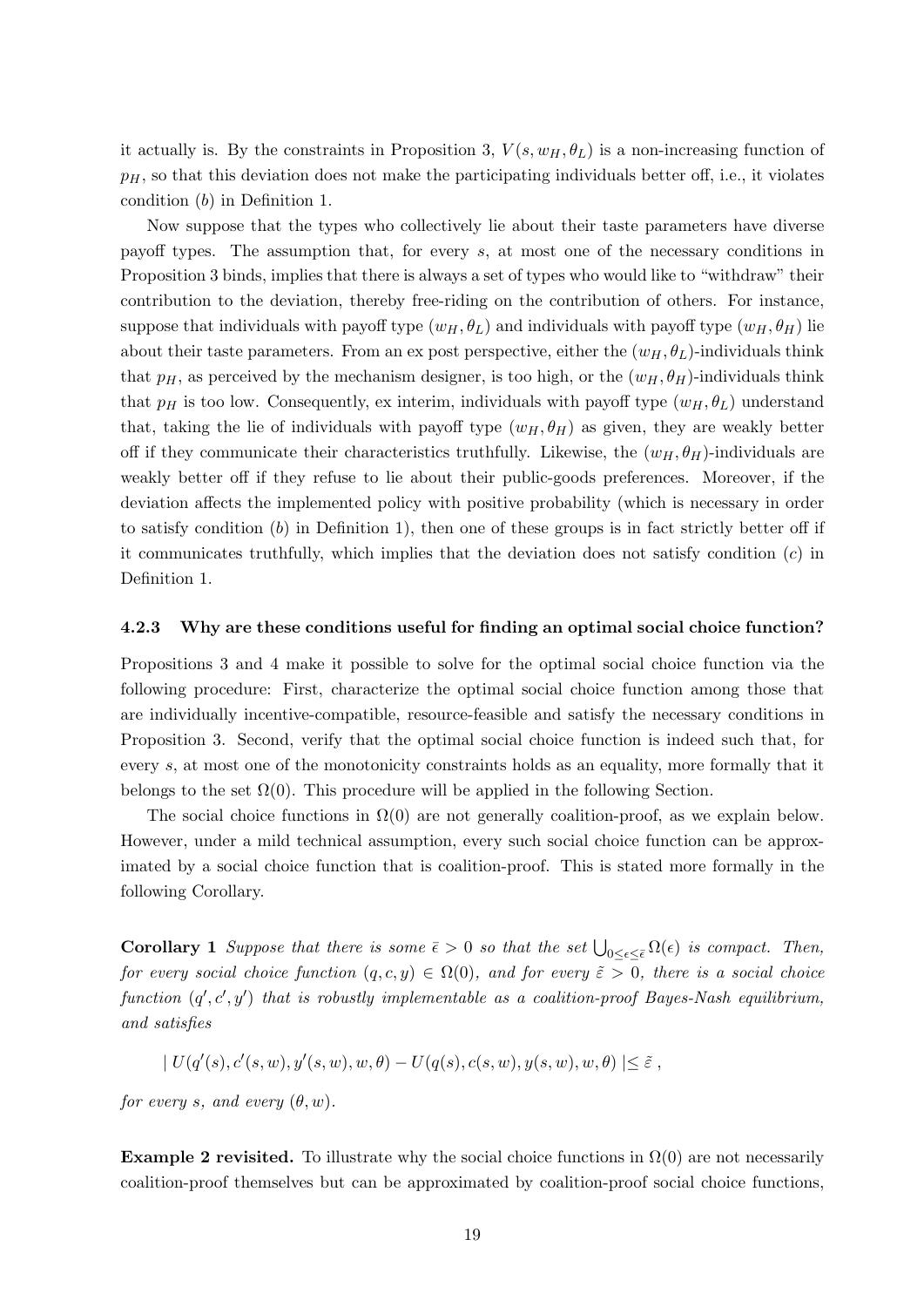it is instructive to look once more at the example in Section 3, where the social choice function that is illustrated in Figure 2 cannot be implemented as a robust and coalition-proof equilibrium because the high-skilled have an incentive to lie. We will now argue that there is, however, a social choice function which is arbitrarily close and does not face this problem.

Suppose that the social choice function in Figure 2 is modified as follows: in both graphs, the bundle for high-skilled individuals is moved to a slightly higher indifference curve.<sup>16</sup> This implies that truth-telling is the unique best response of the high-skilled, for every state s. A deviation that involves lies about skill levels is therefore no longer consistent with equilibrium behavior. This illustrates the general insight in Corollary 1. Once we introduce a tiny amount of slack into the incentive compatibility constraints, deviations that involve lies about skill levels are no longer viable. The example also shows why the slack is needed. If incentive compatibility constraints are binding, lies that involve skill levels are a concern.

## 4.3 On the separability of individual and collective incentive problems

The reasoning in section 4.2 translates the requirement of coalition-proofness into a simple set of inequality constraints: there must not exist a group of individuals who could benefit from the policy change that is induced by a false communication of public-goods preferences. This simple characterization is available because as far as coalition-proofness is concerned, we may, without loss of generality, assume that productive abilities are communicated truthfully: if we introduce a tiny amount of slack into individual incentive compatibility constraints, any lie that involves a false communication of productive abilities is effectively deterred.

A first major insight of the paper is therefore that preference and productivity shocks have very different implications for the set of robust and coalition-proof social choice functions: while appropriately calibrated incentives at the individual level make a manipulative communication of productive abilities unviable, the communication of public-goods preferences cannot be addressed in this way. As we have seen in Section 3, individual incentive compatibility implies that individuals who differ only in their public-goods preferences need to be treated equally in terms of their consumption level c and their output requirement  $y$ . Consequently, individuals are willing to lie about their public-goods preferences if this has positive consequences at an aggregate level. A social choice function therefore has to be such that those lies are unattractive.

# 5 The optimal robust and coalition-proof social choice function

In this section, we characterize the social choice function which maximizes expected utilitarian welfare  $E[W(s)]$  subject to the requirements of individual incentive compatibility, resource feasibility and coalition-proofness.

We assume that the mechanism designer has subjective beliefs about the possible realizations of s. For simplicity, we assume that she has an agnostic prior in the following sense: she views  $f<sub>H</sub>$ ,  $p<sub>H</sub>$  and  $p<sub>L</sub>$  as independent random variables, which are uniformly distributed over the unit

 $16$ To preserve feasibility, we may simultaneously have to move the low-skilled individuals to a slightly lower indifference curve.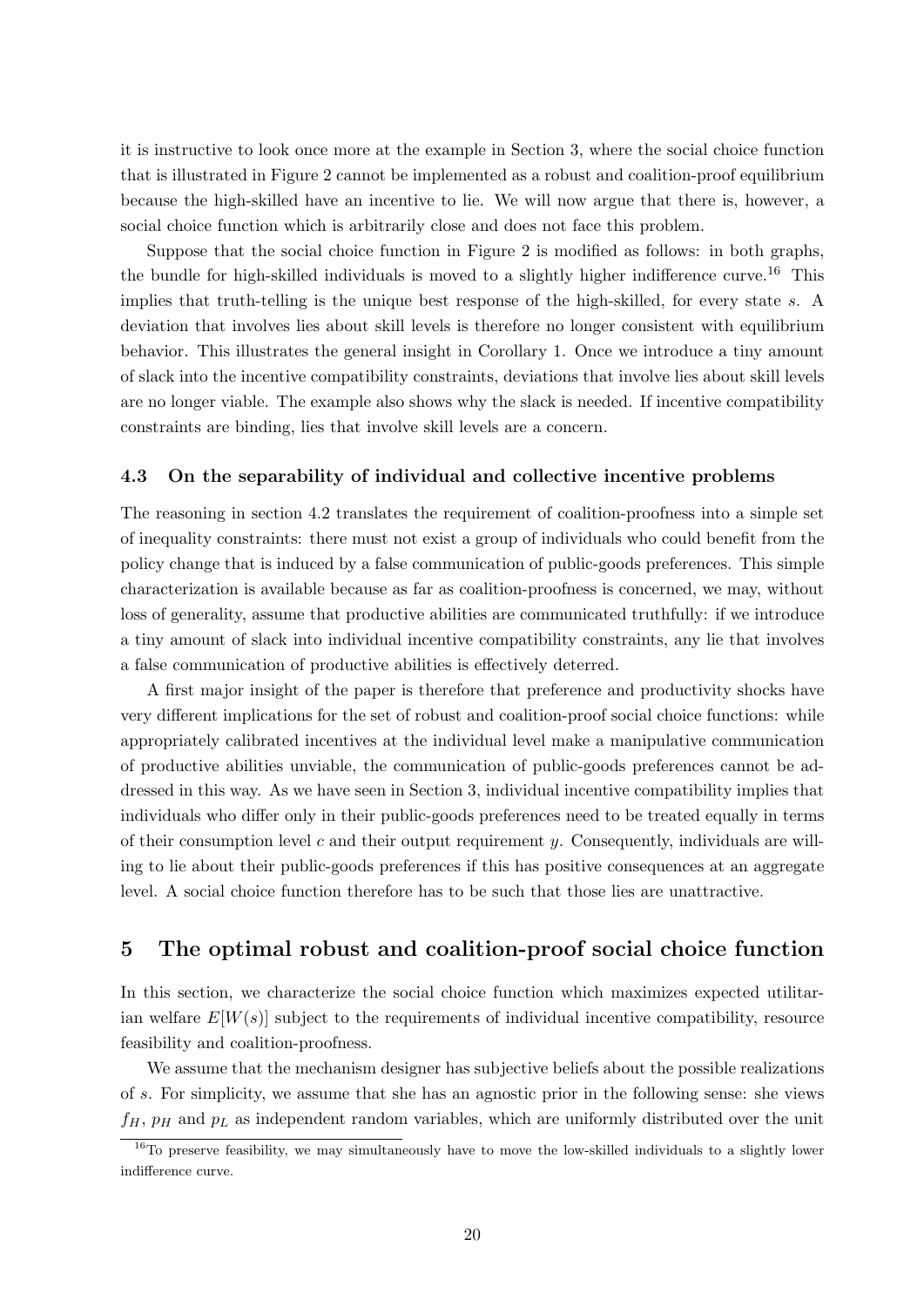interval.<sup>17</sup>

We proceed in two steps. We first characterize the optimal social choice function that satisfies the necessary conditions identified in Proposition 3; i.e., we study the following optimization problem: choose  $q : s \mapsto q(s), y : (s, w) \mapsto y(s, w)$  and  $c : (s, w) \mapsto c(s, w)$  in order to maximize  $E[W(s)]$  subject to the requirements that, for any  $k \in \{L, H\}$ ,  $V(s, w_k, \theta_L)$  is a non-increasing function of  $p_k$ , and  $V(s, w_k, \theta_H)$  is a non-decreasing function of  $p_k$ , and that, for every s, the resource constraints in (6), and the individual incentive compatibility constraints in (5) are satisfied.. Subsequently, we show that the resulting social choice function is such that, for every s, at most one of these necessary conditions is binding, i.e., that the social choice function in question belongs to the set  $\Omega(0)$ . With an appeal to Corollary 1, this implies that the social choice function is approximately coalition-proof.

Our strategy for solving the optimization problem is to decompose it into a number of subproblems, each of which take only some of necessary conditions in Proposition 3 into account. (We will verify ex post that the neglected constraints are indeed satisfied.) More specifically, for each possible value of the parameter  $f_H \in [0, 1]$  we study the following set of subproblems:

- i) Problems of the  $\mathcal{P}_L(p_H, f_H)$ -type: Fix  $p_H$  and  $f_H$  and consider the values of  $p_L$  so that  $\frac{\bar{\theta}(p_H, p_L)}{\lambda} \ge \theta_H w_L$ . Choose  $c(s, w_L)$ ,  $y(s, w_L)$ ,  $c(s, w_H)$ ,  $y(s, w_H)$  and  $q(s)$  in order to maximize  $E\left[W(s) \mid \frac{\bar{\theta}(p_H, p_L)}{\lambda} \ge \theta_H w_L, f_H, p_H\right]$  subject to the incentive constraints in (5), the resource constraints in (6), and the constraint  $\frac{\partial V(s,w_L,\theta_H)}{\partial p_L} \geq 0$ .
- ii) Problems of the  $\mathcal{P}_H(p_L, f_H)$ -type: Fix  $p_L$  and  $f_H$  and consider the values of  $p_H$  so that  $\frac{\bar{\theta}(p_H, p_L)}{\lambda} \leq \theta_H w_L$ . Choose  $c(s, w_L)$ ,  $y(s, w_L)$ ,  $c(s, w_H)$ ,  $y(s, w_H)$  and  $q(s)$  in order to maximize  $E\left[W(s) \mid \frac{\bar{\theta}(p_H, p_L)}{\lambda} \leq \theta_H w_L, f_H, p_L\right]$  subject to the incentive constraints in (5), the resource constraints in (6), and the constraint  $\frac{\partial V(s, w_H, \theta_L)}{\partial p_H} \leq 0$ .

More intuitively, with a  $P_L(p_H, f_H)$ -problem, one has to deviate from the Mirrleesian outcome in Proposition 2 because the low-skilled individuals need to be prevented from understating their public-goods preferences. With a problem of the  $\mathcal{P}_H(p_L, f_H)$ -type one has to deviate because the high-skilled need to be prevented from exaggerating theirs. Figure 5 illustrates how these problems relate to each other. Along the downward sloping line we have, as in Figure 4, that  $\frac{\bar{\theta}(p_H, p_L)}{\lambda} = \theta_H w_L.$ 

Observe that, if we determine for every  $f_H$ , the solutions to all problems of the  $\mathcal{P}_L(p_H, f_H)$ type and to all problems of the  $\mathcal{P}_H(p_L, f_H)$ -type we characterize a social choice function.<sup>18</sup> For every s,  $q(s)$ ,  $c(s, w_L)$ ,  $y(s, w_L)$ ,  $c(s, w_H)$ , and  $y(s, w_H)$  are then given by the solution to the relevant subproblem, in the following denoted by  $c^{**}(s, w_L)$ ,  $y^{**}(s, w_L)$ ,  $c^{**}(s, w_H)$ ,  $y^{**}(s, w_H)$ and  $q^{**}(s)$ . For later use, we denote by  $v_k^{**}(s) = u(c^{**}(s, w_L)) - \frac{y^{**}(s, w_k)}{w_k}$  $\frac{(s,w_k)}{w_k}$ , the utility derived by individuals with skill level  $w_k$  from their  $(c, y)$  bundle in state s. Analogously, we denote by

<sup>&</sup>lt;sup>17</sup>These beliefs affect the way in which the mechanism designer is making trade-offs between welfare levels in different states of the economy. The assumption of an agnostic prior simplifies the exposition. However, the logic of the analysis would remain the same with alternative assumptions about the mechanism designer's beliefs.

<sup>&</sup>lt;sup>18</sup>Along the  $\frac{\bar{\theta}(p_H, p_L)}{\lambda} = \theta_H w_L$  line, the outcome is determined by two such problems. However, as follows from Propositions 5 and 6 below, these solutions are identical.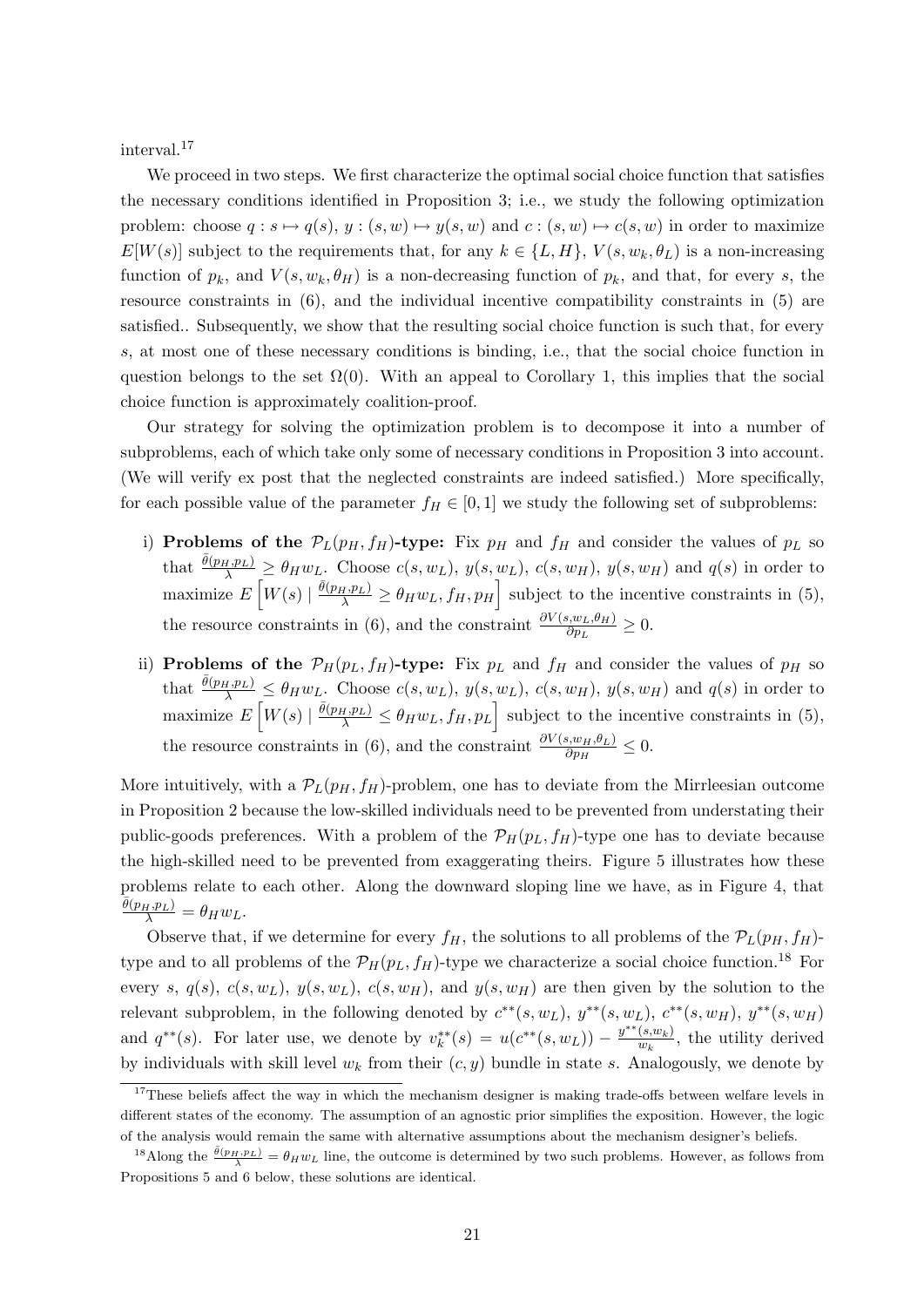Figure 5: Relaxed optimization problems



 $v_k^*(s)$  the value that results from the Mirrleesian social choice function in Proposition 2. Finally, we denote by  $\tau^{**}(s, w_k) = 1 - \frac{1}{w_k u'(c^{**}(s, w_k))}$  the implicit marginal tax rate for individuals with skill level  $w_k$ .

Propositions 5 and 6 below respectively characterize the solutions of a problem of the  $\mathcal{P}_L(p_H, f_H)$ -type, and a problem of the  $\mathcal{P}_H(p_L, f_H)$ . For the sake of concreteness, both consider the case  $f_H < \frac{1}{2}$  $\frac{1}{2}$ . 19

### 5.1 Preventing the low-skilled from understating their preferences

**Proposition 5** Let  $f_H < \frac{1}{2}$  $\frac{1}{2}$ . The solution to Problem  $\mathcal{P}_L(p_H, f_H)$  has the following properties. There is a cutoff value  $\hat{p}_L$  such that:

- (a) For  $p_L \in [\max\{0, 1 \frac{f_H}{1 f}]$  $\frac{JH}{1-f_H} p_H$ }, $\hat{p}_L$ ) redistribution and public-goods provision are distorted downwards,  $v_L^{**}(s) < v_L^{*}(s)$ ,  $v_H^{**}(s) > v_H^{*}(s)$ , and  $q^{**}(s) < q^{*}(s)$ . Also, the implicit marginal tax rates are lower,  $\tau^{**}(s, w_L) < \tau^{*}(s, w_L)$ , and  $\tau^{**}(s, w_H) \leq \tau^{*}(s, w_H)$ .
- (b) For  $p_L = \hat{p}_L$  the allocation is undistorted. Also, if  $1 \frac{f_H}{1 f}$  $\frac{JH}{1-f_H}$  $p_H \geq 0$ , then the allocation is undistorted for  $p_L = 1 - \frac{f_H}{1 - f}$  $\frac{JH}{1-f_H} p_H$ .
- (c) For  $p_L \in (\hat{p}_L, \bar{p}_L]$  redistribution and public-goods provision are distorted upwards,  $v_L^{**}(s)$  $v_L^*(s)$ ,  $v_H^{**}(s) < v_H^*(s)$ , and  $q^{**}(s) > q^{*}(s)$ . Also, the implicit marginal tax rates are higher,  $\tau^{**}(s, w_L) > \tau^*(s, w_L)$  and  $\tau^{**}(s, w_H) = \tau^*(s, w_H)$ .

The Proposition says that, in comparison to the Mirrleesian social choice function, the publicgoods provision level, the extent of redistribution (measured by the utility levels  $v_L$  and  $v_H$  of

<sup>&</sup>lt;sup>19</sup>Alternative assumptions about  $f_H$  would only affect how the line along which  $\frac{\bar{\theta}(p_H, \eta(p_H))}{\lambda} = \theta_H w_L$  is located, without affecting the results otherwise.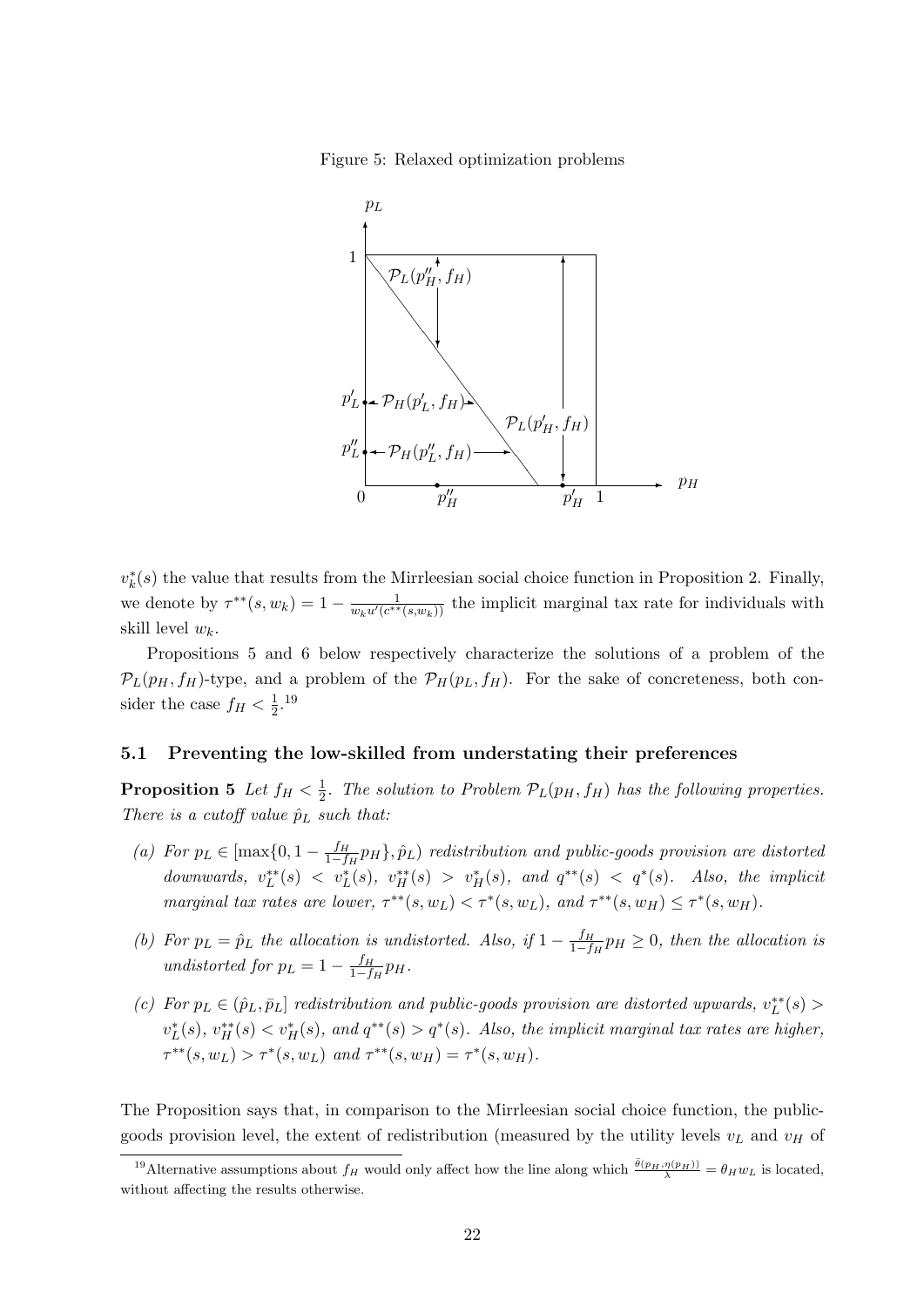high-skilled and low-skilled individuals), and marginal income tax rates are distorted in the same direction: if there are only few low-skilled individuals who value the public good highly, then there is underprovision of the public good and deficient redistribution, accompanied by lower marginal tax rates. By contrast, if many low-skilled individuals value the public good highly, then there is overprovision of the public good, excessive redistribution, and marginal income tax rates are higher.

Below, we give a sketch of the formal proof.<sup>20</sup> An intuitive understanding may be obtained as follows: first, to see why public goods provision and redistribution are always distorted in the same direction, note that the constraint  $\frac{\partial V(s, w_L, \theta_H)}{\partial p_L} \ge 0$  is binding throughout. Hence, given  $f_H$ and  $p_H$ , different values of  $p_L$  give rise to the same utility level  $\theta_H q(s) + v_L(s)$  for the low-skilled. Now suppose that, for some  $p<sub>L</sub>$ , we had underprovison of the public good, in the sense that  $q(s)$ was lower than stipulated by the Samuelson rule, and excessive redistribution, in the sense that utilitarian welfare would go up if we reduced  $v_L(s)$  and increased  $v_H(s)$ . Then we could increase the public-goods provision level,  $q(s)$ , and simultaneously decrease the low-skilled individuals' utility from their  $(c, y)$ -bundle,  $v_L(s)$ , so that  $\theta_H q(s) + v_L(s)$  would remain constant. Utilitarian welfare, by contrast, would go up. Hence, it cannot be optimal to have underprovision of public goods, and at the same time and excessive redistribution. A symmetric argument rules out overprovision and deficient redistribution.

Second, why do we have downward distortions of public-goods provision and redistribution if  $p<sub>L</sub>$  is low, and upward distortions if  $p<sub>L</sub>$  is high? The reason is that, the higher  $p<sub>L</sub>$ , the more attractive is public-goods provision from a welfare perspective. Upward distortions therefore appear if  $p_L$  is high and downward distortions if  $p_L$  is low. Moreover, the higher the public-goods provision level, the more accompanying redistribution is needed to compensate the low-skilled and thereby prevent them from understating their preferences.

Third, why are downward distortions associated with lower marginal tax rates and upward distortions with higher marginal tax rates? The general intuition is that more redistribution from high-skilled individuals to low-skilled individuals goes together with more distortionary taxation. The validity of this intuition is formally confirmed in Bierbrauer and Boyer (2010) who show that the marginal tax rates of low-skilled and high-skilled individuals, respectively, are non-decreasing functions of  $v_L$ .<sup>21</sup>

Sketch of the Proof of Proposition 5. We solve problem  $\mathcal{P}_L(p_H, f_H)$  using a two-stepprocedure: first, for given  $p<sub>L</sub>$ , we treat the public-goods provision level,  $q(p<sub>L</sub>)$ , and the utility that low-skilled individuals realize from their  $(c, y)$ -bundle,  $v_L(p_L)$ , as given. (Note that since we treat  $f_H$  and  $p_H$  as given, q and  $v_L$  can be written as functions of  $p_L$ , i.e., we may suppress

<sup>20</sup>A rigorous proof is in the Appendix.

<sup>&</sup>lt;sup>21</sup>More specifically, if, starting from the optimal utilitarian outcome,  $v<sub>L</sub>$  is increased further, the marginal tax rate of the high-skilled individuals does not change, i.e., we still have "no distortion at the top". At the same time, the "downward distortion" of low-skilled labor supply becomes more severe; that is, the marginal income tax rate for the low-skilled go up. Similarly, a small reduction in  $v<sub>L</sub>$  will again leave the high-skilled individuals' marginal tax rate unchanged, but reduce the downward distortions for the low-skilled. Larger reductions, by contrast, may drive all marginal tax rates down to zero, or even be associated with upward distortions in the supply of high-skilled labor (negative marginal tax rates).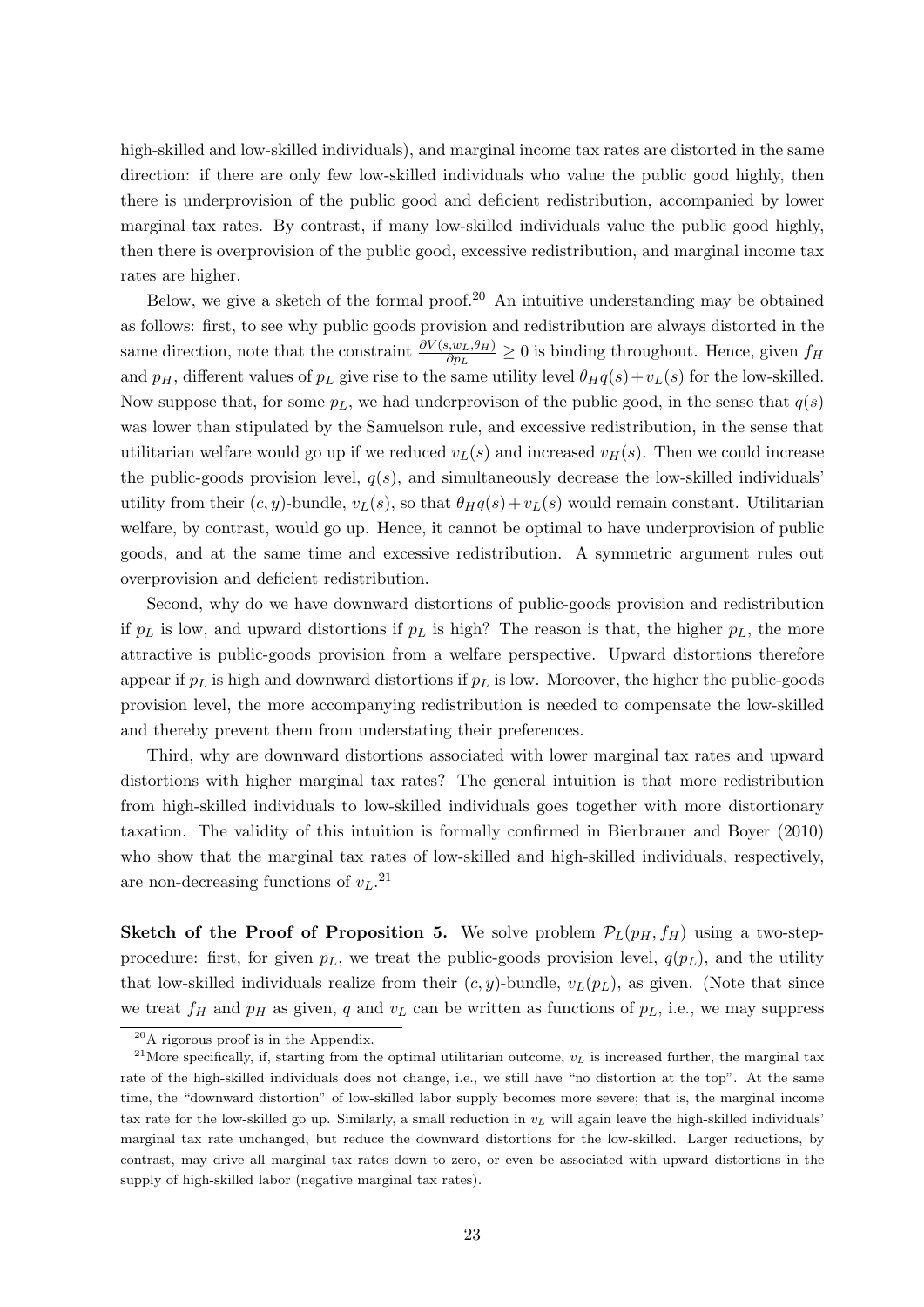the dependence on the whole vector  $s = (f_H, p_H, p_L)$ .) A solution to problem  $\mathcal{P}_L(p_H, f_H)$  has to be such that, given these variables, the utility of the high-skilled is chosen optimally subject to the individual incentive compatibility and resource constraints; i.e.,

$$
v_H(p_L) = V_H(v_L(p_L), r(q(p_L)))
$$

where, for any pair  $(v_L, \rho)$ ,

$$
V_H(v_L, \rho) := \max_{u \in H} u(c_H) - \frac{y_H}{w_H} \n\text{s.t.} \quad u(c_H) - \frac{y_H}{w_H} \ge u(c_L) - \frac{y_L}{w_H}, \quad u(c_L) - \frac{y_L}{w_L} \ge u(c_H) - \frac{y_H}{w_L}, \n f_H(y_H - c_H) + (1 - f_H)(y_L - c_L) = \rho, \quad u(c_L) - \frac{y_L}{w_L} = v_L.
$$

The function  $V_H$  can be interpreted as the Pareto-frontier of a Mirrleesian income tax problem with no public goods, but an exogenous revenue requirement  $\rho^{22}$ 

Given that  $v_H(p_L) = V_H(v_L(p_L), r(q(p_L))$ , we can, in a second step, determine the optimal values of  $q(p_L)$  and  $v_L(p_L)$ . For this purpose, we use optimal control theory to determine the solution to the following optimization problem: choose the functions  $q : p_L \mapsto q(p_L)$  and  $v_L: p_L \mapsto v_L(p_L)$  in order to maximize

$$
\int_{\kappa(p_H)}^1 \{ \bar{\theta}(p_L) q(p_L) + f_H V_H(v_L(p_L), r(q(p_L))) + (1 - f_H) v_L(p_L) \} dp_L
$$

subject to the constraint, that for all  $p_L \in [\kappa(p_H), 1]$ , with  $\kappa(p_H) := \max\{0, 1 - \frac{f_H}{1 - f_H}\}$  $\frac{JH}{1-f_H} p_H$ },

$$
\theta_H q'(p_L) + v'_L(p_L) \geq 0.
$$

The proof of Proposition 5 relies mainly on two optimality conditions. The first one is as follows:

$$
\frac{1}{\theta_H}(\bar{\theta} + f_H V_{H2} r'(q)) = f_H V_{H1} + 1 - f_H.
$$
\n(17)

This equation requires that the marginal social benefit from increased public-goods provision  $\bar{\theta} + f_H V_{H2} r'(q)$  is proportional to the marginal social benefit from increased redistribution  $f_HV_{H1} + 1 - f_H$ . The social choice function in Proposition 2 also satisfies this equation, since it prescribes optimal utilitarian redistribution and optimal utilitarian public-goods provision,

$$
f_H V_{H1} + 1 - f_H = 0
$$
 and  $\bar{\theta} + f_H V_{H2} r'(q) = 0$ .

However, as we have argued before (see Figure 4), it violates the constraint  $\theta_H q'(p_L) + v'_L(p_L) \ge$ 0. Now, Equation (17) implies a complementarity between redistribution and public-goods provision: if we have excessive redistribution, so that the utility level of the low-skilled is higher than optimal, which implies  $f_HV_{H1} + 1 - f_H < 0$ , then it has to be the case that public-good provision is also higher than optimal,  $f_H V_{H1} + 1 - f_H < 0$ , and vice versa. Moreover, since the function  $V_H$  is decreasing in  $v_L$ , if the low-skilled are better off than otherwise, this implies in turn that there is no longer room to make the high-skilled as well off, i.e.,  $v_H^{**}$  falls short of  $v_H^*$  whenever  $v_L^{**}$  exceeds  $v_L^*$ . Likewise, insufficient redistribution goes together with insufficient public-goods provision, and with higher utility for the high-skilled.

<sup>&</sup>lt;sup>22</sup>For a complete characterization of the function  $V_H$ , see Bierbrauer and Boyer (2010).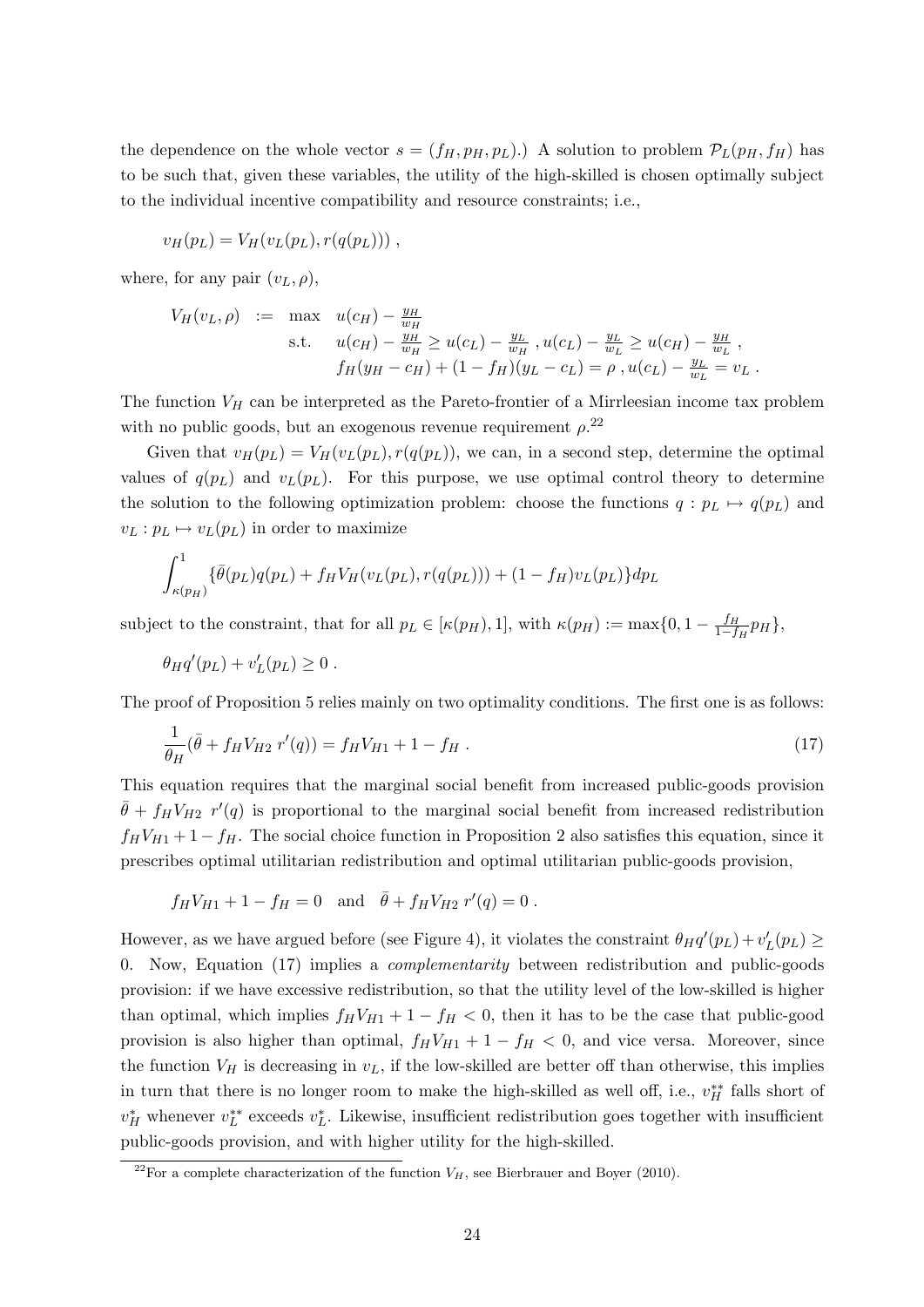A further insight of Proposition 5 concerns the optimal allocation of the distortions that are due to the binding monotonicity constraint. The Proposition stipulates that if  $p<sub>L</sub>$  is high public-goods provision and redistribution should be distorted upwards, and that they should be distorted downwards otherwise. This follows from an optimality condition which stipulates that the "average distortion" must be zero, i.e., a solution has to be such that

$$
\int_{\kappa(p_H)}^1 \{ \bar{\theta} + f_H V_{H2} \ r'(q) \} dp_L = \int_{\kappa(p_H)}^1 \{ f_H V_{H1} + 1 - f_H \} dp_L = 0 \ . \tag{18}
$$

This condition says that any upward distortion of public-goods provision and redistribution that occurs over some subinterval of  $\kappa(p_H)$ , 1 has to be balanced by a downward distortion over some other subinterval. Given that this "budget condition" holds, it is optimal to have the upward distortions of public-goods supply concentrated in the region where it contributes most to welfare, i.e. where  $\bar{\theta}$  is particularly high. This is the case for high values of  $p_L$ .

### 5.2 Preventing the high-skilled from exaggerating their preferences

The following Proposition gives the characterization of the solution to problem  $\mathcal{P}_H(p_L, f_H)$ . It is the mirror image of Proposition 5, i.e., it follows from exactly the same reasoning, so that we can simply state it without need of further elaboration.

**Proposition 6** Let  $f_H < \frac{1}{2}$  $\frac{1}{2}$ . The solution to Problem  $\mathcal{P}_H(p_L, f_H)$  has the following properties. There is a cutoff value  $\hat{p}_H$  such that:

- (a) For  $p_H < \hat{p}_H$  redistribution and public-goods provision are distorted downwards,  $v_L^{**}(s)$  $v_L^*(s)$ ,  $v_H^{**}(s) > v_H^*(s)$ , and  $q^{**}(s) < q^{*}(s)$ . Also, the implicit marginal tax rates are lower,  $\tau^{**}(s, w_L) < \tau^*(s, w_L)$  and  $\tau^{**}(s, w_H) \leq \tau^*(s, w_H)$ .
- (b) For  $p_H = \hat{p}_H$  and for  $p_H$  such that  $p_L = 1 \frac{f_H}{1 f}$  $\frac{JH}{1-f_H}$  p<sub>H</sub> the allocation is undistorted.
- (c) For  $p_H > \hat{p}_H$  redistribution and public-goods provision are distorted upwards,  $v_L^{**}(s)$  $v_L^*(s)$ ,  $v_H^{**}(s) < v_H^*(s)$ , and  $q^{**}(s) > q^{*}(s)$ . Also, the implicit marginal tax rates are higher,  $\tau^{**}(s, w_L) > \tau^{*}(s, w_L)$  and  $\tau^{**}(s, w_H) = \tau^{*}(s, w_H)$ .

## 5.3 Sufficiency

The social choice function  $(q^{**}, c^{**}, y^{**})$  which is characterized in Propositions 5 and 6 satisfies some of the necessary conditions for coalition-proofness which were identified in Proposition 3. In particular, if  $(q^{**}, c^{**}, y^{**})$  coincides with a the solution to a problem of the  $\mathcal{P}_L(p_H, f_H)$ -type, then, by the definition of this problem, the constraint that  $V(s, w_L, \theta_H)$  must be a non-decreasing function of  $p_L$  is satisfied. If it coincides with a the solution to a problem of the  $\mathcal{P}_H(p_L, f_H)$ -type, then, by the definition of this problem, the constraint that  $V(s, w_H, \theta_L)$  must be a non-increasing function of  $p<sub>H</sub>$  is satisfied. The following Proposition establishes that all necessary conditions that were not explicitly taken into account by this approach, are also satisfied. Moreover, it is shown that, for any s, at most one these conditions holds as an equality. By Corollary 1 this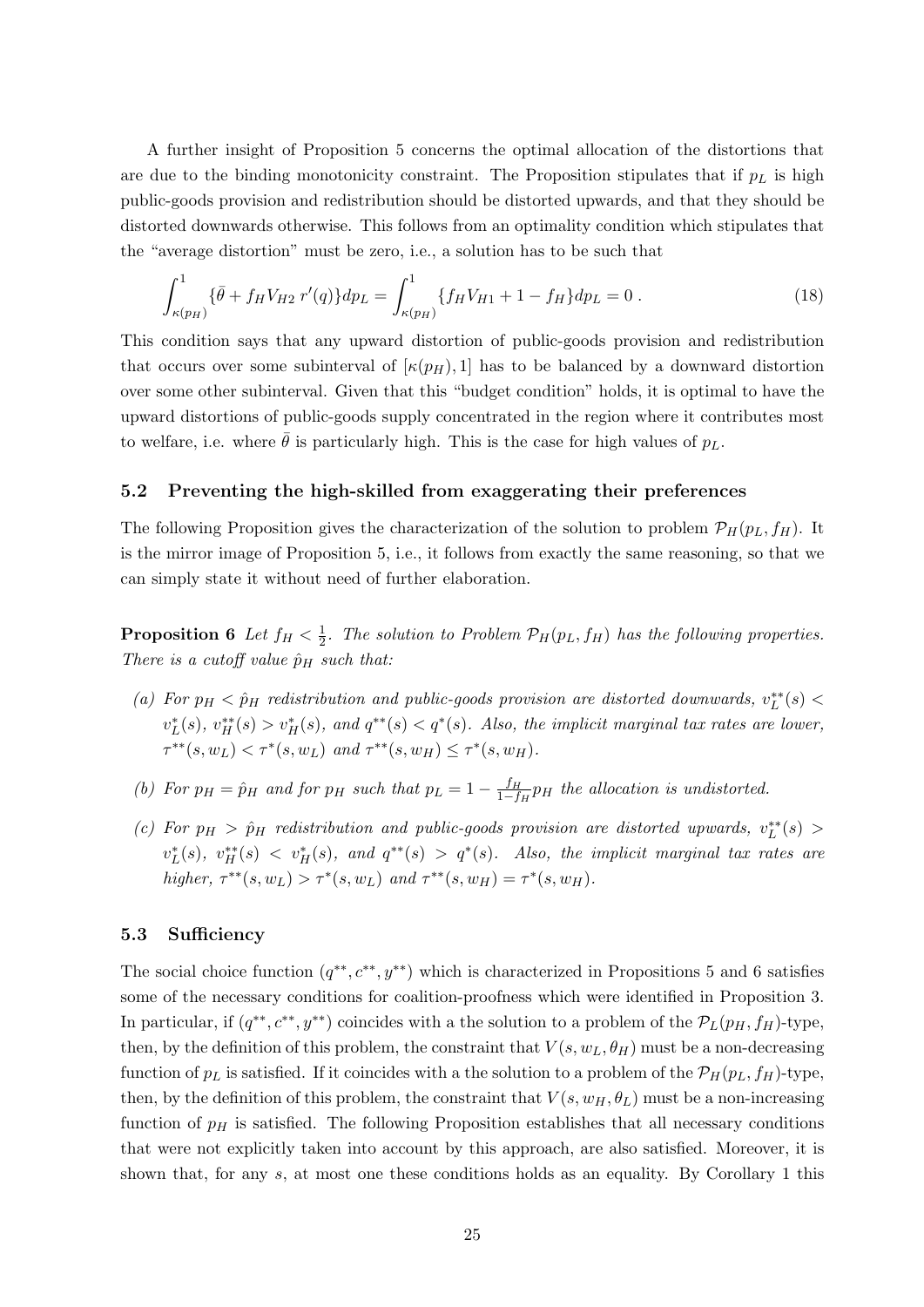is an "almost" sufficient condition for coalition-proofness; i.e., if  $(q^{**}, c^{**}, y^{**})$  is not coalitionproof itself, then the Corollary implies that there is an alternative social choice function that is coalition-proof and arbitrarily close to  $(q^{**}, c^{**}, y^{**})$ .

**Proposition 7** The social choice function  $(q^{**}, c^{**}, y^{**})$  satisfies all the constraints in Proposition 3. More specifically, for every s, one of those constraints holds as an equality, and all others hold as strict inequalities.

It is straightforward to show that the constraint that  $V(s, w_H, \theta_H)$  must be a non-decreasing function of  $p<sub>H</sub>$  is always satisfied: individuals with a high-skill level and a high taste parameter always have an above-average valuation of the public good. Hence, from their perspective the provision level is always too low, so that they want the policy maker to believe that  $p<sub>H</sub>$  is high. Consequently,  $V^{**}(s, w_H, \theta_H)$  is a strictly increasing function of  $p_H$ . A symmetric argument implies that  $V^{**}(s, w_L, \theta_L)$  is a strictly decreasing function of  $p_L$ .

The more difficult part is to show that in the region where problems of the  $P_L(p_H, f_H)$ -type are relevant for a characterization  $(q^{**}, c^{**}, y^{**}), V^{**}(s, w_H, \theta_L)$  is a strictly decreasing function of  $p_H$ , and that, in the domain of  $\mathcal{P}_H(p_L, f_H)$ -problems,  $V^{**}(s, w_L, \theta_H)$  is a strictly increasing function of  $p<sub>L</sub>$ . Recall that the Mirrleesian social choice function  $(q^*, c^*, y^*)$  also has this property (see Figure 4). In the Appendix, it is shown that it carries over to the present setting.

## 5.4 Summary and empirical implications

Figure 5 below summarizes the characterization of the optimal robust and coalition-proof social choice function  $(q^*, c^{**}, y^{**})$ . It compares it to the Mirrleesian social choice function  $(q^*, c^*y^*)$ . Both are such that the public-goods provision level is strictly increasing in  $p<sub>L</sub>$  and  $p<sub>H</sub>$ .<sup>23</sup> With the Mirrleesian approach, this is neither accompanied by a departure from optimal utilitarian redistribution (we have throughout that  $f_HV_{H1} + 1 - f_H = 0$ ) nor by a change in marginal tax rates. By contrast, if we require coalition-proofness, preference shocks induce simultaneous changes of public-goods provision, redistribution, and marginal tax rates. Figure 6 illustrates this pattern. In this figure, a " $+$ " sign indicates more public-goods provision, redistribution and taxation as compared to the Mirrleesian outcome. Likewise, a "−" sign indicates that there is less in any one of those dimensions.

The figure shows that upward distortions tend to be associated with high values of  $p<sub>H</sub>$  and  $p<sub>L</sub>$ , whereas downward distortions tend to be associated with low values of  $p<sub>L</sub>$  and  $p<sub>H</sub>$ . Equivalently, high public-goods provision levels are associated with high levels of redistribution and high marginal tax rates, whereas low public-goods provision levels are associated with low levels of redistribution and low marginal tax rates. Hence, at an empirical level, the optimal policy that is derived under the requirement of coalition-proofness implies a positive correlation between public-goods provision, redistribution and income tax rates. The conventional Mirrleesian approach in Section 3 would not give rise to such a correlation.

<sup>&</sup>lt;sup>23</sup>For the provision rule  $q^{**}$ , this is formally shown in the Appendix, see Lemma 2.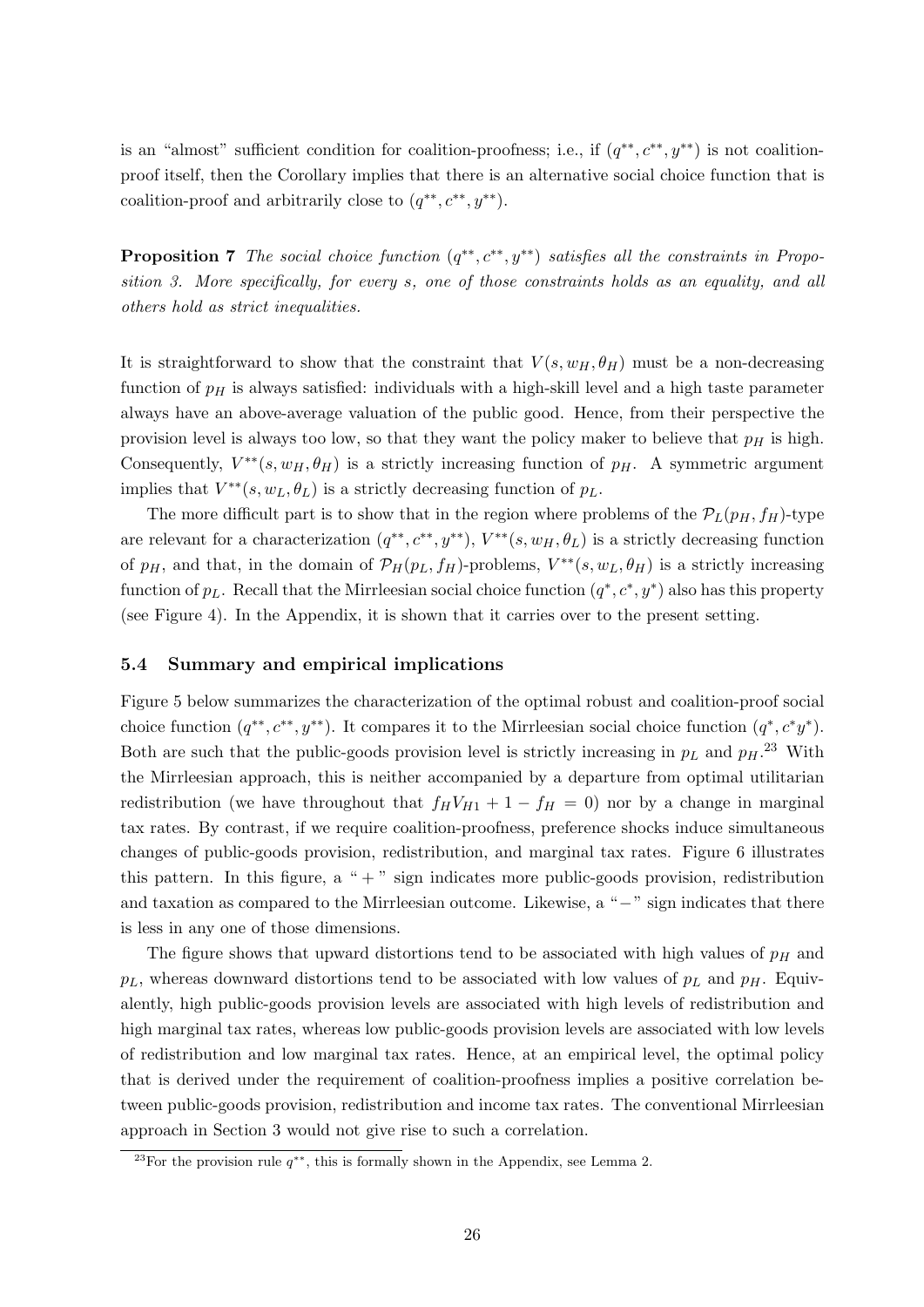Figure 6: The pattern of distortions



Of course,one has to be careful when trying to interpret the results from a normative exercise in a positive way. In the real world, public policy is not determined by optimal mechanism design. However, the requirement of coalition-proofness has a positive interpretation. It is a political economy constraint capturing the possibility that like-minded individuals may coordinate their actions  $-e.g.,$  when they take voting decisions  $-e$  to get their preferred policies. We may therefore hope that the incorporation of this additional constraint brings the outcomes of our normative analysis closer to the forces that determine policy outcomes in the real world.

# 6 Concluding Remarks

This paper has analyzed a large economy in which individuals are privately informed about their productive abilities and their preferences for public goods. Moreover, there is aggregate uncertainty with respect to the cross-sectional distribution of these characteristics. The analysis has identified two sets of incentive conditions for public policy. Individual incentive compatibility constraints take into account how individuals respond to an income tax system that determines their after-tax income as a function of their labor supply. Collective incentive compatibility constraints take care of the possibility that individuals may lobby for certain tax and expenditure policies, thus addressing the political reactions that may be triggered by the policy mechanism.

Collective incentive compatibility requires that if a group of individuals experiences a shift in their public-goods preferences such that their willingness to pay for a public good is increased, then it must be true that more of the public good is provided (otherwise these individuals understate their public-goods preferences) and that these individuals pay more taxes (otherwise they exaggerate their preferences). More generally speaking, the tax system confronts individuals with prices for public goods. These prices have to be set in an "appropriate" manner, namely in such a way that the "true" demand for public goods can be determined.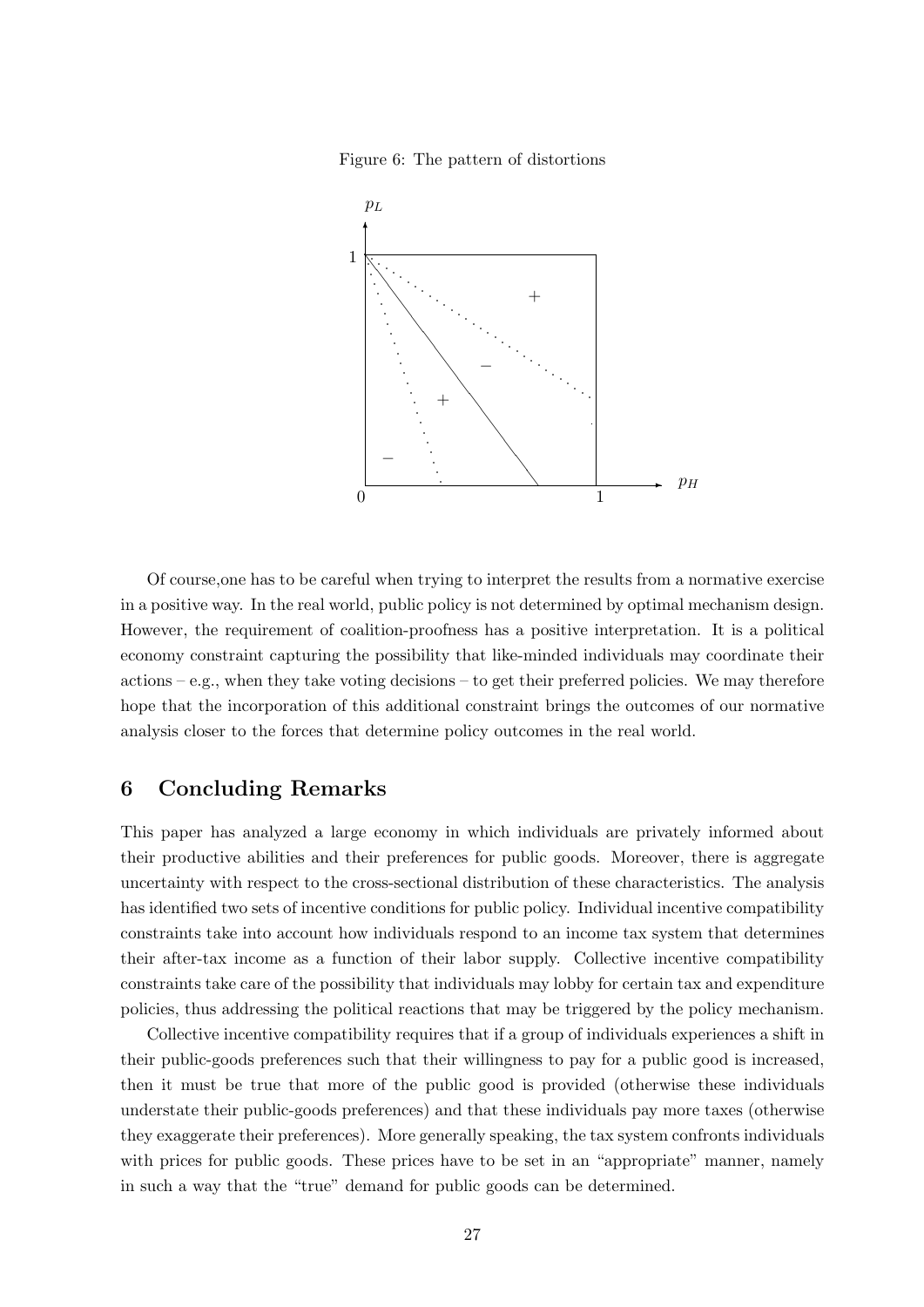We have shown that introducing these considerations into a model of optimal taxation and public-goods provision induces an interdependence of tax and expenditure policies. At an empirical level, if the the optimal policy were implemented, this would give rise to a positive correlation between the expenditures on public goods, direct income transfers and marginal tax rates.

# References

- Al-Najjar, N. (2004). Aggregation and the law of large numbers in large economies. Games and Economic Behavior, 47:1–35.
- Bassetto, M. and Phelan, C. (2008). Tax riots. Review of Economic Studies, 75:649–669.
- Bergemann, D. and Morris, S. (2005). Robust mechanism design. Econometrica, 73:1771–1813.
- Bernheim, B., Peleg, B., and Whinston, M. (1986). Coalition-proof Nash equilibria I. Concepts. Journal of Economic Theory, 42:1–12.
- Bierbrauer, F. (2009). A note on optimal income taxation, public-goods provision and robust mechanism design. Journal of Public Economics, 93:667–670.
- Bierbrauer, F. and Boyer, P. (2010). The Pareto-frontier in a simple Mirrleesian model of income taxation. Mimeo, Max Planck Institute for Research on Collective Goods, Bonn.
- Bierbrauer, F. and Hellwig, M. (2010). Public-good provision in a large economy. Preprint 2010/02, Max Planck Institute for Research on Collective Goods, Bonn.
- Boadway, R. and Keen, M. (1993). Public goods, self-selection and optimal income taxation. International Economic Review, 34:463–478.
- Clarke, E. (1971). Multipart pricing of public goods. Public Choice, 11:17–33.
- Gahvari, F. (2006). On the marginal costs of public funds and the optimal provision of public goods. Journal of Public Economics, 90:1251–1262.
- Golosov, M., Kocherlakota, N., and Tsyvinski, A. (2003). Optimal indirect and capital taxation. Review of Economic Studies, 70:569–587.
- Groves, T. (1973). Incentives in teams. Econometrica, 41:617–663.
- Guesnerie, R. (1995). A Contribution to the Pure Theory of Taxation. Cambridge University Press.
- Hammond, P. (1979). Straightforward individual incentive compatibility in large economies. Review of Economic Studies, 46:263–282.
- Hellwig, M. (2007). A contribution to the theory of optimal utilitarian income taxation. Journal of Public Economics, 91:1449–1477.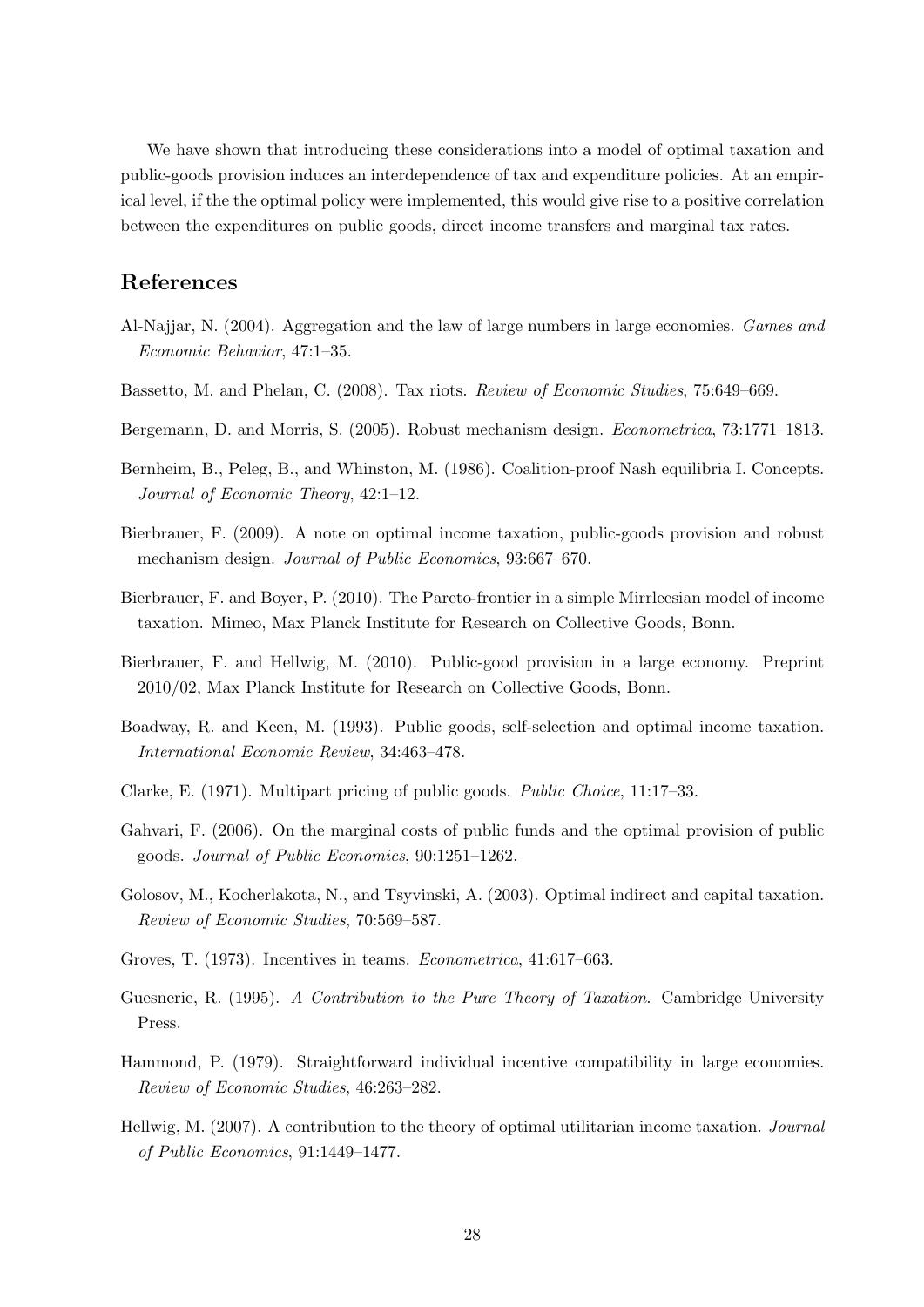- Jackson, M. (2001). A crash course in implementation theory. Social Choice and Welfare, 18:655–708.
- Judd, K. (1985). The law of large numbers with a continuum of i.i.d. random variables. Journal of Economic Theory, 35:19–25.
- Kamien, M. and Schwartz, N. (1991). Dynamic Optimization: The Calculus of Variations and Optimal Control in Economics and Management. Elsevier, New York.
- Kocherlakota, N. (2005). Zero expected wealth taxes: A Mirrlees approach to dynamic optimal taxation. Econometrica, 73:1587–1621.
- Kocherlakota, N. and Phelan, C. (2009). On the robustness of laissez-faire. Journal of Economic Theory, forthcoming.
- Kreiner, C. and Verdelin, N. (2010). Optimal provision of public goods: A synthesis. Mimeo, University of Copenhagen.
- Laffont, J. and Martimort, D. (1997). Collusion under asymmetric information. Econometrica, 65:875–911.
- Laffont, J. and Martimort, D. (2000). Mechanism design with collusion and correlation. *Econo*metrica, 68:309–342.
- Ledyard, J. (1978). Incentive compatibility and incomplete information. Journal of Economic Theory, 18:171–189.
- Mirrlees, J. (1971). An exploration in the theory of optimum income taxation. Review of Economic Studies, 38:175–208.
- Stiglitz, J. (1982). Self-selection and Pareto-efficient taxation. Journal of Public Economics, 17:213–240.
- Sun, Y. (2006). The exact law of large numbers via Fubini extension and characterization of insurable risks. Journal of Economic Theory, 126:31–69.
- Weymark, J. (1986). A reduced-form optimal nonlinear income tax problem. *Journal of Public* Economics, 30:199–217.

# A Appendix

# A.1 Proof of Proposition 1

We fix  $T, \mathcal{T}$ , and  $\pi$ . By the standard version of the revelation principle, a social choice function  $(q, c, y)$  is implementable as a Bayes-Nash equilibrium by some mechanism M on a given type space, if and only if it is truthfully implementable, i.e., if and only if their exists a direct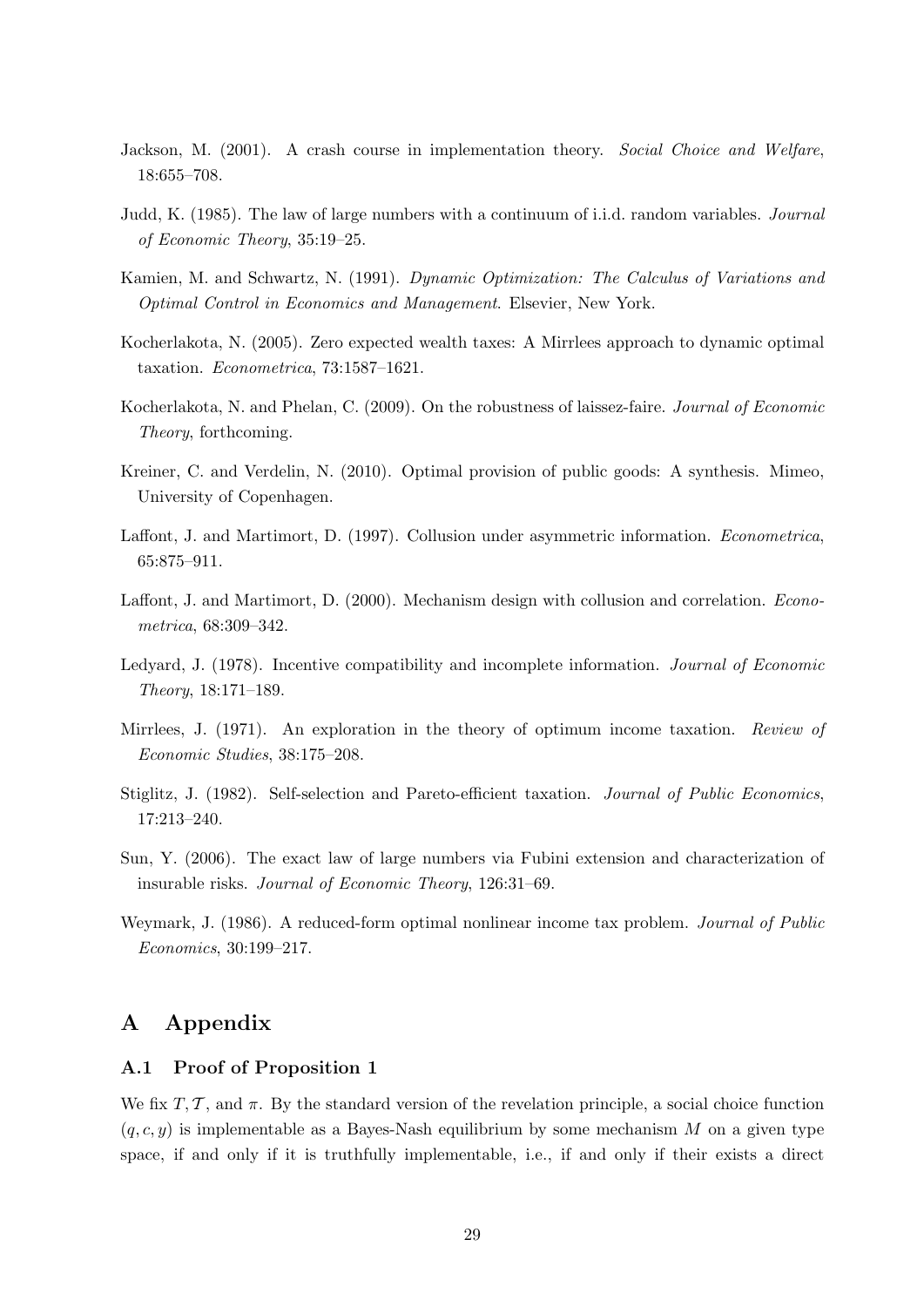mechanism M with an action set  $A = T$  and outcome functions Q, and C and Y such that (i) truthtelling is a Bayes-Nash equilibrium; i.e., for all  $t$ ,

$$
t \in \operatorname{argmax}_{t' \in T} \int_{\mathcal{M}(T)} U(Q(\delta), C(\delta, t'), Y(\delta, t'), w(t), \theta(t)) \, d\beta(\delta \mid t) , \qquad (19)
$$

and (ii) the equilibrium allocation is equal to the allocation stipulated by the social choice function; for every  $\delta$ ,

$$
Q(\delta) = q(s(\delta))
$$
\n<sup>(20)</sup>

and, for every  $t$ ,

$$
C(\delta, t) = c(s(\delta), w(t), \theta(t)) \text{ and } Y(\delta, t) = y(s(\delta), w(t), \theta(t)) .
$$
\n(21)

We first show that  $(b) \Rightarrow (a)$ . Consider an incentive compatible social choice function  $(q, c, y)$ . For an arbitrary belief system  $\beta$  construct a direct mechanism  $M = [(T, \mathcal{T}), Q, C, Y]$  such that  $(20)$  and  $(21)$  hold. We seek to verify that, for every t,

$$
t \in \operatorname{argmax}_{t' \in T} \int_{\mathcal{M}(T)} U(Q(\delta), C(\delta, t'), Y(\delta, t'), w(t), \theta(t)) \, d\beta(\delta \mid t)
$$
  
= 
$$
\operatorname{argmax}_{t' \in T} \int_{S} U(q(s), c(s, w(t'), \theta(t')), y(s, w(t'), \theta(t')), w(t), \theta(t)) \, d\hat{\beta}(s \mid t) ,
$$

where, for any  $S' \subset S$ ,  $\hat{\beta}(S' | t) := \beta(\{\delta \in \mathcal{M}(T) | s(\delta) \in S'\} | t)$ . Equivalently, for every t,  $(w(t), \theta(t))$  solves

$$
\max_{(w',\theta')\in W\times\Theta} \int_S U(q(s),c(s,w',\theta'),y(s,w',\theta'),w(t),\theta(t)) \ d\hat{\beta}(s\mid t) .
$$

This follows immediately from the fact that  $(q, c, y)$  is incentive compatible.

We now show that  $(a) \Rightarrow (b)$ . Consider a type space where  $\beta$  is such that for some s',  $\beta({\delta} | s({\delta}) = s' \nvert t) = 1$ , for all t. Suppose that a direct mechanism  $(T, Q', C', Y')$  truthfully implements  $(q, c, y)$ . Using conditions (20) and (21) to substitute for  $Q'$ ,  $C'$ , and  $Y'$ , the equilibrium condition in (19) becomes: for all  $t$  and all  $t'$ ,

$$
U(q(s'), c(s', w(t), \theta(t)), y(s', w(t), \theta(t)), w(t), \theta(t))
$$
  
\n
$$
\geq U(q(s'), c(s', w(t'), \theta(t')), y(s', w(t'), \theta(t')), w(t), \theta(t)) ;
$$

or, equivalently, for all  $(w, \theta)$  and  $(w', \theta')$ ,

$$
U(q(s), c(s, w, \theta), y(s, w, \theta), w, \theta) \ge U(q(s), c(s, w', \theta'), y(s, w', \theta'), w, \theta).
$$

Since the choice of s' was arbitrary, the latter inequality holds for all  $s \in S$ . Hence,  $(q, c, y)$  is individually incentive-compatible.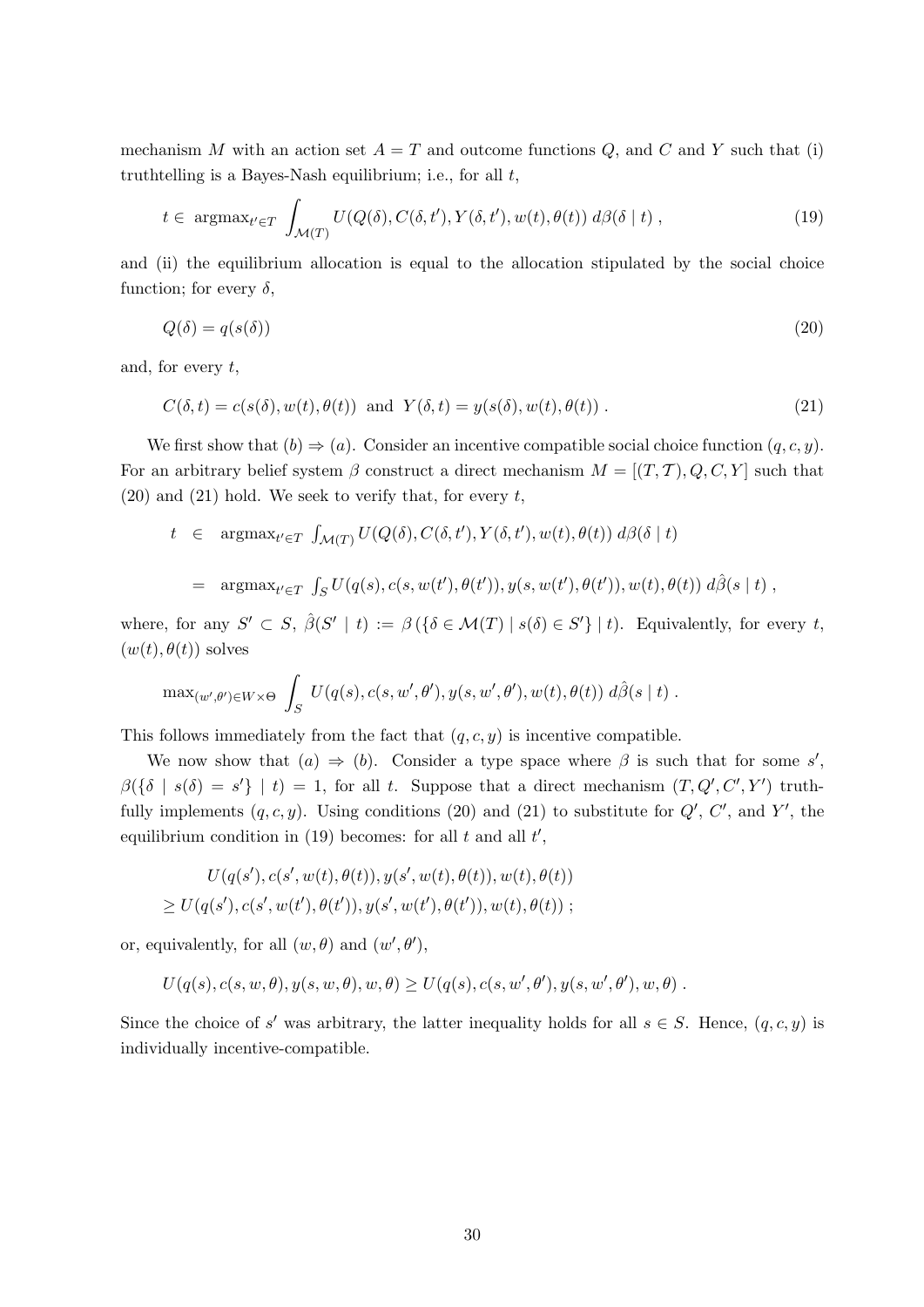## A.2 Proof of Proposition 3

Suppose there is a mechanism  $M = [(A, \mathcal{A}), Q, C, Y]$  with an equilibrium  $\sigma^*$  that robustly implements a social choice function  $(q, c, y)$  as a coalition-proof Bayes-Nash equilibrium. In particular, this requires that the mechanism reaches the social choice function; i.e., for every  $\delta$ , conditions (12) and (13) are fulfilled.

We show that this implies that  $V(s, w_L, \theta_H)$  must be a non-decreasing function of  $p_L$ . (All other claims in Proposition 3 follow from a symmetric argument.) Suppose otherwise, then there exist  $f_H$ ,  $p_H$   $p_L$  and  $p'_L$  with  $p'_L > p_L$  so that

$$
V((f_H, p_L, p_H), w_L, \theta_H) > V((f_H, p'_L, p_H), w_L, \theta_H).
$$
\n(22)

In the following, we will construct a deviation and show that there is a type space so that it satisfies conditions (a), (b) and (c) in Definition 1. This contradicts the assumption that  $\sigma^*$  is a coalition-proof Bayes-Nash equilibrium on every type space.

### Step 1: Construction of a deviation

Intuitively, we seek to construct a deviation  $\sigma'_{T'}$  for individuals with a type in  $T' = \{t \mid$  $(w(t), \theta(t)) = (w_L, \theta_H)$  which works as follows: a type  $t' \in T'$ , plays according to  $\sigma^*(t')$ with probability  $\frac{p_L}{p'_L}$  and plays according to  $\sigma^*(\hat{t})$ , where  $\hat{t} \in \hat{T} = \{t \mid (w(t), \theta(t)) = (w_L, \theta_L)\},\$ otherwise.

It proves convenient to define first two strategies that, with a direct mechanism, could be interpreted as a "lie" by a set of deviating types and as "honesty" or truthtelling by all others. For types in T', define the "lie"  $\ell'_{T'} : T' \to \mathcal{M}(T)$  such that, for every  $t' \in T'$ ,  $\ell'_{T'}(\lbrace t' \rbrace | t') = \frac{p_L}{p'_L}$ and  $\ell'_{T'}(\hat{T} | t') = 1 - \frac{p_L}{p'_L}$  $\frac{p_L}{p'_L}$ . Let the function  $h_{T\setminus T'} : T\setminus T' \to \mathcal{M}(T)$  be such that for all  $t \in T\setminus T'$ ,  $h_{T\setminus T'}(\{t\} | t) = 1$ . Observe that the pair  $(\ell'_{T'}, h_{T\setminus T'})$  induces, for each  $\delta \in \mathcal{M}(T)$ , an announced cross-sectional distribution of types  $\overline{\delta}(\delta)$  with

$$
\bar{\delta}(\tilde{T} \mid \delta) = \int_{t' \in T'} \ell'_{T'}(\tilde{T} \mid t') d\delta(t') + \int_{t \in T \backslash T'} h_{T \backslash T'}(\tilde{T} \mid t) d\delta(t) , \qquad (23)
$$

for any subset  $\tilde{T}$  of T.

With reference to  $\ell'_{T'}$  we now define a strategy  $\sigma'_{T'}$  for the game induced by mechanism M in the following way: for every  $t' \in T'$  and every subset A' of A, let

$$
\sigma'_{T'}(A' \mid t') = \int_{\hat{t} \in T} \sigma^*(A' \mid \hat{t}) \, d\ell'_{T'}(\hat{t} \mid t') \,.
$$
\n(24)

This construction ensures that, for every  $\delta$ , the distribution of actions that results if individuals with types in T' behave according to  $\sigma'_{T'}$  and all others follow  $\sigma^*_{T\setminus T'}$  equals the distribution of actions that results if all individuals follow  $\sigma^*$  and the distribution of types equals  $\bar{\delta}(\delta)$ . Formally, for every  $\delta$ ,

$$
\alpha(\bar{\delta}(\delta), \sigma^*) = \alpha(\delta, (\sigma^*_{T \setminus T'}, \sigma'_{T'})) \tag{25}
$$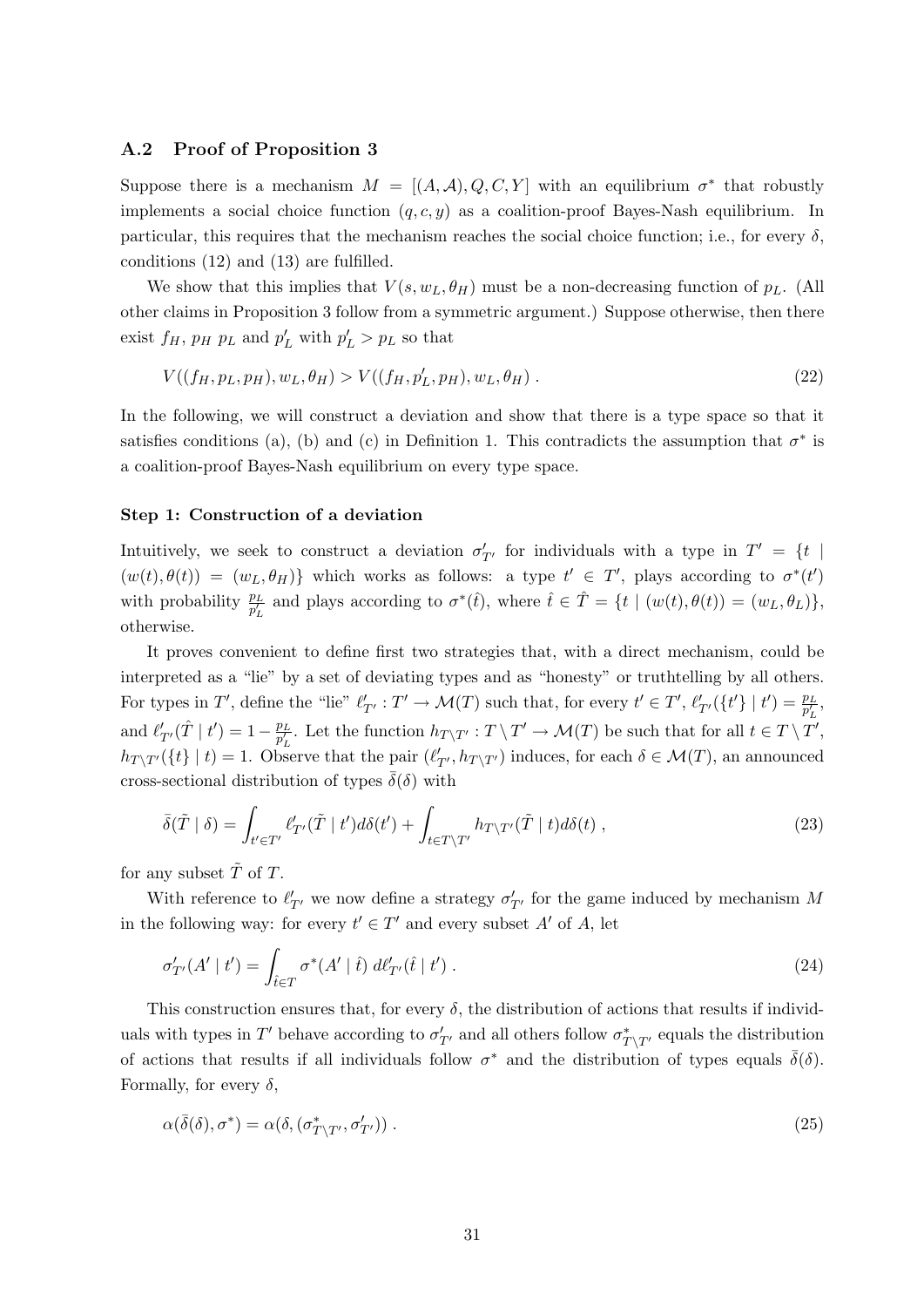To see that this true, note that for any subset  $A'$  of  $A$ ,

$$
\alpha(A' | \bar{\delta}(\delta), \sigma^*)
$$
\n
$$
= \int_{t' \in T} \sigma^*(A' | t') d\bar{\delta}(t | \delta)
$$
\n
$$
= \int_{t' \in T} \sigma^*(A' | t') d\left( \int_{t \in T'} \ell'_{T'}(t' | t) d\delta(t) + \int_{t \in T \setminus T'} h_{T \setminus T'}(t' | t) d\delta(t) \right)
$$
\n
$$
= \int_{t \in T'} \int_{t' \in T} \sigma^*(A' | t') d\ell'_{T'}(t' | t) d\delta(t) + \int_{t \in T \setminus T'} \int_{t' \in T} \sigma^*(A' | t') d\hbar_{T \setminus T'}(t' | t) d\delta(t)
$$
\n
$$
= \int_{t \in T'} \sigma'_{T'}(A' | t) d\delta(t) + \int_{t \in T \setminus T'} \sigma^*_{T \setminus T'}(A' | t) d\delta(t)
$$
\n
$$
= \alpha(A' | \delta, (\sigma^*_{T \setminus T'}, \sigma'_{T'})) .
$$

### Step 2: Consider a specific type space

Consider a type space with a belief system so that, for some  $\delta$  such that  $s(\delta) = (f_H, p_H, p'_L)$ ,  $\beta({\{\delta\}} \mid t) = 1$ , for all t. The distribution of types  $\overline{\delta}(\delta)$  that is communicated to the mechanism if types in T' behave according to  $\sigma'_{T'}$  and types in  $T \setminus T'$  behave according to  $\sigma^*_{T \setminus T'}$ , therefore is such that

$$
s(\bar{\delta}(\delta)) = (f_H, p_H, p_L) \tag{26}
$$

with probability 1.

### Step 3: Show that, on this type space, the deviation makes the deviators better off

By equations (12) and (13), given the strategy  $(\sigma_{T\setminus T'}^*, \sigma_{T'}'),$  the expected payoff of a type  $t' \in T'$ equals

$$
\Pi(t') := \frac{p_L}{p'_L} V(s(\overline{\delta}(\delta)), w(t'), \theta(t')) + \left(1 - \frac{p_L}{p'_L}\right) \Phi(t'),
$$

where

$$
\Phi(t') := E\left[\theta(t')q(s(\bar{\delta}(\delta))) + u(c(s(\bar{\delta}(\delta)), w(\hat{t}), \theta(\hat{t}))) - \frac{y(s(\bar{\delta}(\delta)), w(\hat{t}), \theta(\hat{t})))}{w(t')} \mid \hat{t} \in \hat{T}\right].
$$

By Proposition 1 robust implementability of a social choice function as a Bayes-Nash equilibrium implies individual incentive compatibility of a social choice function. As we observed in Section 3, this in turn implies that, for any s, c and y may depend on w, but not on  $\theta$ . Also, note that, by construction of the set  $\hat{T}$ , types in  $T'$  choose only actions that communicate their skill level truthfully to the mechanism. Hence,  $\Phi(t') = V(s(\bar{\delta}(\delta)), w(t'), (t'))$  so that so that, for every t' in  $T'$ ,

$$
\Pi(t') = V(s(\overline{\delta}(\delta)), w(t'), (t')) .
$$

This observation in conjunction with equations  $(22)$  and  $(26)$  implies that types in  $T'$  are made strictly better off by this deviation.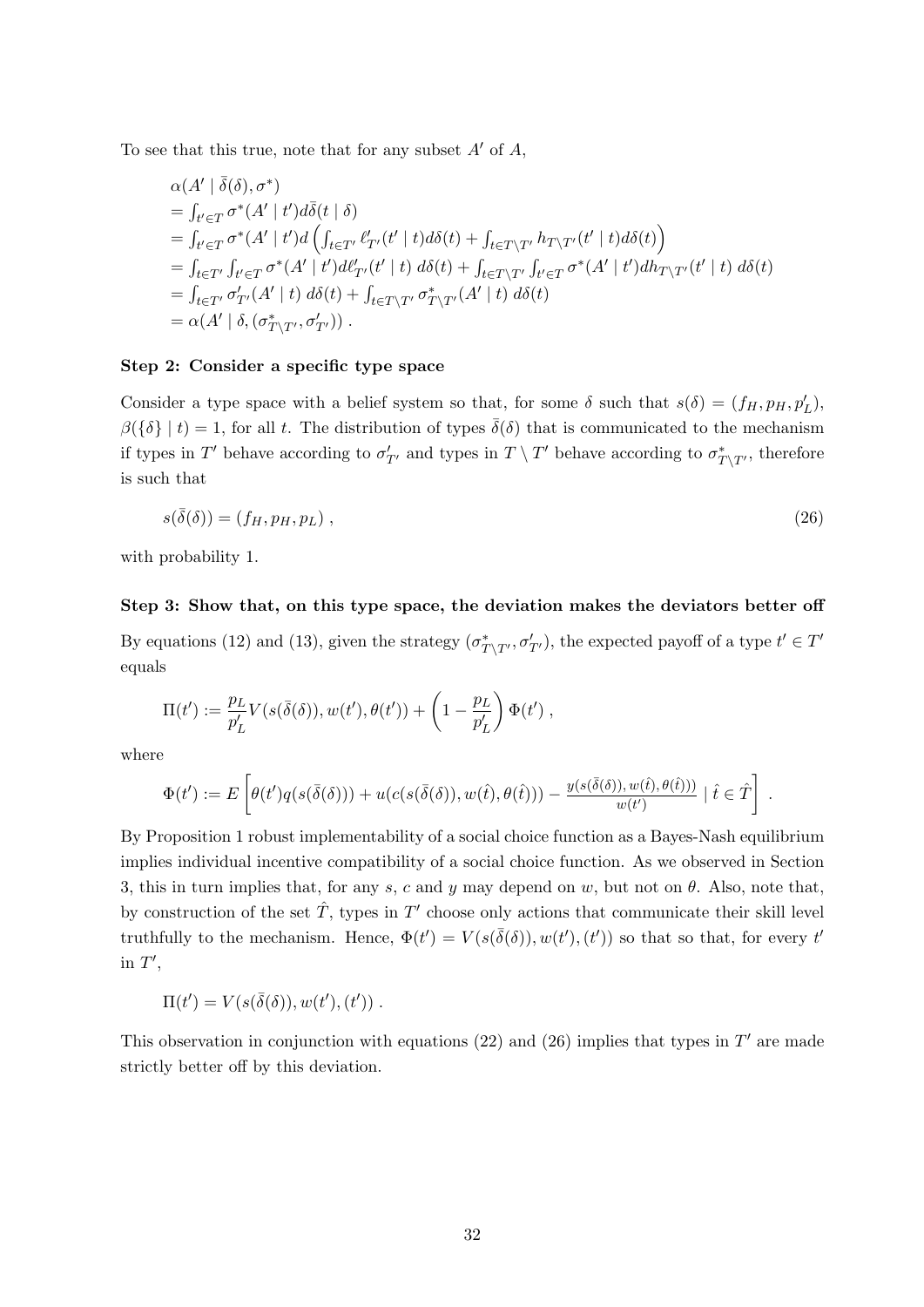# Step 4: Show that, on this type space,  $(\sigma_{T\setminus T'}^*,\sigma_{T'}')$  is a Bayes-Nash equilibrium

Consider an alternative type space with a belief system so that, for all  $t$ ,

$$
\beta({\delta | s(\delta) = (f_H, p_L, p_H)} | t) = 1.
$$

Since  $\sigma^*$  robustly implements the given social choice function, behaving according to  $\sigma^*(t)$  is a best response for every type t, given these beliefs. Since, for any s, c and  $y$  may depend on w, but not on  $\theta$ , behaving according to  $\sigma^*(\hat{t})$ , for some  $\hat{t} \in \hat{T}$  is also a best response for an individual with type  $t' \in T'$ .

But this implies that behaving according to  $(\sigma^*_{T\setminus T'}, \sigma'_{T'})$  is also a best response for each type t under the assumption made in Step 2, namely that the type space is such that

$$
\beta(\{\delta \mid s(\delta) = (f_H, p'_L, p_H)\} \mid t) = \beta(\{\delta \mid s(\bar{\delta}(\delta)) = (f_H, p_L, p_H)\} \mid t) = 1,
$$

which implies that the deviation satisfies (26).

#### Step 5: Show that, on this type space, the deviation is subcoalition-proof

The deviating individuals have the same preferences,  $(w(t'), \theta(t')) = (w_L, \theta_H)$ , for all  $t' \in T'$ , and the same beliefs, by the assumptions made in Step 2. Hence, there exists no strict subset of  $T'$  which could undermine the subcoalition-proofness of the deviation  $\sigma'_{T'}$ .

## A.3 Proof of Proposition 4

Given a measure space of types  $(T, \mathcal{T})$  and a function  $\pi = (w, \theta) : T \mapsto W \times \Theta$ , and given a social choice function  $(q, c, y) \in \Omega(\epsilon)$ , we construct a direct mechanism  $M = [(T, T), Q, C, Y]$  so that, for all  $\delta \in \mathcal{M}(T)$  and all  $t \in T$ ,

$$
Q(\delta) = q(s(\delta)), C(\delta, t) = c(s(\delta), w(t)), \text{ and } Y(\delta, t) = y(s(\delta), w(t)).
$$
\n(27)

This construction ensures that the mechanism achieves the social choice function in a truthtelling equilibrium. More formally, the strategy  $h: T \to \mathcal{M}(T)$  with  $h({t\atop t}) | t) = 1$ , for all t, is Bayes-Nash equilibrium of the game induced by this mechanism, for every belief system  $\beta$ . This was shown in the proof of Proposition 1. In the following, we seek to show that this equilibrium is coalition-proof on every type space with a moderately uninformative belief system  $\beta$ .

### Step 1: No deviations that involve lies about skills

Suppose there is a set of types  $T'$  who deviate from h and instead behave according to a lie  $\ell'_{T'} : T' \to \mathcal{M}(T)$ . We say that such a lie involves lies about skills if there is  $t' \in T'$  so that

$$
l(\hat{w} \mid t') := \ell'_{T'}(\{\hat{t} \mid w(\hat{t}) \neq w(t')\} \mid t') > 0.
$$
\n(28)

We show in the following that any such deviation violates condition  $(a)$  in Definition 1 and therefore does not challenge the coalition-proofness of the truthtelling equilibrium.

Let  $\bar{\delta}(\delta) \in \mathcal{M}(T)$  (see the definition in equation (23)) be the cross-section distribution of types that is communicated to the mechanism if types in  $T'$  behave according to  $\ell'_{T'}$  and types in  $T \setminus T'$  behave according to  $h_{T \setminus T'}$ .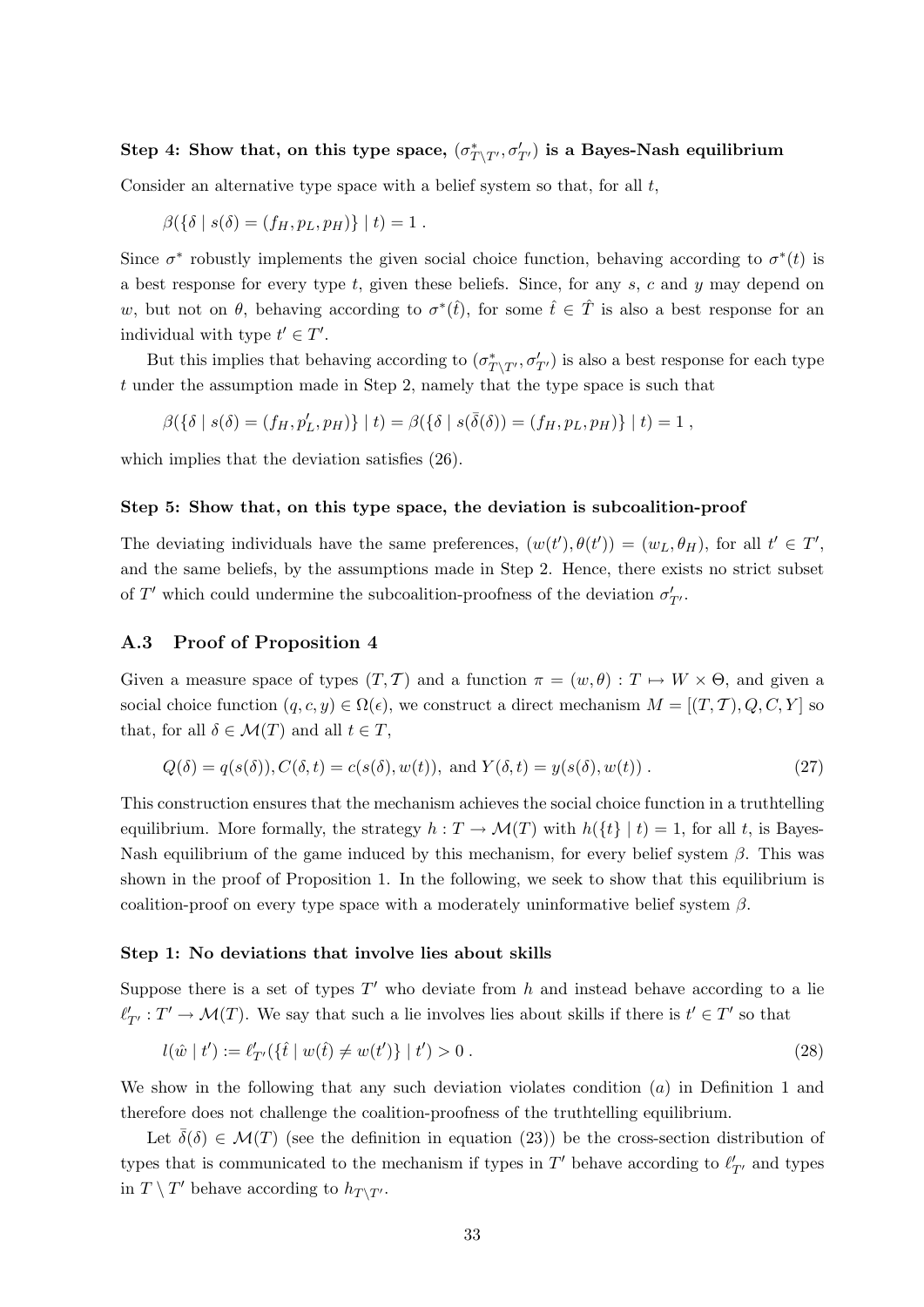Given that (27) holds, the expected payoff of an individual with a type  $t' \in T'$  whose behavior satisfies (28) can be written as

$$
\int_{\mathcal{M}(T)} l(\hat{w} | t') \left\{ \theta(t) q(s(\bar{\delta}(\delta))) + u(c(s(\bar{\delta}(\delta))), \hat{w}) - \frac{y(s(\bar{\delta}(\delta)), \hat{w})}{w(t)} \right\} + (1 - l(\hat{w} | t')) \left\{ \theta(t) q(s(\bar{\delta}(\delta))) + u(c(s(\bar{\delta}(\delta)), w(t)) - \frac{y(s(\bar{\delta}(\delta)), w(t))}{w(t)}) \right\} d\beta(\delta | t),
$$
(29)

where  $\hat{w} \neq w(t)$ .

Now suppose that the individual in question would instead communicate his skill level truthfully with probability 1. The resulting payoff equals

$$
\int_{\mathcal{M}(T)} \left\{ \theta(t) q(s(\bar{\delta}(\delta))) + u(c(s(\bar{\delta}(\delta)), w(t)) - \frac{y(s(\bar{\delta}(\delta)), w(t))}{w(t)} \right\} d\beta(\delta \mid t) . \tag{30}
$$

By the constraints in (16) we have that

$$
\theta(t)q(s(\bar{\delta}(\delta))) + u(c(s(\bar{\delta}(\delta)), w(t))) - \frac{y(s(\bar{\delta}(\delta)), w(t))}{w(t)}
$$
  
> 
$$
\theta(t)q(s(\bar{\delta}(\delta))) + u(c(s(\bar{\delta}(\delta)), \hat{w}) - \frac{y(s(\bar{\delta}(\delta)), \hat{w})}{w(t)},
$$

which implies that the expression in  $(30)$  is strictly larger than the expression in  $(29)$ . This shows that, for a type  $t' \in T'$ , behaving in such a way that (28) holds is not a best response. Hence,  $(h_{T\setminus T'}, \ell'_{T'})$  is not a Bayes-Nash equilibrium strategy.

### Step 2: No deviation so that all participating individuals have the same preferences

Suppose the deviating set of types T' is such that  $t' \in T'$  and  $\hat{t}' \in T'$  imply that  $\pi(t') = \pi(\hat{t}')$ . For the sake of concreteness assume that  $\pi(t') = (w_H, \theta_L)$  for all  $t' \in T'$ . We know by Step 1 that there is no deviation that involves lies about skills and challenges the coalition-proofness of equilibrium  $h$ . Hence, suppose that all participating individuals truthfully communicate their skills

$$
\ell'_{T'}(\{\hat{t} \mid w(\hat{t}) \neq w(t')\} \mid t') = 0 , \qquad (31)
$$

and that some lie about their taste parameter with positive probability,

$$
\ell'_{T'}(\{\hat{t} \mid \theta(\hat{t}) = \theta_H\} \mid t') > 0.
$$
\n(32)

Consequently, for every  $\delta$ ,  $s(\delta) = (f_H(\delta), p_H(\delta), p_L(\delta))$  and  $s(\bar{\delta}(\delta)) = (f_H(\bar{\delta}(\delta)), p_H(\bar{\delta}(\delta)), p_L(\bar{\delta}(\delta)))$ are such that

$$
f_H(\delta) = f_H(\bar{\delta}(\delta)), \ p_H(\delta) < p_H(\bar{\delta}(\delta)) \text{ and } p_L(\delta) = p_L(\bar{\delta}(\delta)).
$$

Since the given social choice function satisfies the monotonicity constraint

$$
\frac{\partial V(s, w_H, \theta_L)}{\partial p_H} \le 0 ,
$$

this deviation will fail to make the participating types better off, i.e., it violates condition (b) in Definition 1, and therefore does not challenge the coalition-proofness of the truthtelling equilibrium.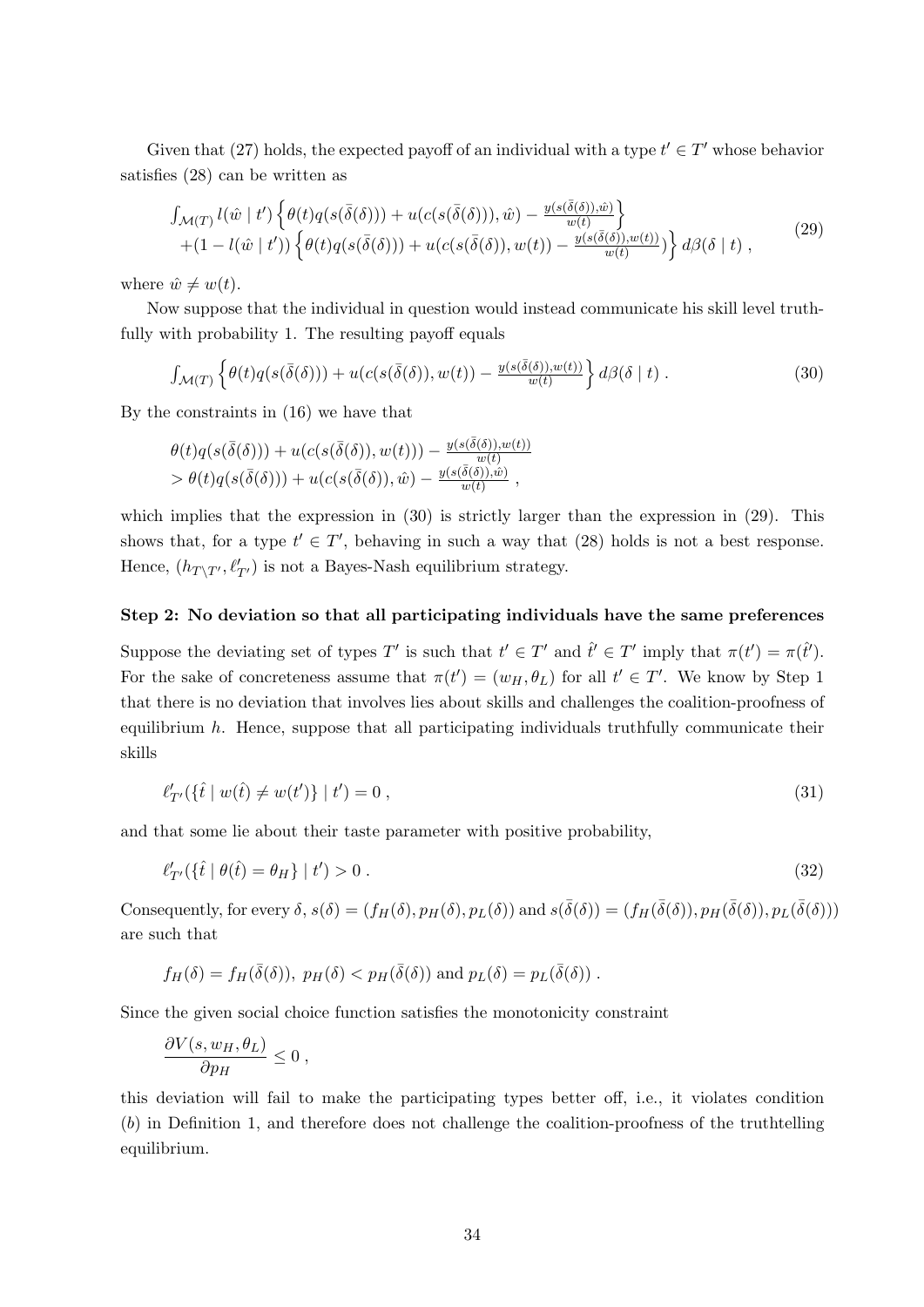### Step 3: No deviation with heterogeneous preferences

Now suppose that the deviating set of types T' is such that there are  $t' \in T'$  and  $\hat{t}' \in T'$  so that  $\pi(t') \neq \pi(\hat{t}')$ . Again, we may assume that the deviation involves no lies about skills so that (31) holds. Consequently, we have for all  $\delta$  that  $f_H(\delta) = f_H(\bar{\delta}(\delta)).$ 

Assume, for the sake of concreteness, that there is  $T'' \subset T'$  so that  $t'' \in T''$  implies that  $\pi(t'') = (w_H, \theta_L)$  and that these individuals lie about their taste parameter with positive probability,

$$
\ell'_{T'}(\{\hat{t} \mid \theta(\hat{t}) = \theta_H\} \mid t'') > 0.
$$
\n(33)

Given that the monotonicity constraint

$$
\frac{\partial V(s, w_H, \theta_L)}{\partial p_H} \le 0 ,
$$

holds, these types will benefit from the deviation  $\ell'_{T'}$  only if there is a subset D of  $\mathcal{M}(T)$  with  $\beta(D \mid t') > 0$  for all  $t' \in T'$  with  $\pi(t') = (w_H, \theta_L)$ , which has the following property:  $\delta \in D$ implies that

$$
p_L(\delta) \neq p_L(\bar{\delta}(\delta)), \text{ or } p_H(\delta) > p_H(\bar{\delta}(\delta)).
$$

Since we have limited information to type spaces with moderately uninformative belief systems,  $\beta(D \mid t') > 0$  for all  $t' \in T'$  with  $\pi(t') = (w_H, \theta_L)$  implies in fact that  $\beta(D \mid t') > 0$  for all  $t' \in T'$ , i.e., all participants of the deviation assign positive probability mass to the set D.

Suppose that the set D is such that  $p_H(\delta) > p_H(\bar{\delta}(\delta))$ , for all  $\delta \in D$ . (The alternative cases so that  $\delta \in D$  implies  $p_L(\delta) < p_L(\bar{\delta}(\delta))$  or  $p_L(\delta) > p_L(\bar{\delta}(\delta))$  can be treated in exactly the same way.) This implies that the set  $T'$  includes high-skilled individuals with a high taste parameter who announce a low taste parameter with positive probability: there is  $\hat{T}'' \subset T'$  so that  $\hat{t}'' \in \hat{T}''$  $\pi(\hat{t}^{\prime\prime}) = (w_H, \theta_H)$ , and

$$
\ell'_{T'}(\{\hat{t} \mid \theta(\hat{t}) = \theta_L\} \mid \hat{t}'') > 0.
$$
\n(34)

The assumptions that, for every s, at most one of the monotonicity constraints in Proposition 3 is binding and that the belief system is moderately uninformative have the following implication: there is a subset  $\tilde{D}$  of D so that  $\beta(\tilde{D} | t') > 0$  for all  $t' \in T'$ , and conditional on  $\delta \in \tilde{D}$ , types in T<sup>''</sup> or types in  $\hat{T}''$  are made strictly better off if they reduce the probability of a lie, taking the behavior of all other individuals as given. To see this, suppose first that types in  $\hat{T}''$  change their behavior and now follow a strategy  $\ell''_{\hat{T}''}$  with

$$
\ell_{\hat{T}''}''(\{\hat{t} \mid \theta(\hat{t}) = \theta_L\} \mid \hat{t}'') < \ell_{T'}'(\{\hat{t} \mid \theta(\hat{t}) = \theta_L\} \mid \hat{t}''). \tag{35}
$$

Let  $\hat{\delta}(\delta)$  be the cross-section distribution of types that is communicated to the mechanism given that the true cross-section distribution of types is  $\delta$  and that individuals behave according to the strategy profile  $(h_{T\setminus T'}, \ell'_{T'\setminus \hat{T}''}, \ell''_{\hat{T}''})$ . We have that, for all  $\delta \in \mathcal{M}(T)$ ,

$$
p_H(\hat{\delta}(\delta)) > p_H(\bar{\delta}(\delta))
$$
 and  $p_L(\hat{\delta}(\delta)) = p_L(\bar{\delta}(\delta))$ .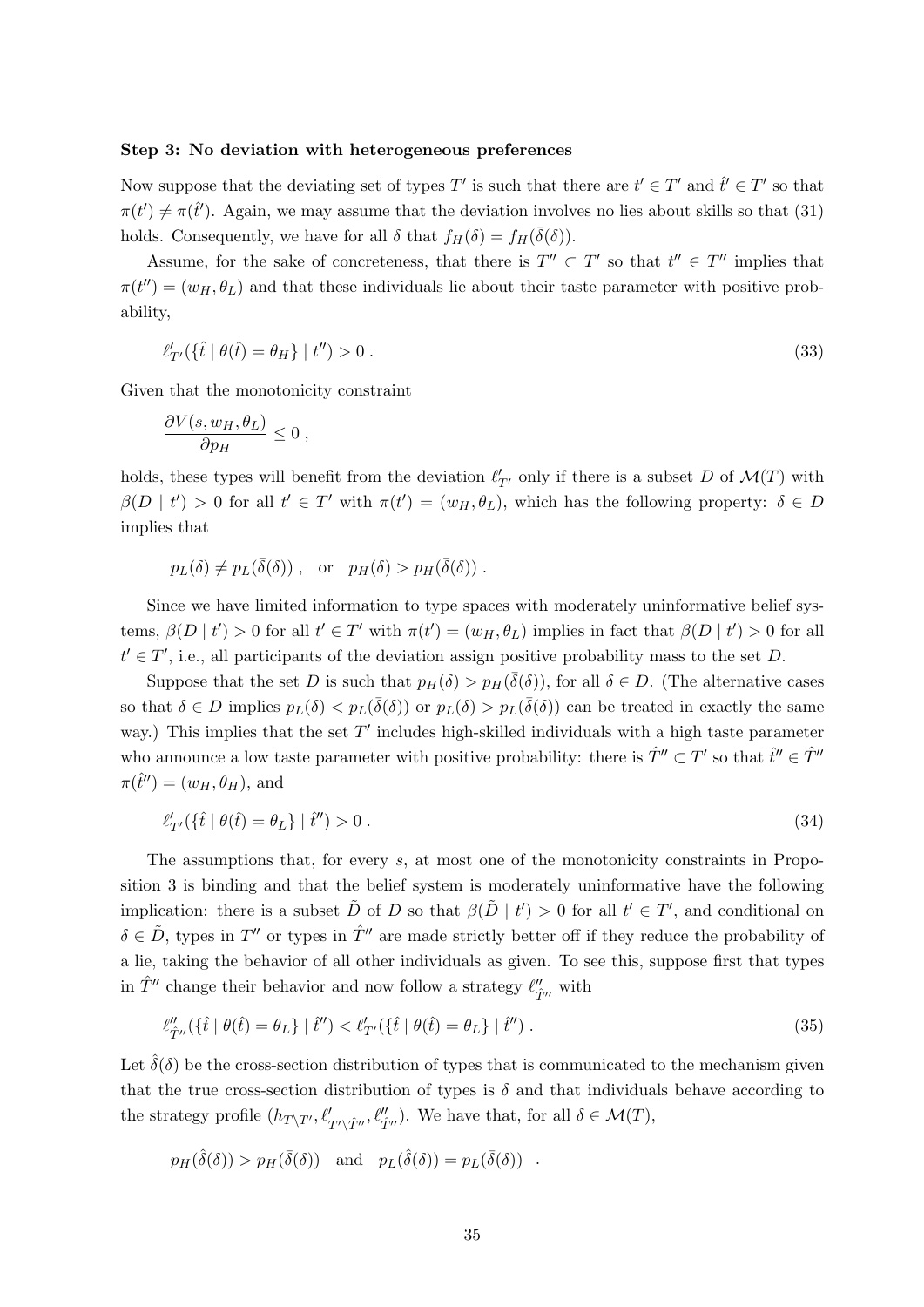Given that the monotonicity constraint

$$
\frac{\partial V(s, w_H, \theta_H)}{\partial p_H} \ge 0 \tag{36}
$$

holds, for all s, the outcome of this deviation makes all types in  $\hat{T}^{\prime\prime}$  weakly better off. It makes them also strictly better off, provided that there is a subset  $\tilde{D}$  with  $\beta(\tilde{D} | t') > 0$  so that (36) holds as a strict inequality. Finally, observe that  $(h_{T\setminus T'}, \ell'_{T'\setminus \hat{T''}}, \ell''_{\hat{T''}})$  is a Bayes-Nash equilibrium strategy because individuals communicate their skill levels truthfully, and, individual outcomes do not depend on announced taste parameters (see equation (27)). Hence, if there is a subset  $\tilde{D}$  of D with  $\beta(\tilde{D} | t') > 0$  so that so that (36) holds as a strict inequality, the deviation  $\ell'_{T'}$  fails to be subcoalition-proof.

Now assume that there is no such set  $\tilde{D}$ . Then, since for every s at most one monotonicity constraints in Proposition 3 is binding, it has to be the case that the monotonicity constraint  $\partial V(s, w_H, \theta_L)$  $\frac{\partial \overline{\partial}_{p}}{\partial p_{H}} \leq 0$  holds as a strict inequality with probability 1, conditional on the event  $\delta \in D$ . But this implies that now individuals with types in  $T''$  benefit from reducing the probability of a lie. Again, this implies that  $\ell'_{T'}$  fails to be subcoalition-proof.

# A.4 Proof of Corollary 1

Consider a social choice function  $(q, c, y) \in \Omega(0)$ . Since  $\bigcup_{0 \leq \epsilon \leq \bar{\epsilon}} \Omega(\epsilon)$  is compact, we can construct a sequence of social choice functions  $\{(q^k, c^k, y^k)\}_{k=1}^{\infty}$  with  $(q^k, c^k, y^k) \in \Omega\left(\frac{\bar{\epsilon}}{k}\right)$  $(\frac{\bar{\epsilon}}{k})$ , for each k, which converges to  $(q, c, y)$ . By continuity of U this implies that also, for each s, w, and  $\theta$ ,  $U(q^k(s), c^k(s, w), y^k(s, w), w, \theta)$  converges to  $U(q(s), c(s, w), y(s, w), w, \theta)$ .

# A.5 Proof of Proposition 5

# Step 1: Reformulate problem  $\mathcal{P}_L(p_H, f_H)$

The function  $V_H$ , defined by

$$
V_H(v_L, \rho) := \max_{u \in H} u(c_H) - \frac{y_H}{w_H} \n\text{s.t.} \quad u(c_H) - \frac{y_H}{w_H} \ge u(c_L) - \frac{y_L}{w_H}, \quad u(c_L) - \frac{y_L}{w_L} \ge u(c_H) - \frac{y_H}{w_L}, \n f_H(y_H - c_H) + (1 - f_H)(y_L - c_L) = \rho, \quad u(c_L) - \frac{y_L}{w_L} = v_L,
$$

is the Pareto-frontier in a simplified version of the Mirrleesian optimal income tax problem that does not contain a decision on public-goods provision. The properties of this Pareto-frontier are extensively studied in Bierbrauer and Boyer (2010). The derivations that follow make repeated use of these properties.

At the optimal allocation, it has to be the case that, for all possible values of  $p<sub>L</sub>$ , the utility of the high-skilled satisfies

$$
v_H^{**}(s) = V_H(v_L^{**}(s), r(q^{**}(s))) \tag{37}
$$

To see why this is true, note that the monotonicity constraint

$$
\frac{\partial V(s, w_L, \theta_H)}{\partial p_L} \ge 0 ,
$$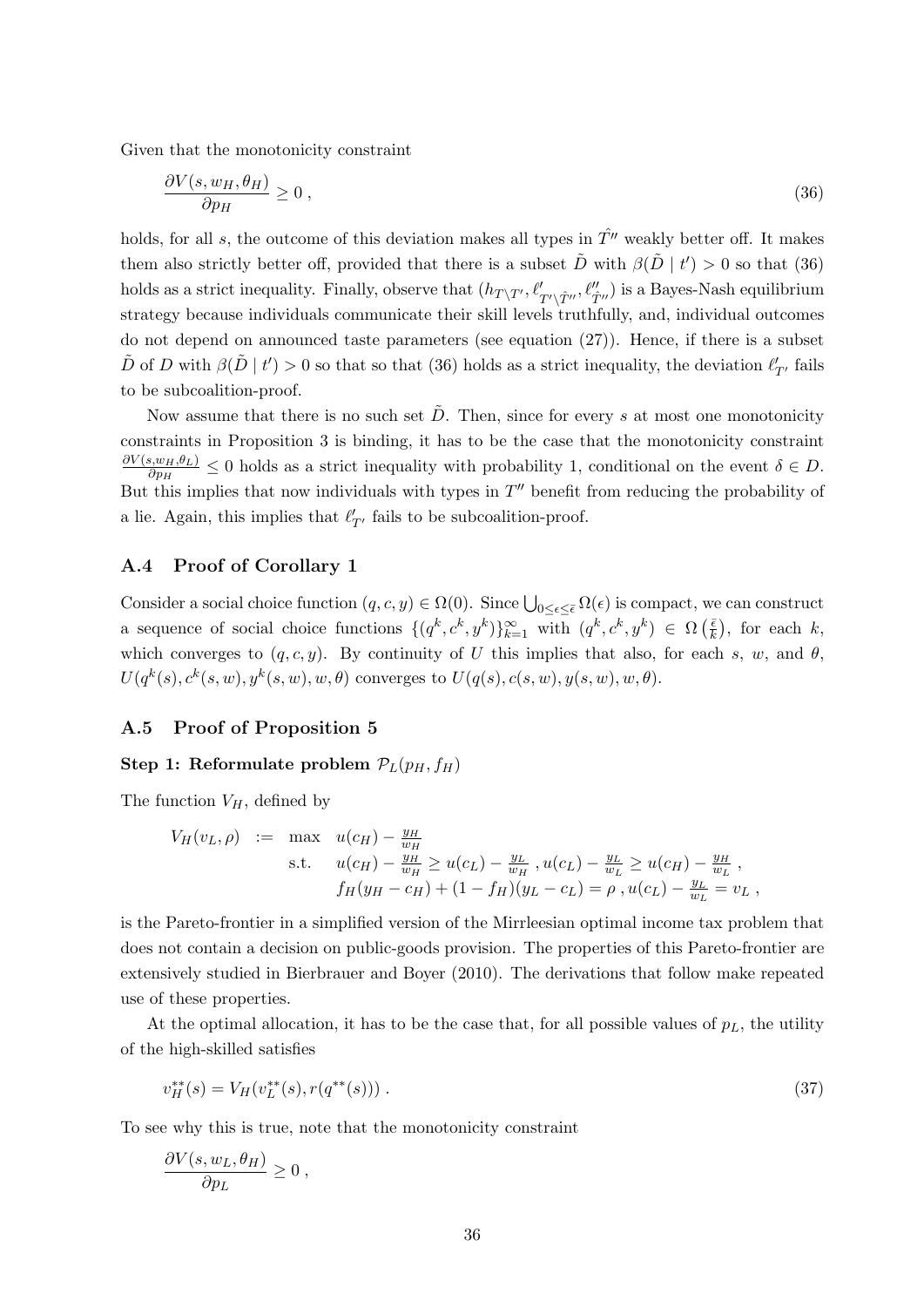restricts how the low-skilled individuals' utility may vary with s, or, equivalently, with  $p<sub>L</sub>$ . There is no such constraint for the high-skilled. Hence, once we have determined  $v<sub>L</sub>(s)$  and  $r(q(s))$ , optimality considerations require that me make  $v_H(s)$  as large as possible. This implies that a solution to problem  $\mathcal{P}_L(p_H, f_H)$  has to satisfy (37), for every s. This makes it possible to reformulate problem  $\mathcal{P}_L(p_H, f_H)$  in such a way that we can treat the utility level of the low-skilled and the public-goods provision level as choice variables.

Since, for the analysis of problem  $\mathcal{P}_L(p_H, f_H)$ ,  $p_H$  and  $f_H$  are fixed parameters, we may interpret both the utility of the low-skilled  $v<sub>L</sub>$  and the public-goods provision level as functions of  $p_L$ , and suppress the dependence on the whole vector  $s = (f_H, p_H, p_L)$ . With a slight abuse of notation, problem  $\mathcal{P}_L(p_H, f_H)$  may therefore be stated as follows: choose the functions  $v_L$ :  $p_L \mapsto v_L(p_L)$  and  $q : p_L \mapsto q(p_L)$  in order to maximize

$$
\int_{\kappa(p_H)}^1 \{ \bar{\theta}(p_L) q(p_L) + f_H V_H(v_L(p_L), r(q(p_L))) + (1 - f_H) v_L(p_L) \} dp_L
$$

subject to the monotonicity constraint, that for all  $p_L \in [\kappa(p_H), 1]$ , with  $\kappa(p_H) := \max\{0, 1$  $f_H$  $\frac{fH}{1-f_H}$  $p_H$ },

$$
\theta_H q'(p_L) + v'_L(p_L) \geq 0.
$$

### Step 2: Statement of optimality conditions

We use optimal control theory in order to characterize the solution to this optimization problem. Specifically, we treat q and  $v<sub>L</sub>$  as states variables. The control variables  $u<sub>1</sub>$  and  $u<sub>2</sub>$  are equal to  $q'$  and  $v'_{L}$ ; that is, they satisfy the following equations of motion,

$$
q' = g_1(u_1), \quad \text{with} \quad g_1(u_1) = u_1 \,, \tag{38}
$$

and

$$
v'_{L} = g_{2}(u_{2}), \quad \text{with} \quad g_{2}(u_{2}) = u_{2}. \tag{39}
$$

The monotonicity constraint can now be formulated as a constraint on the control variables,

$$
h(u_1, u_2) \ge 0, \quad \text{where} \quad h(u_1, u_2) = \theta_H u_1 + u_2. \tag{40}
$$

The optimality conditions for this problem can be conveniently stated by making use of the following Hamiltonian

$$
\mathcal{H}(q, v_L, u_1, u_2) = \bar{\theta}(p_L)q + f_H V_H(v_L, r(q)) + (1 - f_H)v_L + \mu_1 g_1(u_1) + \mu_2 g_2(u_2) ,
$$

where  $\mu_1$  is the costate variable associated with (38) and  $\mu_2$  is the costate variable associated with (39); and of the Lagrangean

$$
\mathcal{L}(q, v_L, u_1, u_2) = \mathcal{H}(q, v_L, u_1, u_2) + \nu h(u_1, u_2) ,
$$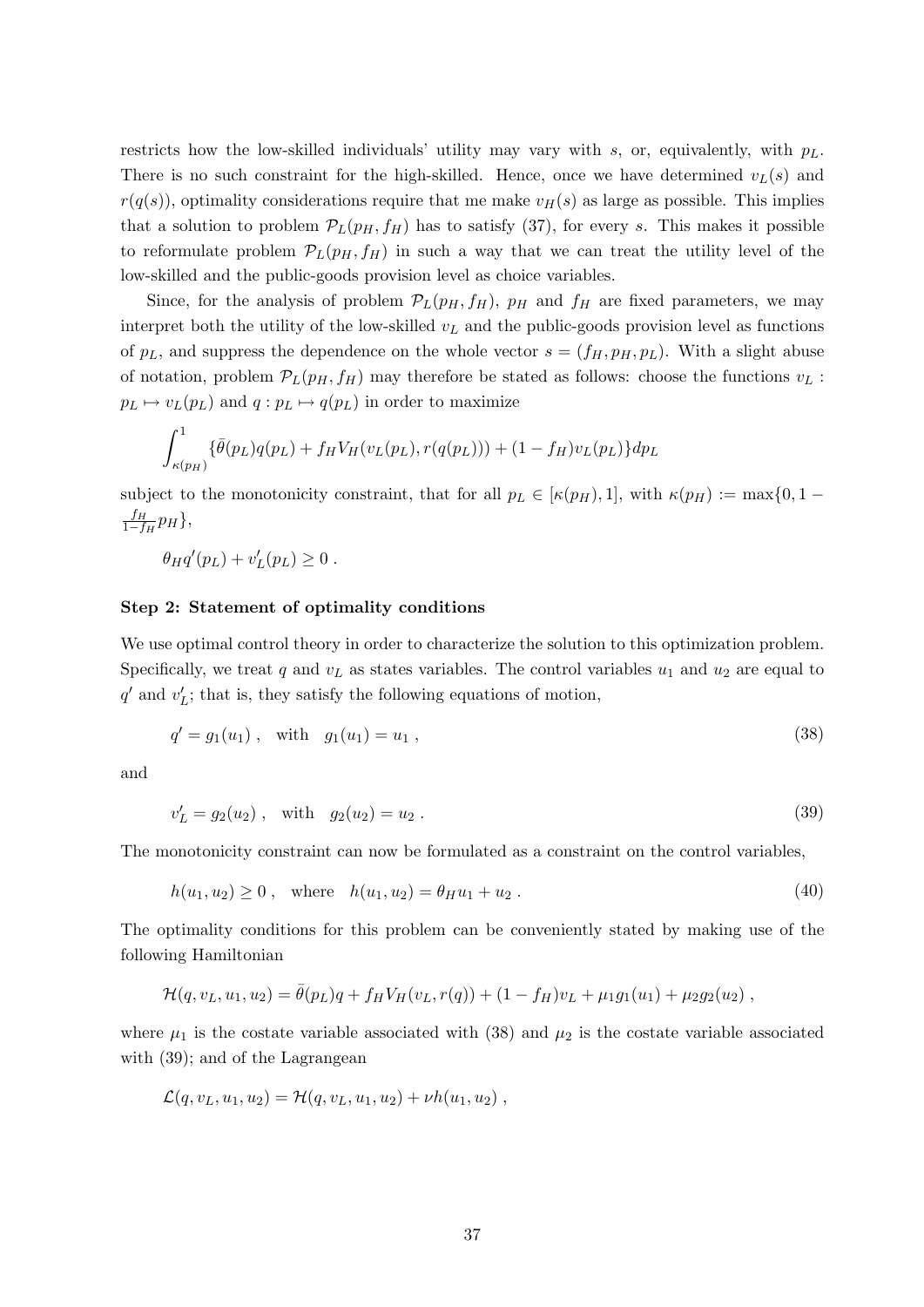where  $\nu \geq 0$ , is the multiplier associated with (40). The optimality conditions are as follows:<sup>24</sup> (i) The costate variables satisfy

$$
\mu_1' = -\frac{\partial \mathcal{H}}{\partial q} \quad \text{and} \quad \mu_2' = -\frac{\partial \mathcal{H}}{\partial v_L} \,, \tag{41}
$$

or, equivalently,

$$
\mu_1' = -(\bar{\theta} + f_H V_{H2} r'(q)) \phi_L \tag{42}
$$

and

$$
\mu_2' = -(f_H V_{H1} + 1 - f_H)\phi_L \,,\tag{43}
$$

where  $V_{Hj}$  denotes the partial derivative of the function  $V_H$  with respect to its j-th argument. (ii) The fact that we have free start and end values for the control variables implies that

$$
\mu_1(\kappa(p_L)) = \mu_1(1) = 0
$$
 and  $\mu_2(\kappa(p_L)) = \mu_2(1) = 0$ . (44)

(iii) The control variables satisfy the following first order and complementary slackness conditions:

$$
\frac{\partial \mathcal{L}}{\partial u_1} = 0 \quad \text{and} \quad \frac{\partial \mathcal{L}}{\partial u_2} = 0 \tag{45}
$$

and

$$
\nu \ge 0 \;, \text{ and } \nu h(u_1, u_2) = 0 \;.
$$
 (46)

Equations (45) can equivalently be written as

$$
\mu_1 + \nu \theta_H = 0 \tag{47}
$$

and

$$
\mu_2 + \nu = 0 \tag{48}
$$

### Step 3: Some implications of the optimality conditions

We know that, for  $p_L \in (\kappa(p_H), 1)$  the constraint (40) is binding so that, over this range, we have

$$
\nu(p_L) > 0 \tag{49}
$$

Also, equations (44), (47), and (48) imply that

$$
\nu(\kappa(p_L)) = \nu(1) = 0.
$$
\n
$$
(50)
$$

Finally, (47), and (48) also imply that

$$
\mu_1' = -\frac{1}{\theta_H} \nu' \,,\tag{51}
$$

 $24$ For a derivation of these optimality conditions, see Kamien and Schwartz (1991), pp. 195-197. These conditions are necessary and sufficient provided that the Lagrangean  $\mathcal L$  is concave in  $(q, v_L, u_1, u_2)$ . Since it is linear in  $u_1$ , and  $u_2$ , this follows from the fact that  $V_H$  is a concave function of  $v_L$  and  $r(q)$ . A proof of this assertion can be found in Bierbrauer and Boyer (2010).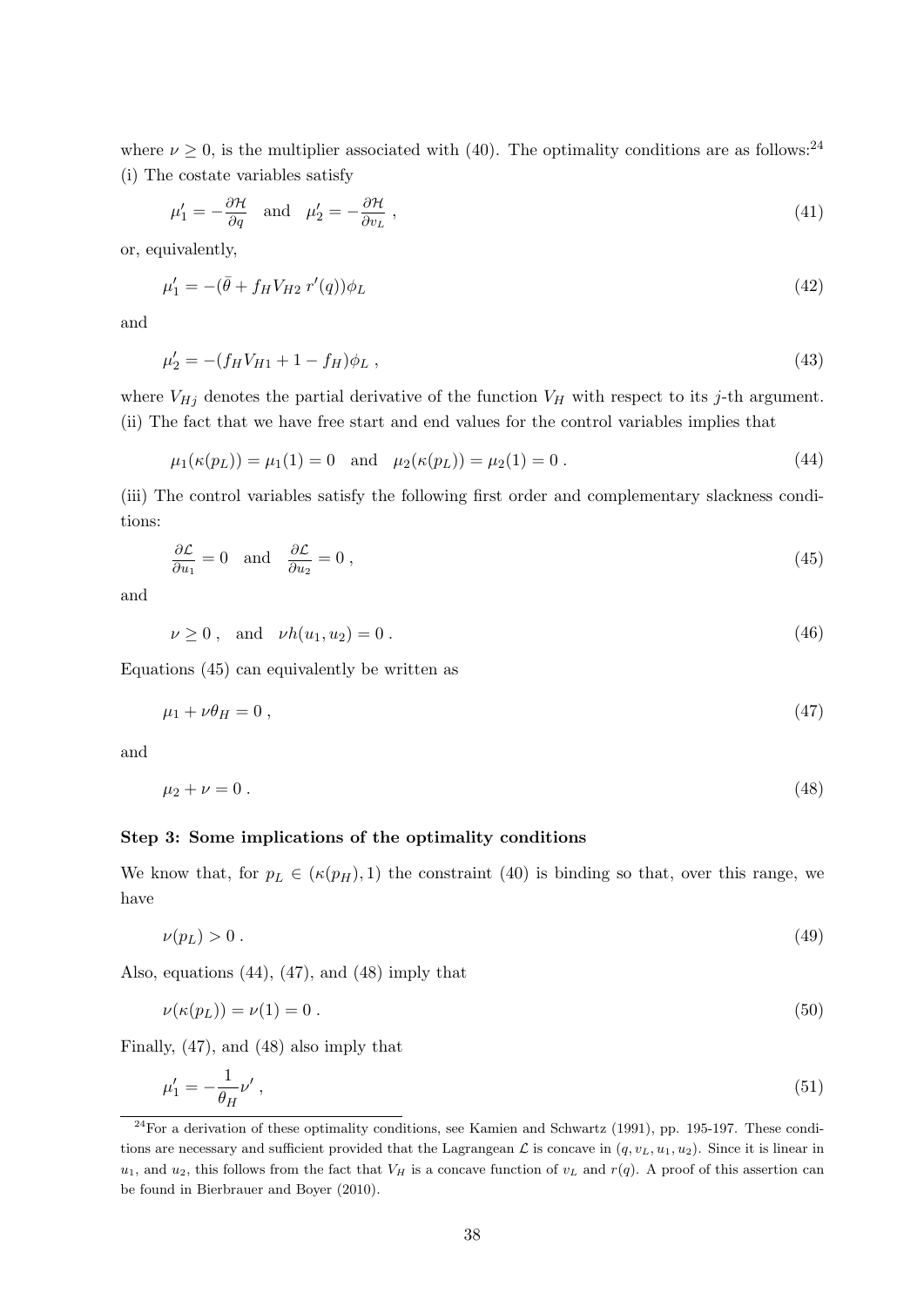and

$$
\mu_2' = -\nu' \tag{52}
$$

Using (51) and (52) in conjunction with (42) and (43) yields

$$
\frac{1}{\theta_H}(\bar{\theta} + f_H V_{H2} r'(q)) = f_H V_{H1} + 1 - f_H.
$$
\n(53)

The following three Lemmas establish some properties that will prove useful subsequently.

**Lemma 1** Condition (53) implies that, for all  $p_L \in (\kappa(p_H), 1), r'(q(p_L)) \ge \theta_H w_L$ .

**Proof** We first note that the function  $V_H$  introduced in Step 1 has the following property,<sup>25</sup>

$$
V_{H2} = \frac{V_{H1}}{w_L} - \frac{1}{w_H} \,. \tag{54}
$$

Now suppose that the Lemma is false. Then we have

$$
r'(q) < \theta_H w_L.
$$

Using the optimality condition (53) we may solve for  $r'(q)$  and state this inequality equivalently as

$$
\bar{\theta} - \theta_H(f_H V_{H1} + 1 - f_H) \leq -\theta_H w_L f_H V_{H2} .
$$

Using (54) to substitute for  $V_{H2}$ , we can rewrite this condition once more as

$$
\frac{\bar{\theta}}{\lambda} < \theta_H w_L ,
$$

which contradicts the assumption that  $p_L \geq \kappa(p_L)$ .

**Lemma 2** For all  $p_L \in (\kappa(p_H), 1), q'(p_L) > 0.$ 

**Proof** If we totally differentiate equation (53) with respect to  $p<sub>L</sub>$ , we obtain

$$
\bar{\theta}' = f_H \left( V_{H11} v'_L + V_{H21} r' q' - (V_{H21} v'_L + V_{H22} r' q') r' - V_{H2} r'' \right)
$$

Using that constraint (40) is binding, this can be equivalently written as

$$
\bar{\theta}' = -f_H \left( Q + V_{H2} r'' \right) q'
$$

where

$$
Q := V_{H11}\theta_H^2 - 2V_{H12}\theta_H r' + V_{H22}(r')^2
$$

<sup>&</sup>lt;sup>25</sup>See Bierbrauer and Boyer  $(2010)$  for a proof.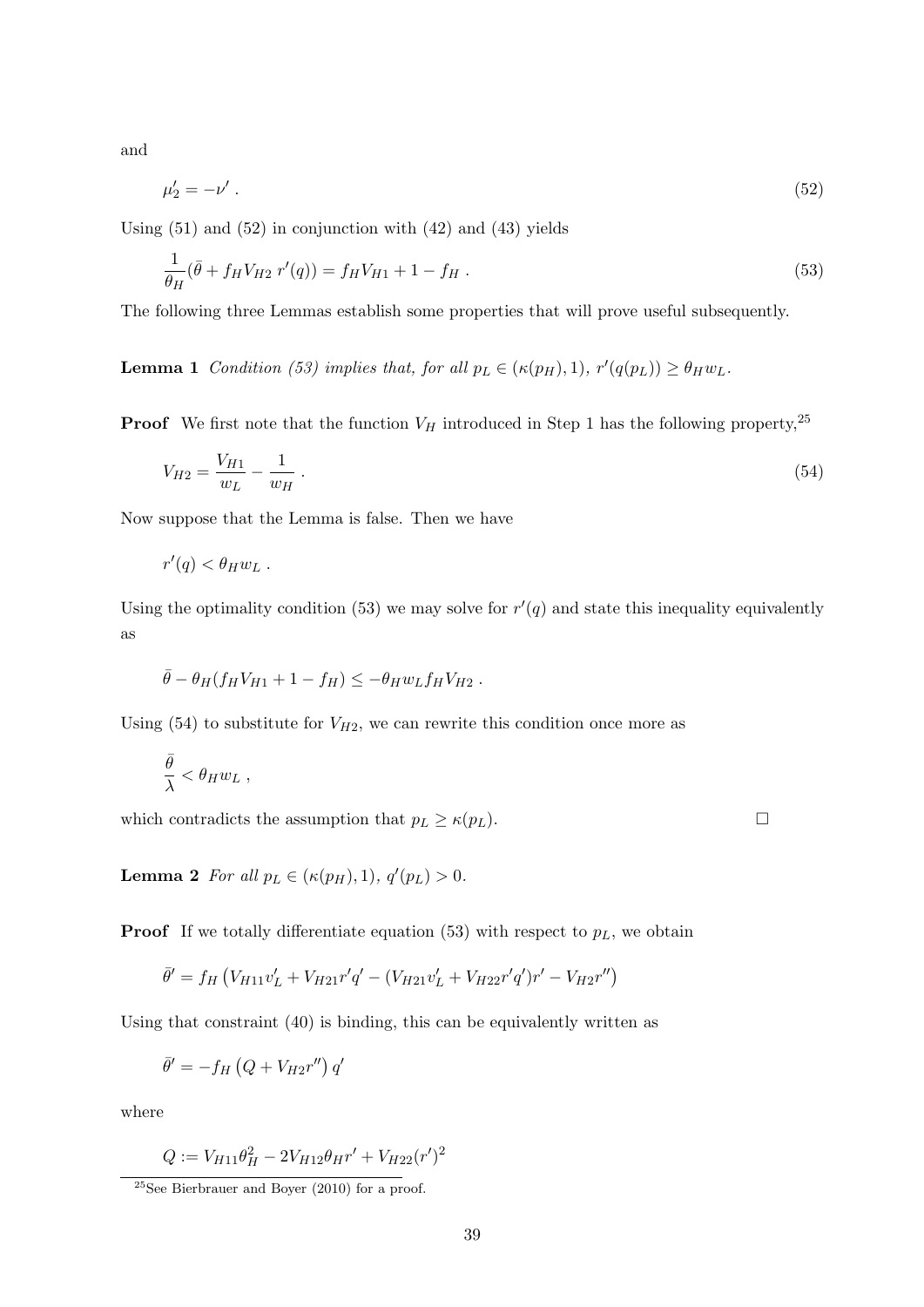is a quadratic form which is non-positive because the function  $V_H$  is jointly concave in  $v_L$  and  $\rho$ , see Bierbrauer and Boyer (2010) for a proof. Using that  $V_{H2} < 0$  (again, see Bierbrauer and Boyer (2010)), and that  $r'' > 0$  establishes the result.

**Lemma 3** For all  $p_L \in (\kappa(p_H), 1), \nu''(p_L) \leq 0.$ 

Proof Optimality conditions (52) and (43) imply that

$$
\nu' = f_H V_{H1} + 1 - f_H.
$$

Hence,

$$
\nu'' = f_H V_{H11} v'_L + f_H V_{H12} r'(q) q'
$$

Since constraint (40) is binding, this can be equivalently written as

 $\nu'' = q'(-f_H V_{H11} \theta_H + f_H V_{H12} r'(q))$ .

Since (54) implies that  $V_{H12} = \frac{1}{w}$  $\frac{1}{w_L}V_{H11}$ , we can rewrite this as

$$
\nu'' = -f_H V_{H11} w_L q' (\theta_H w_L - r'(q)). \tag{55}
$$

It follows from Lemmas 1 and 2 that

$$
q'(\theta_H w_L - r'(q)) \leq 0.
$$

Moreover, it is shown in Bierbrauer and Boyer (2010) that  $V_{H11} \leq 0$ . Consequently, (55) implies that  $\nu'' \leq 0$ .  $\mathbf{0} \leq 0.$ 

### Step 4: Implications for public-good provision and redistribution

**Lemma 4** There exists  $\hat{p}_L \in (\kappa(p_H), 1)$  so that

i)  $p_L < \hat{p}_L$  implies  $v_L^{**}(s) < v_L^{*}(s)$ ,  $v_H^{**}(s) > v_H^{*}(s)$  and  $q^{**}(s) < q^{*}(s)$ .

*ii)* 
$$
p_L = \hat{p}_L
$$
 implies  $v_L^{**}(s) = v_L^{*}(s)$ ,  $v_H^{**}(s) = v_H^{*}(s)$  and  $q^{**}(s) = q^{*}(s)$ .

*iii)* 
$$
p_L > \hat{p}_L
$$
 *implies*  $v_L^{**}(s) > v_L^{*}(s)$ ,  $v_H^{**}(s) < v_H^{*}(s)$  and  $q^{**}(s) > q^{*}(s)$ .

Proof Part A. Equation (53) states that the marginal utilitarian welfare gain from increased public-goods provision is proportional to the marginal utilitarian welfare gain from increased redistribution, i.e., from an increase of  $v_L$ .  $v_L^{**}(s) < v_L^*(s)$  implies that the latter is positive. Equation (53) then requires that also  $q^{**}(s) < q^{*}(s)$ , and vice versa. Moreover, since the function  $V_H$  is strictly decreasing in  $v_L$  and  $\rho$ , we have that  $v_L^{**}(s) < v_L^*(s)$  implies that  $v_H^{**}(s) =$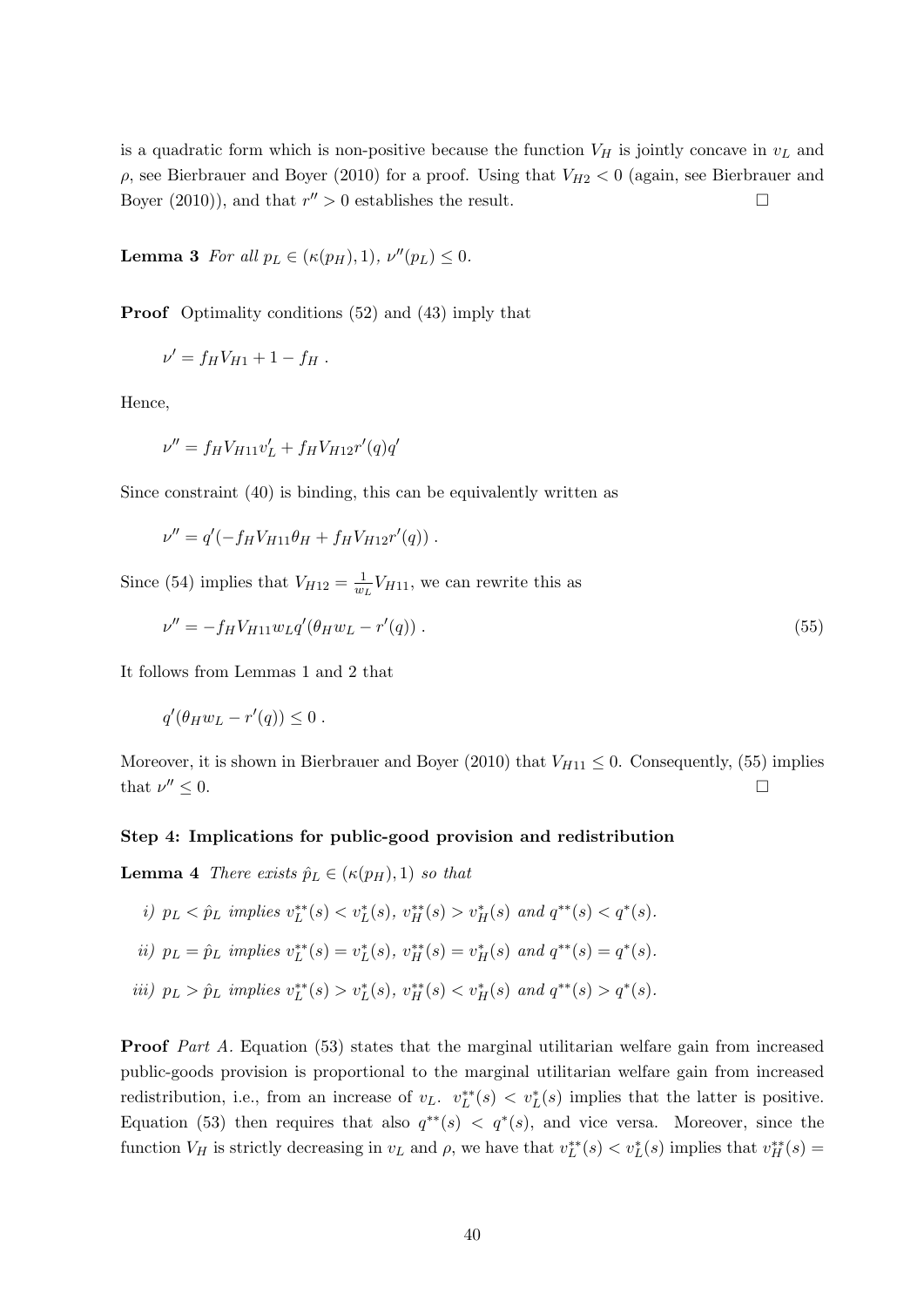$V_H(v_L^{**}(s), r(q^{**}(s))) > v_H^{*}(s) = V_H(v_L^{*}(s), r(q^{*}(s)))$ . This proves that

$$
v_L^{**}(p_L) < v_L^*(p_L) \Longleftrightarrow q^{**}(p_L) < q^*(p_L) \Longleftrightarrow v_H^{**}(p_L) > v_H^*(p_L) .
$$

Analogously, one shows that

$$
v_L^{**}(p_L) = v_L^*(p_L) \Longleftrightarrow q^{**}(p_L) = q^*(p_L) \Longleftrightarrow v_H^{**}(p_L) = v_H^*(p_L) ,
$$

and

$$
v_L^{**}(p_L) > v_L^*(p_L) \Longleftrightarrow q^{**}(p_L) > q^*(p_L) \Longleftrightarrow v_H^{**}(p_L) < v_H^*(p_L) .
$$

Part B. It thus remains to be shown that there is  $\hat{p}_L$  so that  $p_L < \hat{p}_L$  implies  $v_L^{**}(s) < v_L^*(s)$ ,  $p_L = \hat{p}_L$  implies  $v_L^{**}(s) = v_L^*(s)$ , and  $p_L > \hat{p}_L$  implies  $v_L^{**}(s) > v_L^*(s)$ . Optimality conditions (52) and (43) imply that

$$
\nu' = f_H V_{H1} + 1 - f_H.
$$

Hence, this is equivalent to showing that there is  $\hat{p}_L$  so that  $p_L < \hat{p}_L$  implies  $\nu' > 0$ ,  $p_L = \hat{p}_L$ implies  $\nu' = 0$ , and  $p_L > \hat{p}_L$  implies  $\nu' < 0$ . This follows from the following observations:  $\nu(p_L) > 0$ , for  $p_L \in (\kappa(p_H), 1)$  since the constraint (40) is binding;  $\nu(\kappa(p_L)) = \nu(1) = 0$  as an implication of the optimality conditions (44), (47) and (48); and finally the observation that  $\nu''(p_L) \leq 0$ , for  $p_L \in (\kappa(p_H), 1)$ , in Lemma 3.

**Lemma 5** Suppose the given parameter  $p_H$  is such that  $\eta(p_H) \geq 0$ , then  $v_L^{**}(\kappa(p_H)) = v_L^*(p_L)$ ,  $q_L^{**}(\kappa(p_H)) = q_L^*(p_L), \text{ and } v_H^{**}(\kappa(p_H)) = v_H^*(p_L).$ 

**Proof** By the arguments in *Part A* of the proof Lemma 4 it suffices to show that  $q_L^{**}(\kappa(p_H))$  =  $q_L^*(\kappa(p_H))$ . Suppose otherwise, i.e.,  $q_L^{**}(\kappa(p_H)) \neq q_L^*(\kappa(p_H))$ . Lemma 1 implies that, for all  $p_L$ ,  $q_L^{**}(p_L) \ge q^*(\kappa(p_L))$ . Hence,  $q_L^{**}(\kappa(p_H)) > q_L^*(\kappa(p_L))$ , i.e., there is overprovision of the public good, so that, for  $p_L = \kappa(p_H)$  we have, <sup>26</sup>

$$
\bar{\theta} + f_H V_{H2} r'(q) < 0.
$$

From (42) this implies that for  $p_L = \kappa(p_H)$ ,  $\mu'_1 > 0$ . Optimality condition (51) then implies that  $\nu' < 0$ . However,  $\nu(p_L) > 0$ , for  $p_L \in (\kappa(p_H), 1)$  since the constraint (40) is binding; and  $\nu(\kappa(p_H)) = 0$  as an implication of the optimality conditions (44). As a consequence, (47) and (48) imply that, for  $p_L = \kappa(p_H)$ , we need to have  $\nu' > 0$ . Hence, the assumption that  $q_L^{**}(\kappa(p_H)) \neq q_L^{*}(\kappa(p_L))$  has led to a contradiction, and must be false.

<sup>&</sup>lt;sup>26</sup>Note that  $q_L^{**}(\kappa(p_H)) > q_L^*(\kappa(p_H))$  implies that  $v_L^{**}(\kappa(p_H)) > v_L^*(\kappa(p_H))$ . Jointly, these two observations imply that  $|V_{H2}|$  is larger than at an undistorted allocation.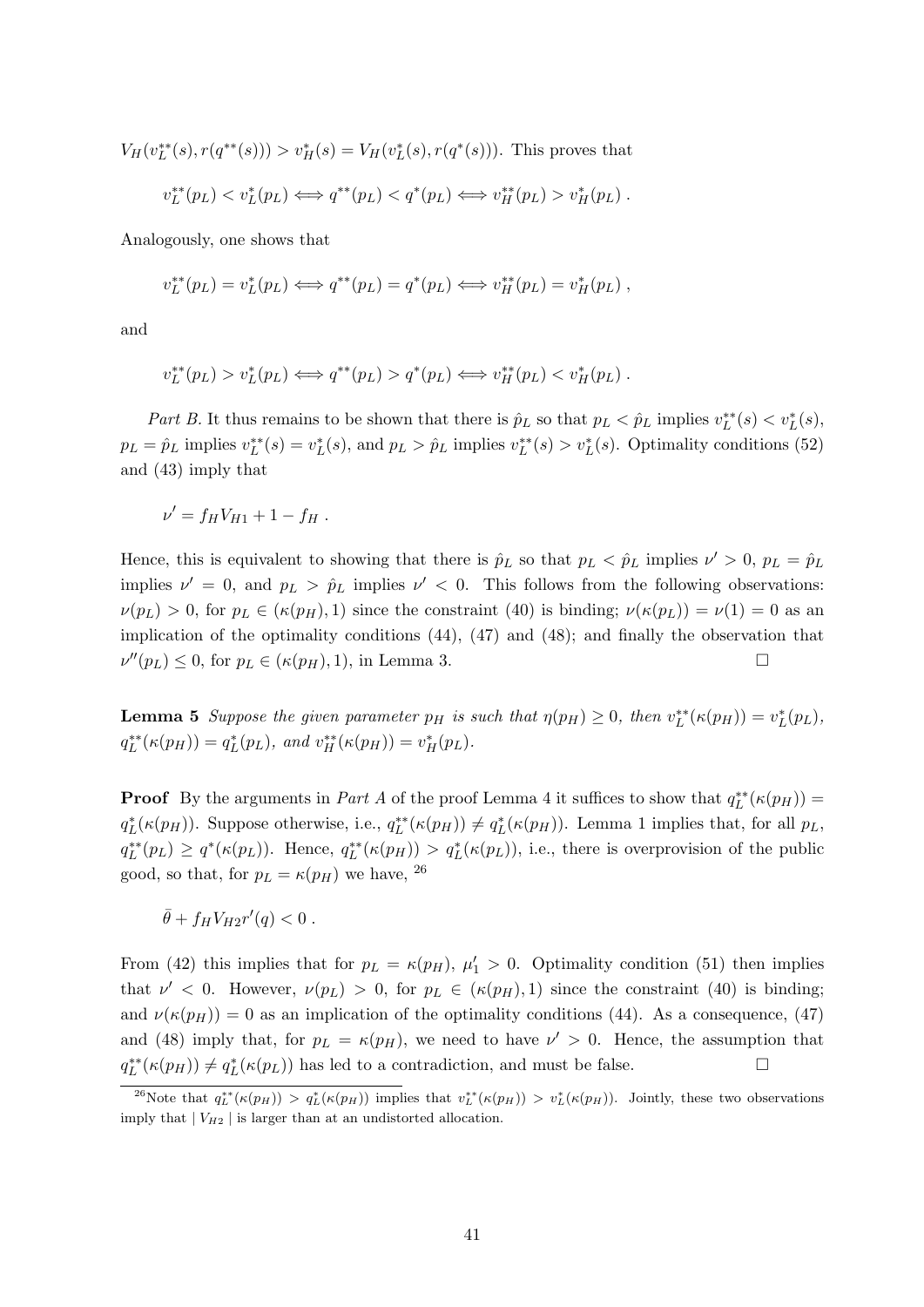#### Step 6: implications for marginal tax rates

For an undistorted allocation, the marginal tax rates are those in Proposition 2. It is shown in Bierbrauer and Boyer (2010) that more redistribution in comparison to this benchmark, i.e.,  $v_L^{**}(p_L) > v_L^*(p_L)$  implies that  $\tau^{**}(p_L, w_L) > \tau^{*}(p_L, w_L)$ , i.e., the distortion at the bottom gets more severe, whereas  $\tau^{**}(p_L, w_H) = \tau^{*}(p_L, w_H)$ , so that there is no distortion at the top. It is also shown that  $v_L^{**}(p_L) < v_L^*(p_L)$  implies that  $\tau^{**}(p_L, w_L) < \tau^{*}(p_L, w_L)$  and that  $\tau^{**}(p_L, w_H) \le$  $\tau^*(p_L, w_H)$ .

The reason is as follows: if, starting from  $v_L^*(p_L)$ , redistribution in favor of the low-skilled is reduced, we eventually reach a region of the Pareto-frontier where no incentive constraint is binding and the implicit marginal tax rates of high- and low-skilled individuals are equal to 0;  $\tau^{**}(p_L, w_L) = 0$  and  $\tau^{**}(p_L, w_H) = 0$ . If we reduce  $v_L$  further, we get to a region where the low-skilled individuals' incentive constraint binds which implies no distortion at the bottom,  $\tau^{**}(p_L, w_L) = 0$ , and an upward distortion of labour supply for the high-skilled,  $\tau^{**}(p_L, w_H) < 0$ .

Combining these observations with Lemmas 4 and 5 proves the statements about implicit marginal tax rates in Proposition 5.

## A.6 Proof of Proposition 6

The proof of Proposition 6 is the exact mirror image of the proof of Proposition 6, and is therefore omitted.

# A.7 Proof of Proposition 7

We fix  $f_H$  at an arbitrary level so that we may suppress the dependence of s on  $f_H$ , and write simply  $s = (p_H, p_L)$ . Suppose that  $\frac{\bar{\theta}(p_H, p_L)}{\lambda} > \theta_H w_L$  so that the social choice function  $(q^{**}, c^{**}, y^{**})$  is determined as the solution to a collection of subproblems of the  $\mathcal{P}_L(p_H, f_H)$ type. (The proof under the alternative assumption that  $\frac{\bar{\theta}(p_H, p_L)}{\lambda} < \theta_H w_L$  would follow from exactly the same arguments.) The proof makes use of the following Lemma:

**Lemma 6** Suppose that  $\frac{\bar{\theta}(p_H, p_L)}{\lambda} > \theta_H w_L$ . Then

$$
\frac{\partial v_L^{**}(p_H, p_L)}{\partial p_H} = -\theta_H \frac{\partial q^{**}(p_H, p_L)}{\partial p_H} .
$$

**Proof** Since  $\frac{\partial V(s, w_L, \theta_H)}{\partial p_L} \ge 0$  is binding for  $\frac{\bar{\theta}(p_H, p_L)}{\lambda} > \theta_H w_L$ , we have that, for a given  $p_H$ ,

$$
\frac{\partial v_L^{**}(p_H, p_L)}{\partial p_L} = -\theta_H \frac{\partial q_L^{**}(p_H, p_L)}{\partial p_L}.
$$

This implies that there exists a number  $\alpha(\kappa(p_H))$  so that, for every  $p_L \in [\kappa(p_H), 1]$ ,

$$
\alpha(\kappa(p_H)) = \theta_H q^{**}(p_H, p_L) + v_L^{**}(p_H, p_L) \,. \tag{56}
$$

To prove the Lemma, we show that  $\alpha'(\alpha(\kappa(p_H)))\kappa'(p_H) = 0$ . For values of  $p_H$  so that  $0 \ge \eta(p_H)$ , this follows trivially from the observation that  $\kappa(p_H) = 0$  and hence also  $\kappa'(p_H) = 0$ . For values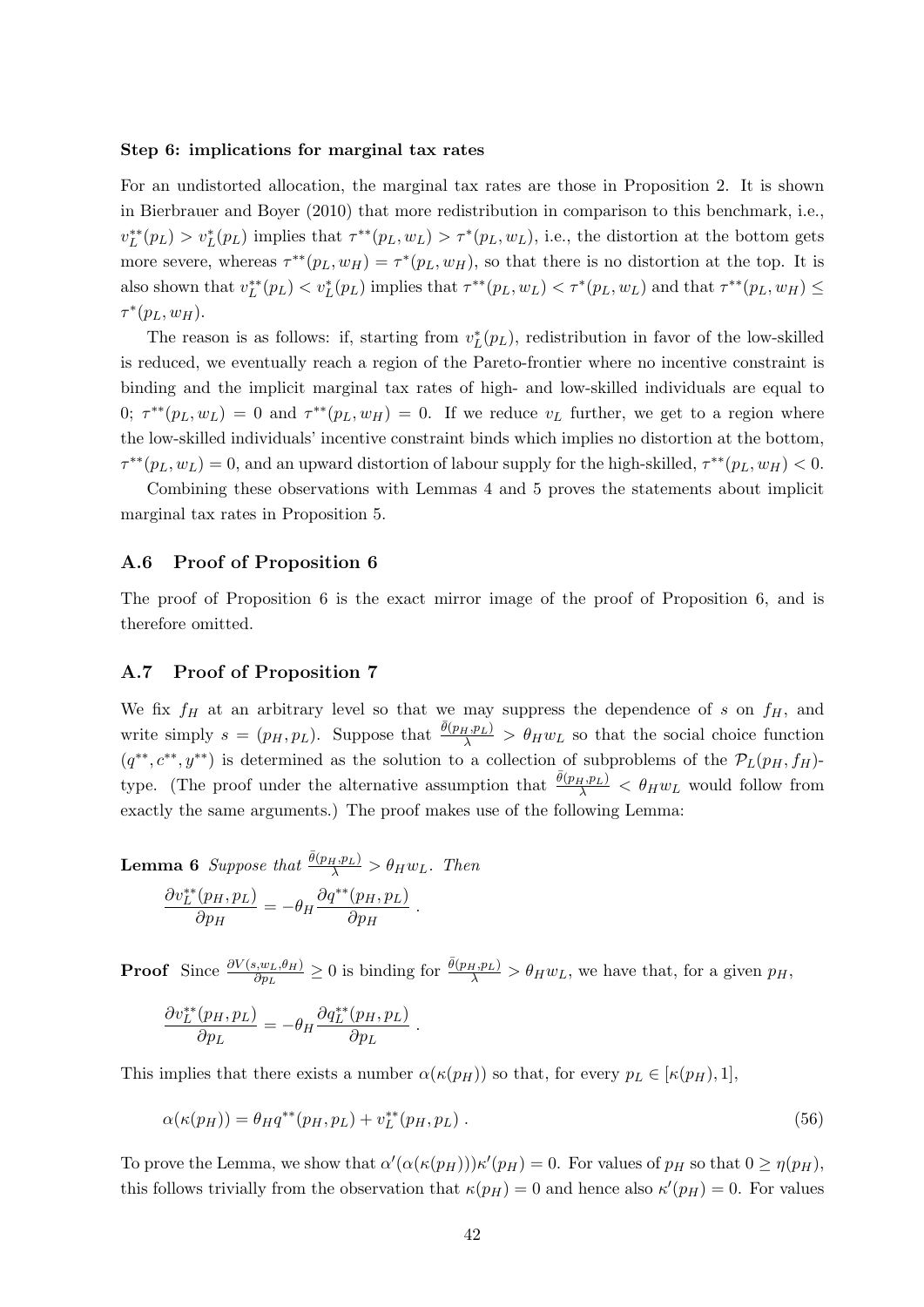of  $p_H$  so that  $0 < \eta(p_H)$ , it follows from Proposition 6 that  $\alpha(\kappa(p_H))$  is the utility level induced by an undistorted allocation. Hence,

$$
\alpha(\kappa(p_H)) = \theta_H q^*(p_H, \kappa(p_H)) + u(c^*(p_H, \kappa(p_H), w_L)) - \frac{y^*(p_H, \kappa(p_H), w_L)}{w_L}.
$$

Upon using Proposition 2, we find that

$$
\alpha'(\kappa(p_H))\kappa'(p_H) = \left(\theta_H - \frac{1}{w_L}r'(q^*(p_H, \kappa(p_H)))\right)\frac{d}{dp_H}\left(q^*(p_H, \kappa(p_H))\right)\kappa'(p_H),
$$

where

$$
\theta_H - \frac{1}{w_L} r'(q^*(p_H, \kappa(p_H))) = \theta_H - \frac{1}{w_L} \frac{\overline{\theta}(p_H, \kappa(p_H)))}{\lambda} = 0.
$$

 $\textbf{Step 1: if } \frac{\partial V(s, w_L, \theta_H)}{\partial p_L} \geq 0 \textbf{ binds, then } \frac{\partial V(s, w_H, \theta_L)}{\partial p_H} < 0$ 

We seek to show that

$$
\frac{\partial V(s,w_H,\theta_L)}{\partial p_H} = \theta_L \frac{\partial}{\partial p_H} q^{**}(p_H,p_L) + \frac{\partial}{\partial p_H} v_H^{**}(p_H,p_L) < 0.
$$

From Step 1 in the proof of Proposition 6, we know that

$$
v_H^{**}(p_H, p_L) = V_H(v_L^{**}(p_H, p_L), r(q^{**}(p_H, p_L))) .
$$

Hence, we seek to show that

$$
\theta_L \frac{\partial}{\partial p_H} q^{**}(p_H, p_L) + V_{H1} \frac{\partial}{\partial p_H} v_L^{**}(p_H, p_L) + V_{H2} r' \frac{\partial}{\partial p_H} q^{**}(p_H, p_L) < 0,
$$

or, equivalently, by Lemma 6, that

$$
(\theta_L - \theta_H V_{H1} + V_{H2}r') \frac{\partial}{\partial p_H} q^{**}(p_H, p_L) < 0.
$$

A straightforward adaptation of the arguments in the proof of Lemma 2 reveals that

$$
\frac{\partial}{\partial p_H} q^{**}(p_H, p_L) > 0.
$$

To complete the argument, it therefore remains to be shown that

$$
\theta_L - \theta_H V_{H1} + V_{H2} r' < 0 \tag{57}
$$

To see that this is true note that optimality condition (53) in the proof of Proposition 6 implies that

.

$$
-\theta_H V_{H1} + V_{H2}r' = \frac{1 - f_H}{f_H} \theta_H - \frac{\bar{\theta}(p_H, p_L)}{f_H}
$$

Consequently, (57) holds if and only if

$$
\theta_L f_H + \theta_H (1 - f_H) < \bar{\theta}(p_H, p_L) \tag{58}
$$